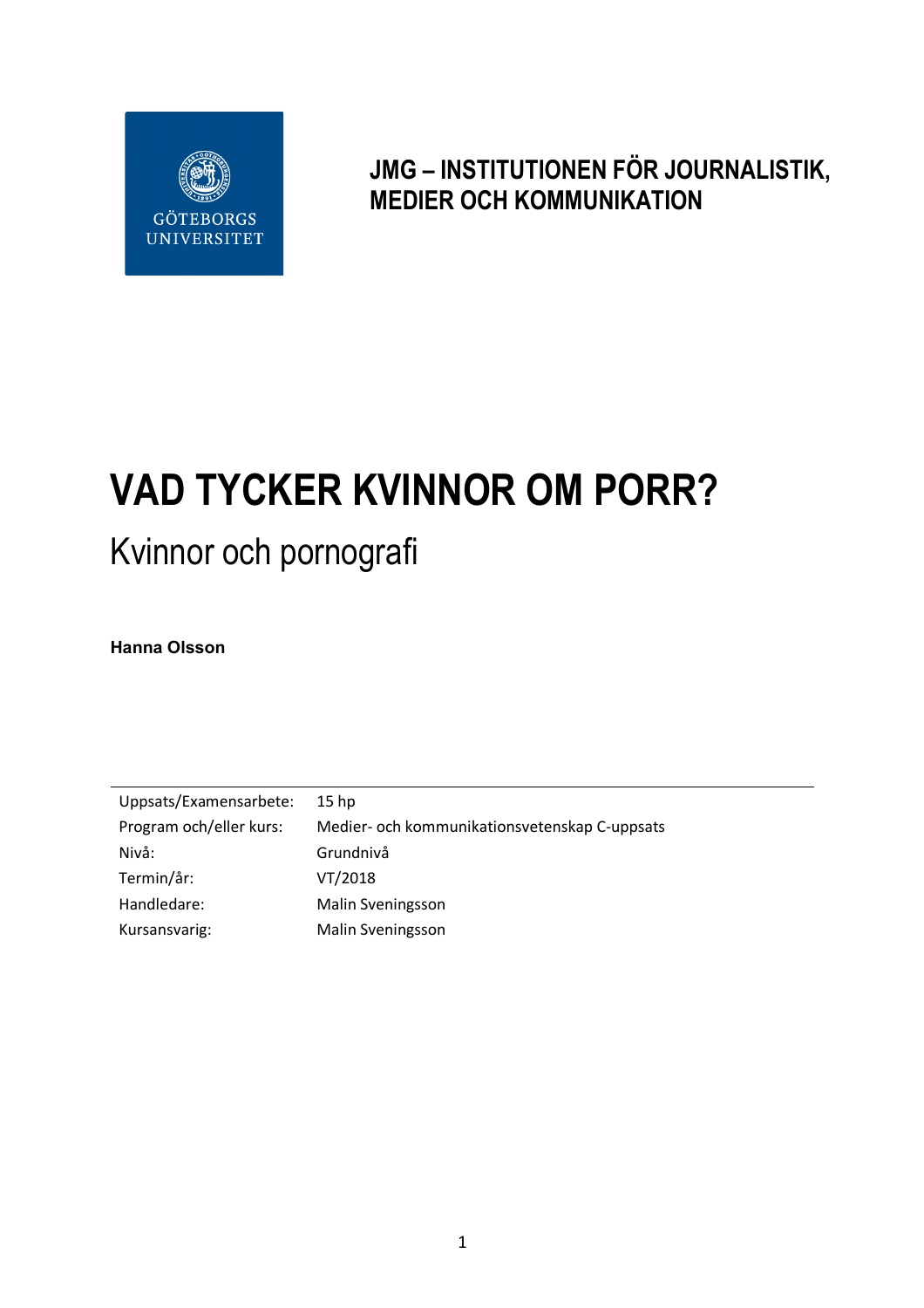# **Abstract**

| Uppsats/Examensarbete:<br>Program och/eller kurs:<br>Nivå: |                                                                                                                                                                                                                                                                                                                                                                                                                                                                                                                                                                                                                                                                                                                                                                    | 15 <sub>hp</sub><br>Medier- och kommunikation C-uppsats<br>Grundnivå             |  |             |  |                   |
|------------------------------------------------------------|--------------------------------------------------------------------------------------------------------------------------------------------------------------------------------------------------------------------------------------------------------------------------------------------------------------------------------------------------------------------------------------------------------------------------------------------------------------------------------------------------------------------------------------------------------------------------------------------------------------------------------------------------------------------------------------------------------------------------------------------------------------------|----------------------------------------------------------------------------------|--|-------------|--|-------------------|
|                                                            |                                                                                                                                                                                                                                                                                                                                                                                                                                                                                                                                                                                                                                                                                                                                                                    |                                                                                  |  | Termin/år:  |  | VT2018            |
|                                                            |                                                                                                                                                                                                                                                                                                                                                                                                                                                                                                                                                                                                                                                                                                                                                                    |                                                                                  |  | Handledare: |  | Malin Sveningsson |
| Kursansvarig:                                              |                                                                                                                                                                                                                                                                                                                                                                                                                                                                                                                                                                                                                                                                                                                                                                    | Malin Sveningsson                                                                |  |             |  |                   |
| Sidantal:                                                  |                                                                                                                                                                                                                                                                                                                                                                                                                                                                                                                                                                                                                                                                                                                                                                    | 61                                                                               |  |             |  |                   |
| Antal ord:                                                 |                                                                                                                                                                                                                                                                                                                                                                                                                                                                                                                                                                                                                                                                                                                                                                    | 17419                                                                            |  |             |  |                   |
| Nyckelord:                                                 |                                                                                                                                                                                                                                                                                                                                                                                                                                                                                                                                                                                                                                                                                                                                                                    | Pornografi, sexualitet, respektabilitet, skam, kvinnliga<br>användare, identitet |  |             |  |                   |
| Syfte:                                                     | Den här studien vill få en större förståelse av hur kvinnor använder pornografi.<br>Studien syftar till att förstå hur kvinnor upplever och använder pornografiskt innehåll<br>samt hur de upplever pornografi påverkar dem.                                                                                                                                                                                                                                                                                                                                                                                                                                                                                                                                       |                                                                                  |  |             |  |                   |
| Teori:                                                     | De förklaringsmodeller som den här undersökningen tar grund i, för att förstå<br>kvinnors pornografiska upplevelser och erfarenheter, har utgått från<br>receptionsforskningen och receptionsanalyser av Radway Reading the romance och<br>Ang Wathing Dallas. Studien använder även Skeggs teorier i Att bli respektabel om<br>klass i form av respektabilitet och femininet som beror på bekostnad av varandra.                                                                                                                                                                                                                                                                                                                                                  |                                                                                  |  |             |  |                   |
| Metod:                                                     | Undersökningen har använt sig av fokusgruppintervjuer med redan etablerade<br>vännergrupper bestående av kvinnor. Gruppintervjuerna var semi-strukturerade för<br>att lämna så stort utrymme som möjligt för kvinnornas berättelser.                                                                                                                                                                                                                                                                                                                                                                                                                                                                                                                               |                                                                                  |  |             |  |                   |
| Material:                                                  | Studien baserar sig på material inhämtat från gruppintervjuer som har transkriberats<br>för resultat och analys.                                                                                                                                                                                                                                                                                                                                                                                                                                                                                                                                                                                                                                                   |                                                                                  |  |             |  |                   |
| Resultat:                                                  | Kvinnorna definierar pornografi som något orealistiskt och kvinnoförnedrande.<br>Pornografi upprör och provocerar dem på grund av hur, främst den kvinnliga,<br>pornografiska skådespelaren framställs. Flera kvinnor beskriver känslor av skam när<br>de använder pornografi just för att de inte accepterar det pornografiska narrativet<br>och/eller den pornografiska industrin. Kvinnorna beskriver hur dem har använt<br>pornografi för att bli upphetsade men det pornografiska narrativet gör det<br>problematiskt för kvinnorna att uppleva njutning. Pornografi används av kvinnorna, i<br>tonåren, för att bilda sig om hur man ska bete sig och ha sex. Influerade av<br>pornografi har de kopierat pornografiska uttryck som de senare använt själva. |                                                                                  |  |             |  |                   |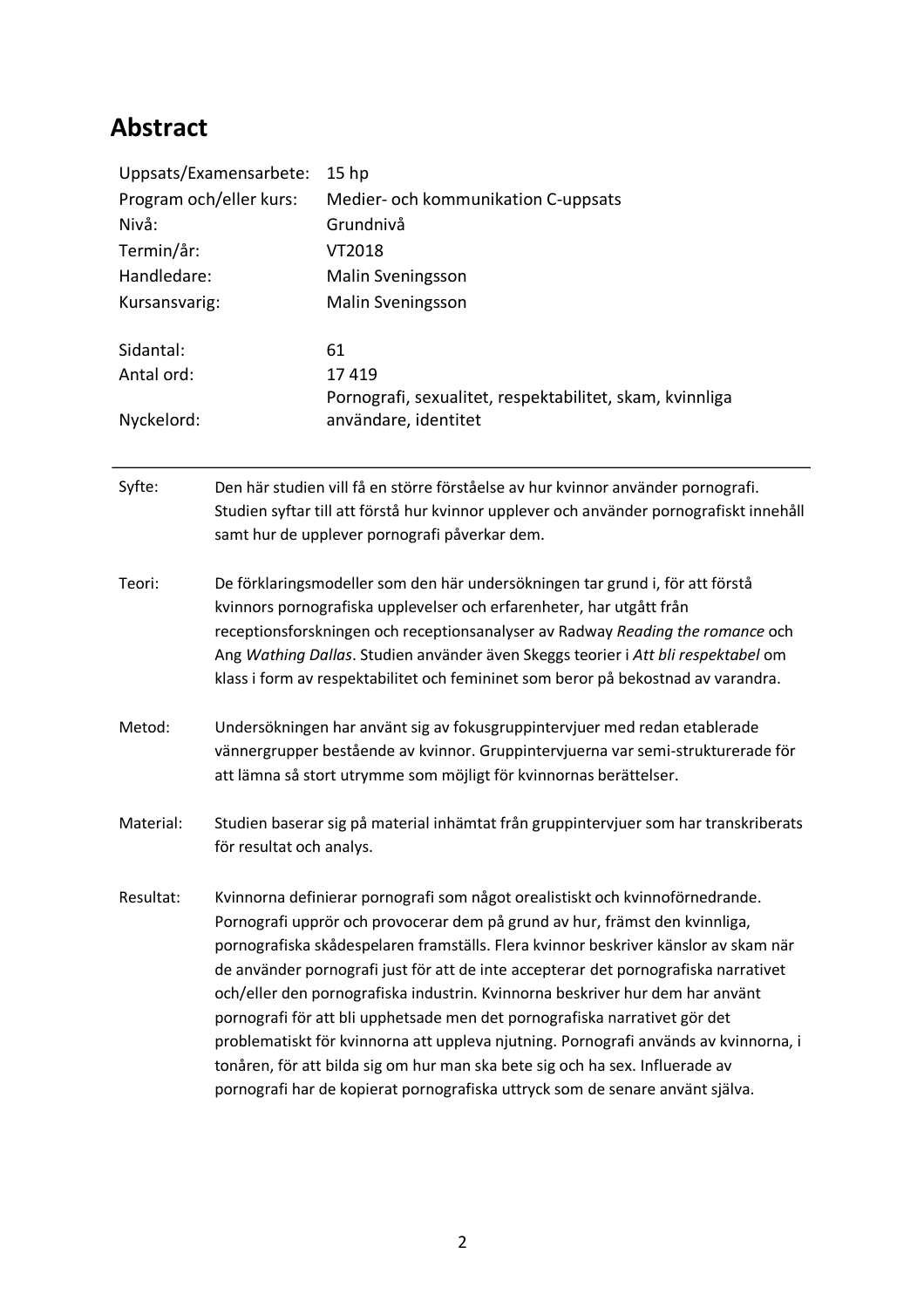# **Förord**

*Den här uppsatsen hade inte varit möjlig om det inte hade varit för de kvinnliga deltagarna som medverkat i den här studien. Inte bara har ni ställt upp och delat er tankar och åsikter. Ni har dessutom delat med er av personliga upplevelser och erfarenheter som har gjort den här studien, enligt mig, fantastisk. Utan er hade varken studien eller den glädje jag känt när jag skrivit den här undersökningen existerat. Tack så mycket.*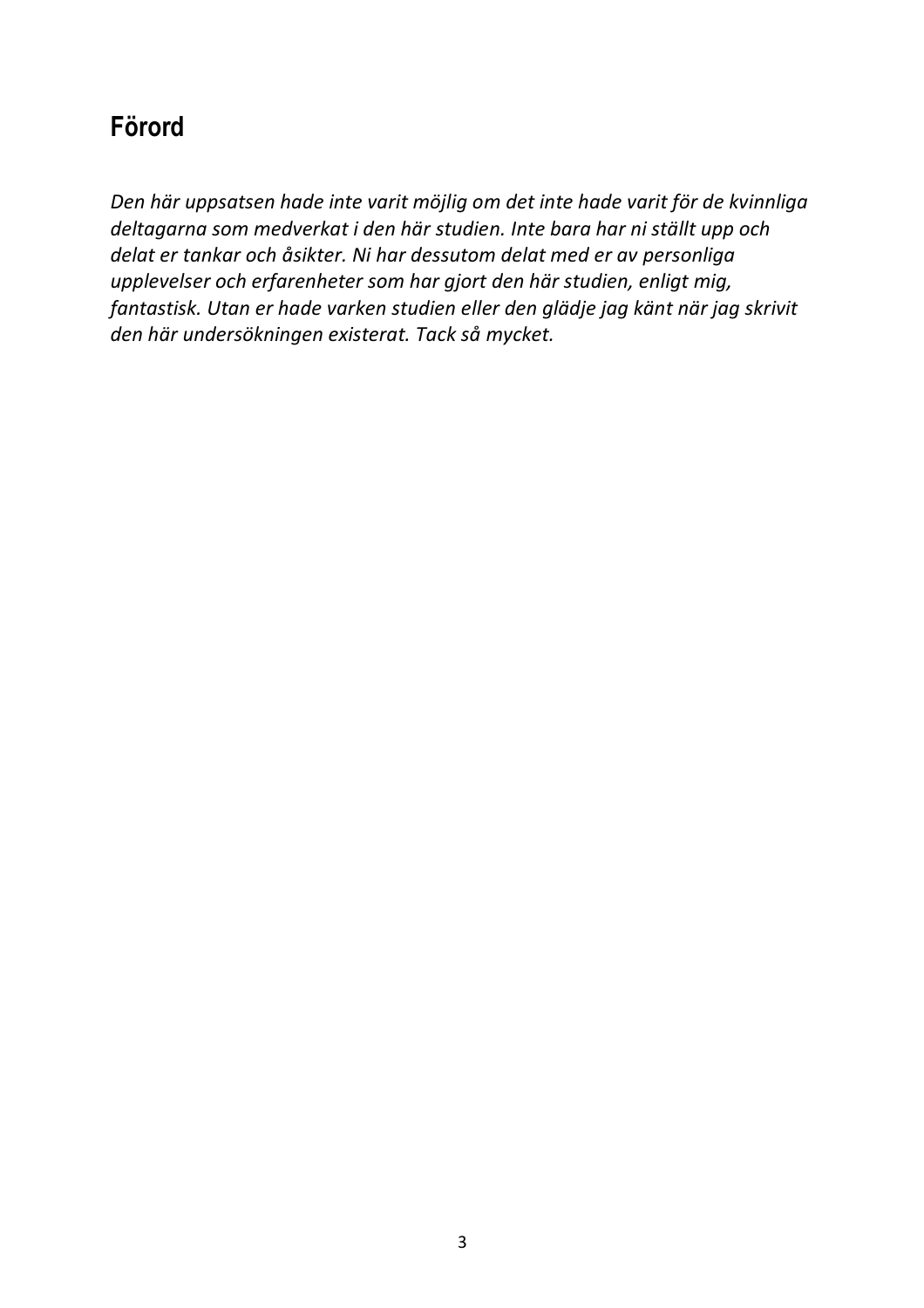# **Executive summary**

The discourse of pornography mainly focusses on the male user and often formulate the negative effects pornography can have on the male audience. This study aims to shift focus and concentrate on the female user and her experiences of pornography. Instead of approaching pornography as a male genre and the negative effects it indicates to have on its audience, this report wants to understand the female user's relation, experience and thoughts of pornographic use.

The showcase of naked women has always been popular cultures way of targeting a male audience. Throughout the development of technology, pornography have broadened and increased in popularity because of its accessibility, anonymity and affordability. Now, young men are the main group that discover and use pornography, but it also allows female users to get more involved in pornography than before. Studies show that women and men objectify both men and women. While both men and women objectify the naked female, they do so in very different ways. Females have a tendency to identify and compare with the naked female, and often feeling envy when objectifying women in magazines and porn actresses.

This report theoretical approach has its background in culture studies and encoding/decoding studies like Janice Radway's *Reading the Romance* (1984) and Ien Ang *Watching Dallas* (1985). Radway and Ang wanted to understand how women identify with typical popular culture narratives, mass-produced and often considered to be *trashy*. It was found that women used the narratives to get a break from their real lives and explore fantasies in new dimensions related to their own lives. It was also shown that the female user identified with the characters relationships and rather perceived the female character as strong and powerful, instead, as marxist and feminist studies often described it, degrading of women and showcasing a *weak* female character. The study also uses the theory from Beverly Skeggs *Women and respectability* (1997), who show a complex relationship between femininity and respectability. A high respectability rarely correlates with high femininity which can create a conflict for women. The female constructs her identity and sexuality dependent of other women and is inconstant depending of the social context. That forces the female pornographic user to reevaluate her own worth because her will to use pornography affects her identity since it alters how she thinks about herself.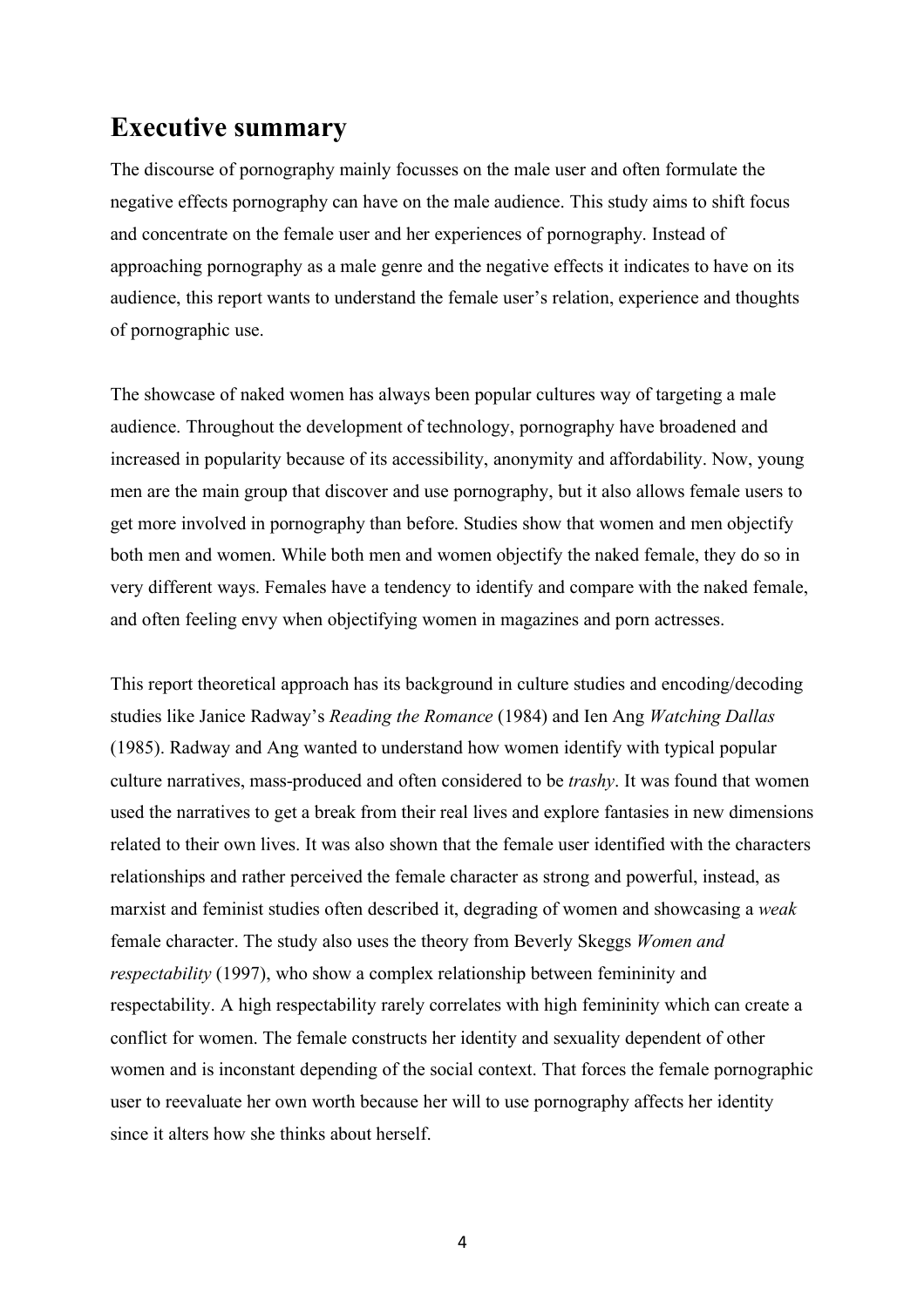This study collected its material through two different focus groups consisted of four female friends who discussed their contact with pornographic content, their pornographic use and their thoughts of how pornography have affected them. The main goal, for this study, was to create an atmosphere where the women talked among each other, instead of as in a constructed interview, with and towards the moderator. Since most of the women knew each other from before the ambiance was relaxed.

The women define pornography as degrading, violent but mainly unrealistic. The women view pornography as absurd and unrealistic because of how the pornographic characters get aroused in no time and have sex in positions that are perceived as not being neither comfortable or pleasant. The women, in this study, are calling for a broader representation with different women, men and bodies. It is a consensus amongst the women that pornography is not for them but rather about them for the man to use.

The female user struggles with finding pornography that suits her perspective. The women describe searching for pornography as a provoking and frustrating process because of the content they have to face. The women also describe their actual pornographic use with feeling ashamed. There is a will, from women in this study, of using pornography but the process leaves them with a bad taste in their mouth.

When women talk about how they have been affected by pornography it is mainly about their construction of their sexuality. When they were younger they've used pornography to understand *how to make sex*. They have copied the behaviors and expressions of the pornographic woman for their own sexual experiences. The women have been influenced to make sounds and fake orgasms because they thought it was how it was supposed to be.

The ideology of pornography makes it very difficult for a woman, especially if she identifies as a feminist, to use pornography. The women are very aware of how dark and unjust the pornographic industry is and how the people involved in the industry can be harmed. Therefor their capability to enjoy and use pornography is very problematic since they define themselves with both other women and the choices they make themselves. The choice of using pornography, as a woman, says something about her as an individual which forces her to reevaluate herself and her identity.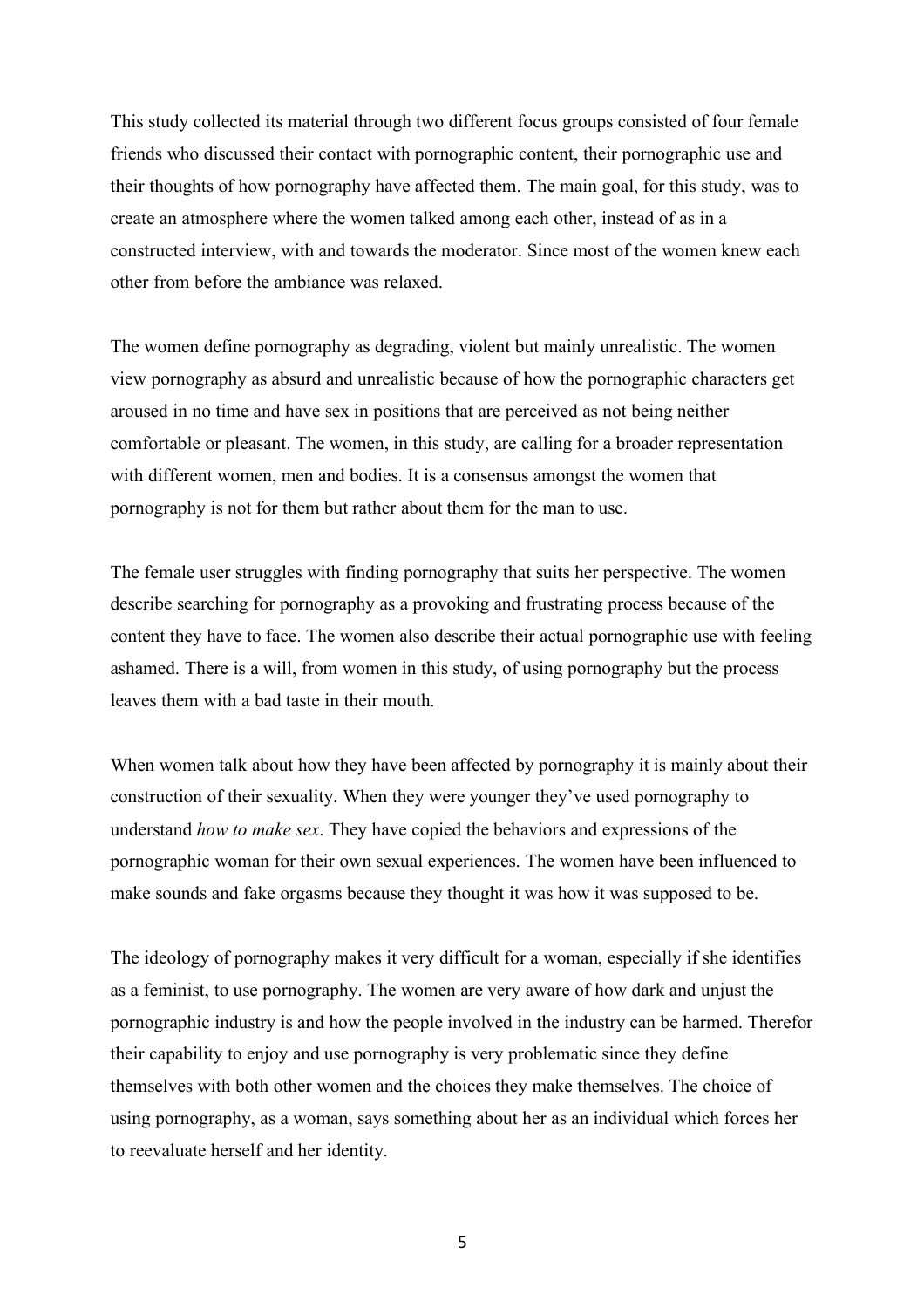# **INNEHÅLLSFÖRTECKNING**

| 1. Inledning                                              | 7  |
|-----------------------------------------------------------|----|
| 2. Syfte och frågeställningar                             | 8  |
| 2.1 Frågeställningar                                      | 8  |
| 3. Bakgrund                                               | 9  |
| 3.1 Pornografisk genre och definition                     | 9  |
| 3.2 Pornografins historia                                 | 9  |
| 3.3 Pornografi och kön                                    | 11 |
| 3.3.1 Pornografi som manlig genre                         | 11 |
| 3.3.2 Pornografi som kvinnlig genre                       | 11 |
| 3.4 Pornografi och konsumtion                             | 13 |
| 3.4.1 Användarens perspektiv                              | 13 |
| 3.5.1 Kvinnors relation till pornografi                   | 14 |
| 4. Teori                                                  | 16 |
| 4.1 Forskning och teorier om mottagande av medieinnehåll  | 16 |
| 4.2 Receptions analys                                     | 16 |
| 4.2.1 Reading the Romance                                 | 17 |
| 4.2.2 Watching Dallas                                     | 19 |
| 4.3 Kvinnor och respektabilitet                           | 21 |
| 5. Metod                                                  | 24 |
| 5.1 Val av metod                                          | 24 |
| 5.2 Urval av deltagare                                    | 25 |
| 5.3 Genomförande                                          | 25 |
| 5.4 Analys                                                | 26 |
| 5.5 Etiska övervägande                                    | 27 |
| 5.6 Diskussion om studiens giltighet                      | 28 |
| 6. Resultat                                               | 29 |
| 6.1 Upplevelser av pornografiskt innehåll                 | 29 |
| 6.2 Erfarenheter av pornografisk användning               | 33 |
| 6.3 Påverkan av pornografi                                | 40 |
| 7. Analys                                                 | 44 |
| 7.1 Upplevelser av pornografiskt innehåll: identifikation | 44 |
| 7.2 Erfarenheter av pornografisk användning: skam         | 46 |
| 7.3 Påverkan av pornografi: kvinnlig sexualitet           | 48 |
| 8. Diskussion                                             | 50 |
| 8.1 Slutsatser                                            | 50 |
| 8.2 Reflektioner kring resultaten                         | 51 |
| 8.3 Reflektioner kring arbetet                            | 52 |
| 8.4 Förslag på fortsatta studier                          | 52 |
| 8.5 Egna reflektioner                                     | 53 |
| 9. Referenser                                             | 54 |
| 10. Bilagor                                               | 56 |
| 10.1 Intervjumanual                                       | 56 |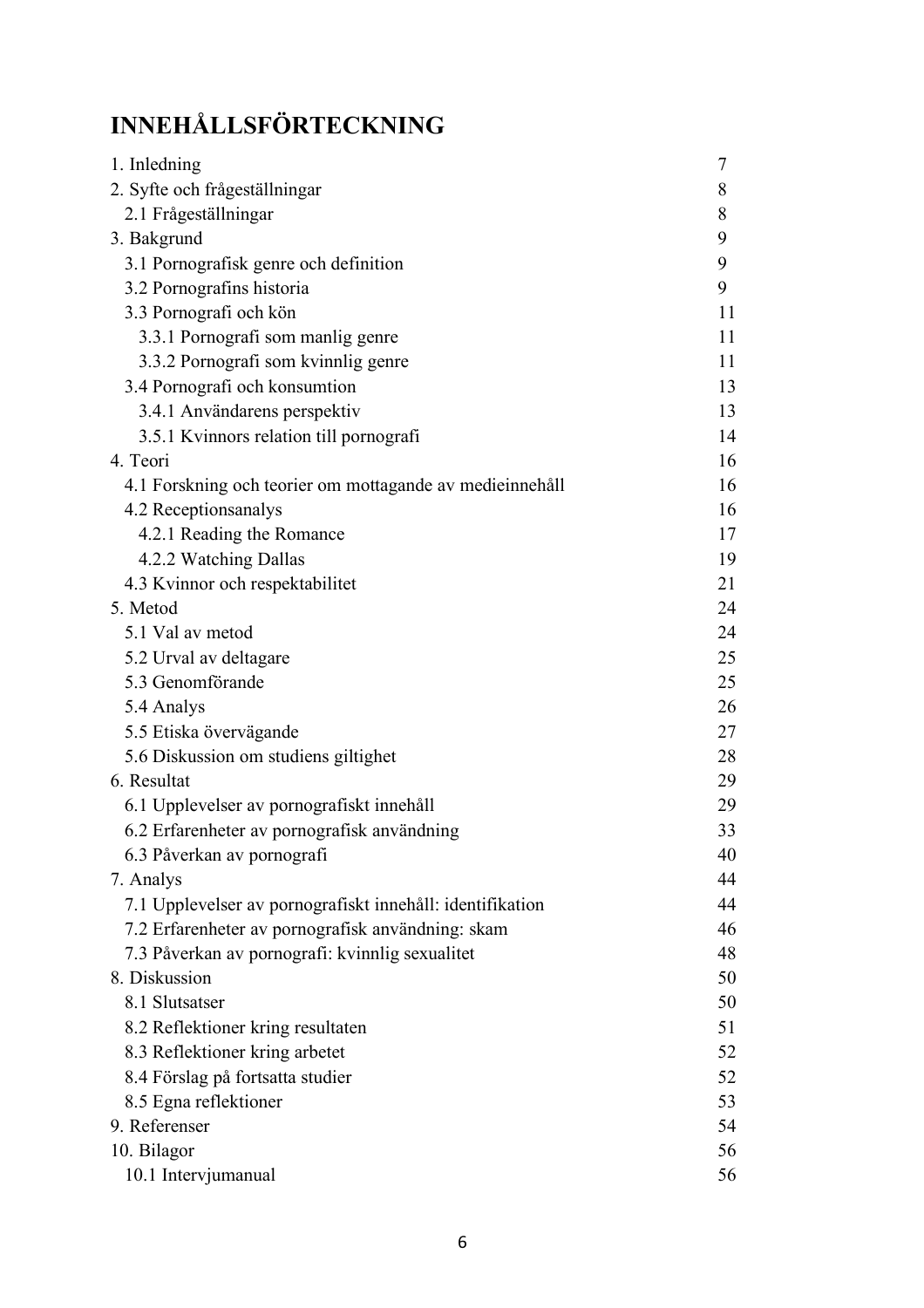# **1. INLEDNING**

Diskursen om pornografi brukar i regel beskrivas som något negativt och en tvingas ofta välja sida som antingen motståndare eller anhängare. Ofta är studier formulerade utifrån både ett antiporr-perspektiv som främst är kritiska till porrkonsumtion och porrindustrin men kritiken riskerar också att lägga skam på användaren (Attwood & Smith, 2014:4, McKee, 2006:2). Historiskt sett har pornografin vänt sig främst till mannen och skapats för den manliga användaren. Utbudet som erbjuds på pornografiska internetsidor är dock inte längre endast skapat för den heterosexuelle mannen, idag finns en uppsjö av genrer riktade mot olika målgrupper skapade av både kvinnor och män. Trots framväxten av en mångfald av genrer är det tydligt att män är klart överrepresenterade som porranvändare och besökare på internetsidor med sexuellt innehåll (Svenskar och internet, 2017:99-100). Att män i betydligt högre grad intresserar sig för och använder pornografi har skapat en forskningstradition inom pornografiska studier som i regel fokuserar på den manliga användaren och de negativa konsekvenser det användandet har på sexualitet och könsroller.

Få studier undersöker kvinnligt användande, erfarenheter och upplevelser av pornografiskt material som inte utgår från det manliga perspektivet eller formulerar ett ställningstagande mot antingen porrindustrin och/eller pornografi som genre. Den här studien ämnar inte ta ett ställningstagande huruvida pornografi är bra eller dåligt utan istället låta kvinnor komma till tals och berätta om deras upplevelser och erfarenheter av pornografi. Studien vill skildra hur pornografi påverkat kvinnors sexualitet och identitet. Generellt har studier om pornografi i regel fokuserat och undersökt pornografins effekter och produktionsvillkor utifrån ett manligt perspektiv. Trots kvinnors närvarande och objektifierande roll inom porrfilmen, porrindustrin och samhället negligeras det kvinnliga perspektivet upprepande (Mowlabocus & Wood, 2015). Kvinnor försummas gång på gång och berör sällan det kvinnliga användandet och icke-användandet (McKee, 2006:2-3, Attwood, 2005:72, Shaw:1999, Hardy, 2007). Precis som pornografi uppfattas vara mångfaldigt med genres, subgenres och produktionspraktiker behöver pornografiska studier också vara lika balanserade, breda och varierade. För att kunna förstå pornografi krävs ett förhållningssätt utan en fixerad uppfattning om vad pornografi gör eller är (Paasonen, 2014:140).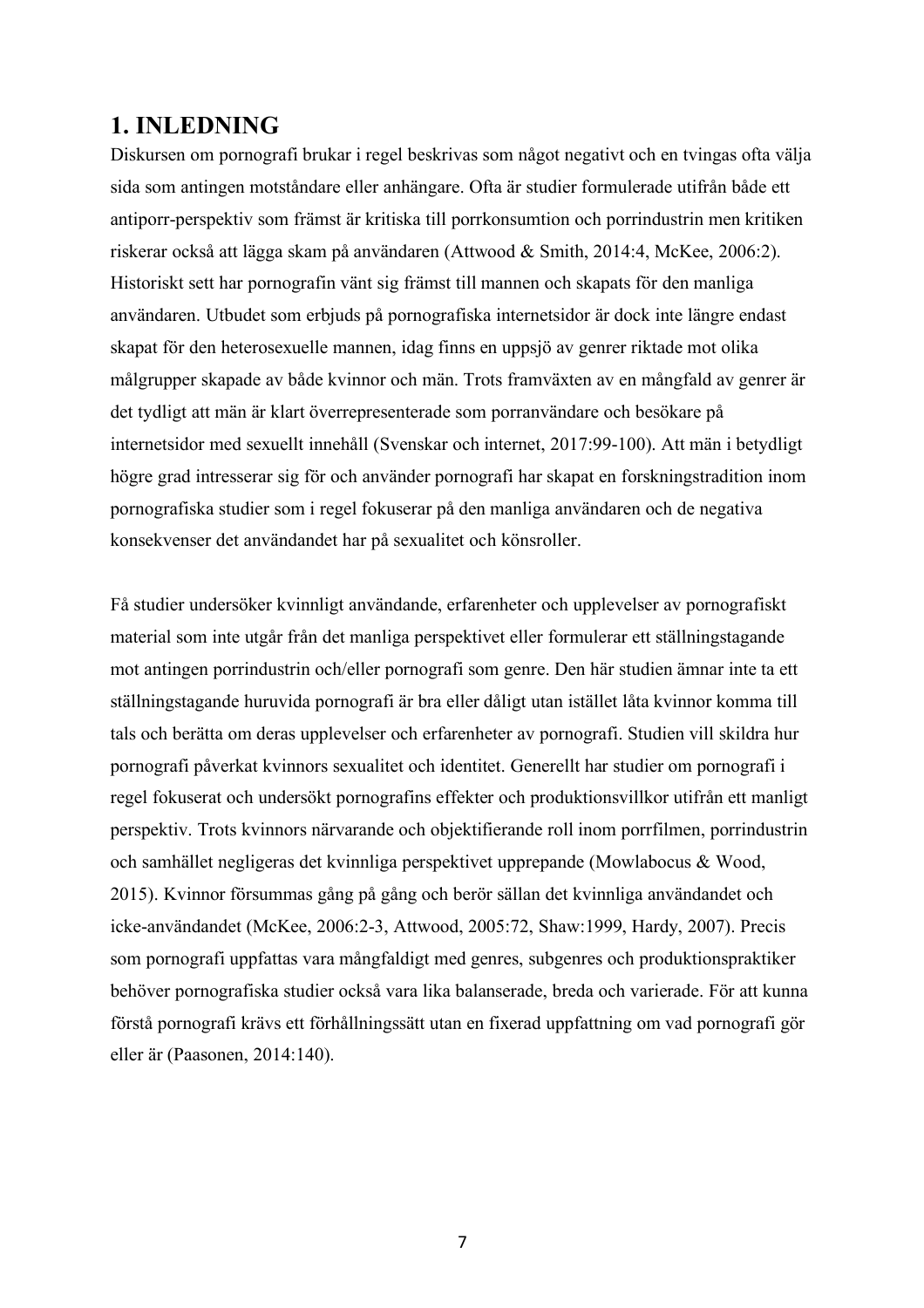# **2. SYFTE OCH FRÅGESTÄLLNINGAR**

Den här studien vill förstå hur kvinnor använder och upplever pornografi. Studien ämnar utgå från användarna själva och deras upplevelser av pornografi. Genom att förstå hur kvinnor upplever pornografi kan vi också få en större förståelse om varför kvinnor använder pornografi i lägre grad än män.

# **2.1 Frågeställningar**

- Vilka upplevelser har kvinnorna av pornografiskt innehåll?
- Vilka erfarenheter har kvinnorna av pornografiskt användande?
- Hur upplever kvinnorna att pornografiskt innehåll och användning har påverkat deras sexualitet?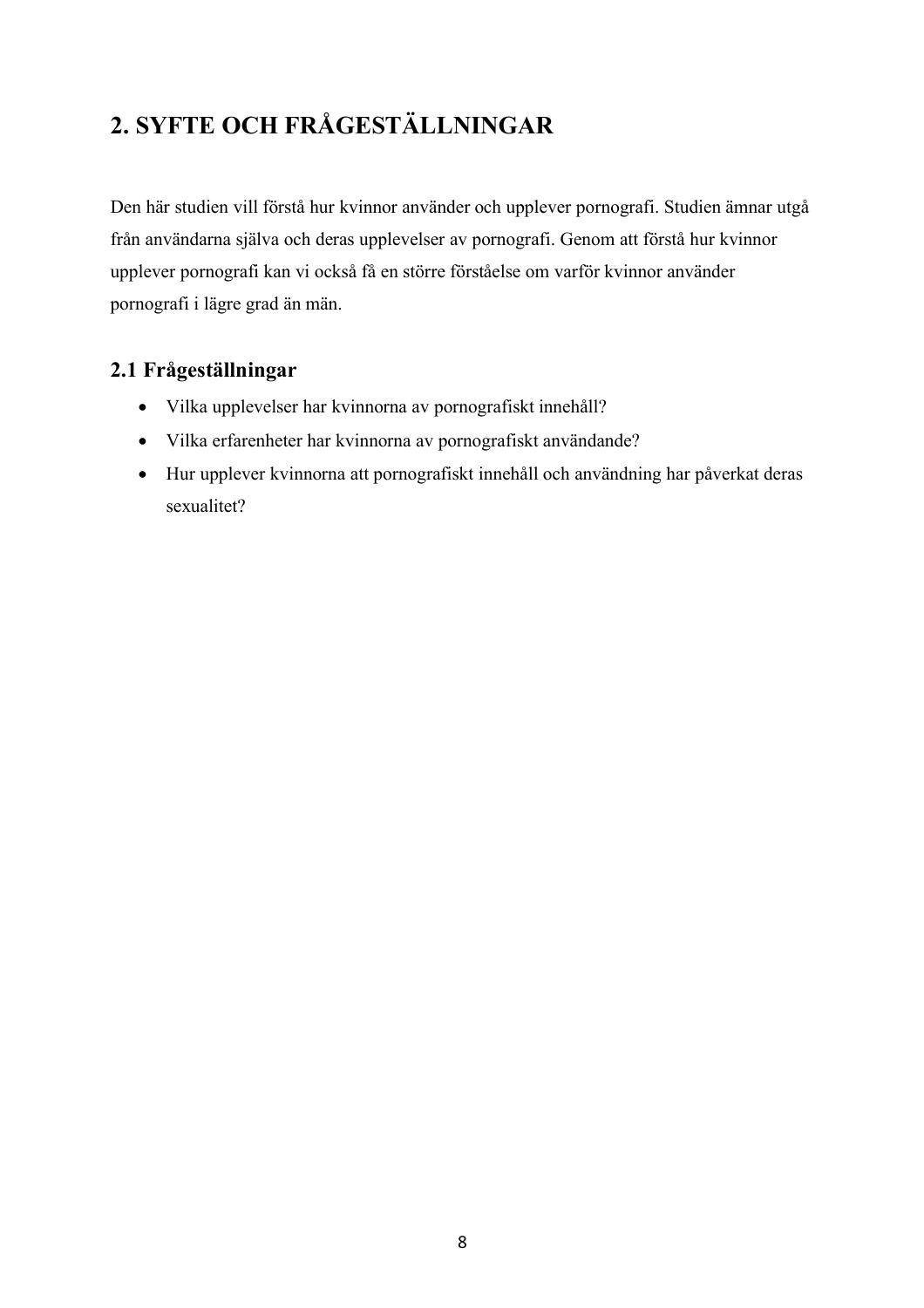# **3. BAKGRUND**

#### **3.1 Pornografisk genre och definition**

Pornografi innefattar allt från bilder av nakna kroppar som anspelar på sex till skildringar av samlag och sexuella aktiviteter på film. Pornografi definieras vanligen vara ett sexuellt explicit media som avser väcka sexuell lust hos användaren (Andrews, 2012:459). Andra synonymer som används istället för pornografi är exempelvis *adult-entertainment* och *erotica*, som ofta anspelar på konstnärligt uttryck*.* Uttrycken används för att presentera pornografi på ett vänligare sätt då pornografi ofta uppfattas som smutsigt (Paasonen et al, 2007:1). Pornografi skildras i flera olika genrer som exempelvis *lesbisk*, *gay* och *bdsm* för att nämna några. Vidare kategoriseras pornografi i olika underkategorier som oral, -analsex, sex med fysiskt våld, sex mellan olika etniciteter och flera. Pornografi produceras främst av kommersiella företag som i stor utsträckning riktar sig till en manlig heterosexuell publik. Pornografi producerat av vanliga människor som delar egenproducerat material av sexuella aktiviteter är idag mycket populärt och utvecklats till genre *amatörpornografi*.

Begreppet pornografi i den här uppsatsen utgår från den typen av pornografi som ofta uppfattas som den vanliga genren, den massproducerade heteronormativa pornografin riktad mot den manliga användaren. Det är just denna pornografi som diskuteras av de kvinnliga deltagarna när de beskriver sitt pornografiska användande och sina pornografiska erfarenheter. Kvinnorna själva beskriver denna typen av pornografi med ord som *klassisk* och/eller *amerikansk* när de refererar till heteronormativa narrativ skapad utifrån en manlig fantasi. Det är främst internetpornografi som diskuteras men även andra former som exempelvis pornografiska tidningar och pornografiska VHS-filmer när de beskriver pornografiska upplevelser i sina tonår.

### **3.2 Pornografins historia**

Att använda bilder på nakna kvinnor har under långt tid varit populärkulturens sätt att signalera att en riktar sig mot den heterosexuelle mannen. Pornografin har en lång historia och har varit en drivande kraft i utvecklingen av medieteknologier ända sedan tryck-teknologier introducerades under 1700-talet. Då var pornografiskt material endast tillgängligt för eliten i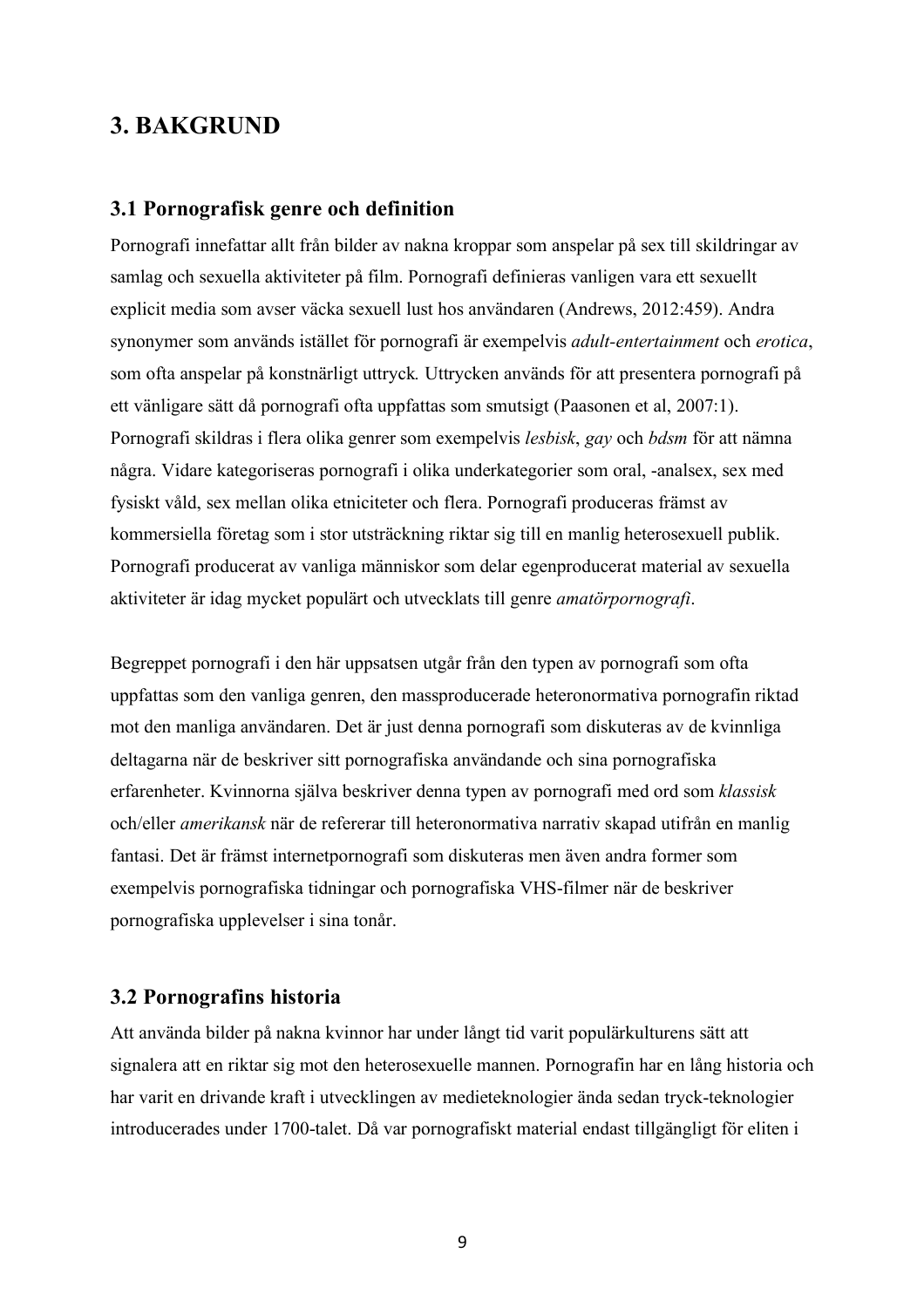samhället, något som först kom att förändras i slutet på 1800-talet då framförallt fotografier kunde massproduceras och säljas till arbetarklassen (Paasonen et al, 2007:3).

Pornografin har identifierats som en drivande kraft i utvecklingen av tekniska innovationer och varit ett bärande element för dess ökade spridning och popularitet. Pornografins framgångssaga har inte endast teknologier att tacka för sin framgång utan också sociala och politiska krafter som förändrade mediepolicys i västvärlden mellan åren 1960–1980. Det gjorde det möjligt för pornografin att ta sig in på marknader som televisionen och internet vilket resulterade i att pornografin blev tillgänglig för allmänheten. Idag genomsyrar pornografin alla medier och är del av den massproducerade populärkulturen, om Hollywood producerar 400 filmer per år, producerar San-Fernando Valley 10 000 filmer årligen till den globala marknaden (Paasonen et al, 2007:6-7). Pornografin är idag främst framstående på internet och styrs av "the big A's"; *accessibility*, *anonymity* och *affordability*, som beskrivs vara ett framgångsrecept för företag och fenomen på internet. Det har lett till ett ökat användande av pornografi, framförallt i de yngre generationerna och framförallt bland män. Ungdomar kommer i kontakt med pornografi i tidig ålder, oftast inte genom att uppsöka det själva utan snarare genom vänner och syskon (Hardy, 2007:5). I Sverige besökte 79 % av unga män mellan 16-25 år internetsidor med sexuellt innehåll jämfört med 29 % av unga kvinnor i samma åldersgrupp 2017. Överlag utgör män en majoritet av porranvändningen i Sverige, 48 % av männen i Sverige besöker sidor med sexuellt innehåll i relation till 12 % av kvinnorna (Svenskar och internet, 2017:99-100).

Internet och dess möjligheter att sprida innehåll beskrivs ofta som den främsta anledningen till att pornografin blivit en global marknad, något som ofta, inom porrstudier, formuleras som en frihet för den anonyma användaren att söka efter i princip vad som helst utan att bli upptäckt. Att användaren kan söka efter vad som helst anonymt beskrivs inte som något positivt, snarare menar medier att det är just det som gör unga porrberoende (McKee, 2006:2). Ofta beskriver porrstudier och massmedier pornografins etablering på internet som något riskfyllt där möjligheterna att involvera sig i machodominanta och sjukliga aktiviteter bidragit till kvinnohat (Mowlabocus & Wood, 2015:117-118, McKee, 2006:2-3).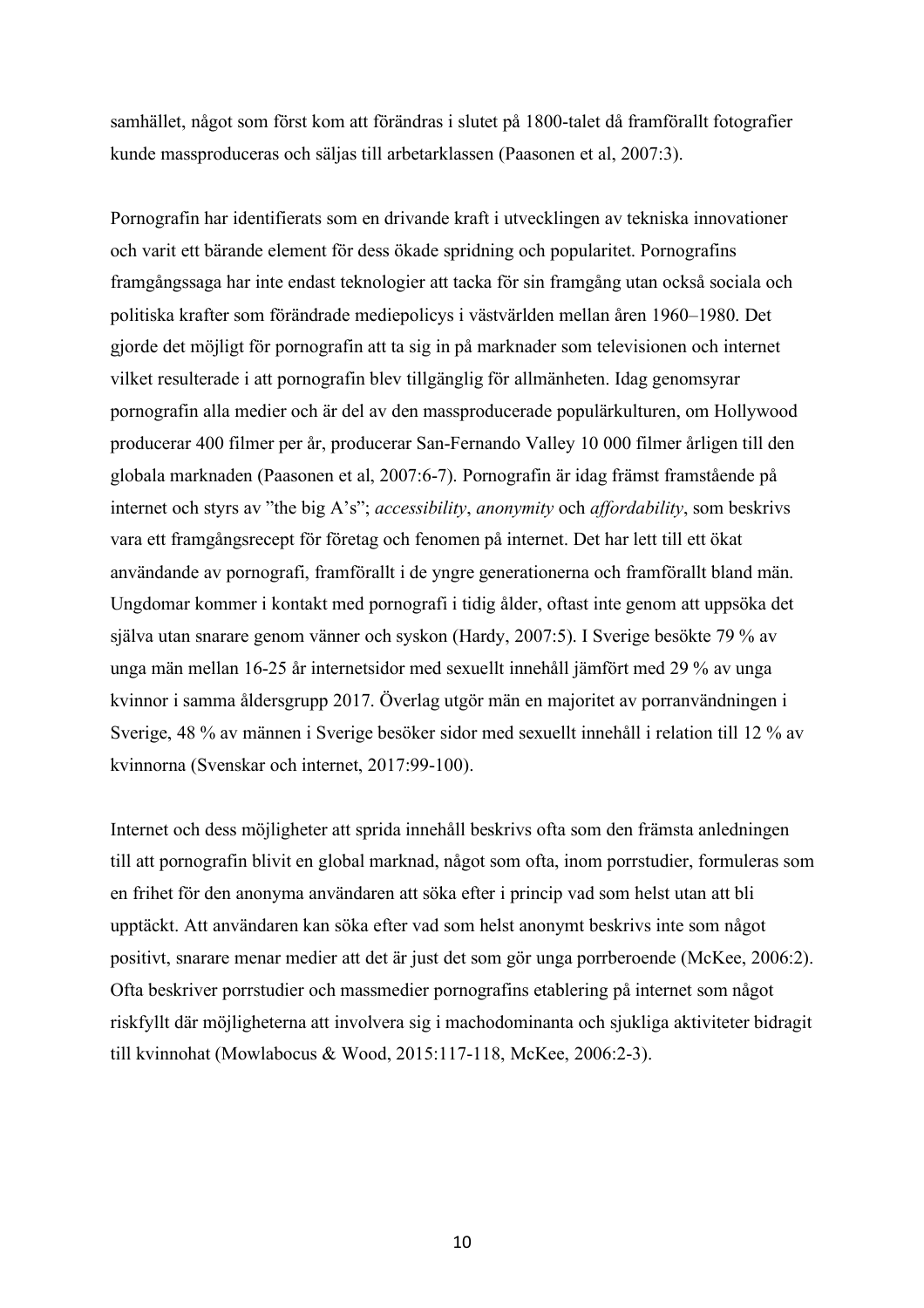#### **3.3 Pornografi och kön**

#### **3.3.1 Pornografi som manlig genre**

Pornografi studeras och beskrivs i regel utifrån ett manligt perspektiv och utgår ofta från hur de nya medieteknologierna har format den pornografiska marknaden. Under 1980-talet var porrbutiker och sexshops förbehållet män men traditionen är än idag norm. Pornografi har bestått som en manlig genre, trots att kvinnor och män har samma tillgång till pornografi på internet. Män attraheras, konsumerar och söker sig till pornografi i större utsträckning samt är mindre kritiska till pornografi jämfört med kvinnor (Boynton, 1999:671). Att det sexuella innehållet därmed också formas utifrån den manliga betraktaren och speglar den normativa manliga fantasin är föga oväntat.

Det pornografiska innehållet och dess effekter på användaren har blivit det främsta intresset för forskning om pornografi, som oftast beskrivs i negativa ordalag och kritiserar hur sex och könsroller representeras (Attwood & Smith, 2014:1-4). De främsta motargumenten beskriver hur pornografi skildrar förnedring och våld mot kvinnor samtidigt som män utmålas som både rovdjur och förgripare. Diskursen om pornografi beskriver även män som offer av ett patriarkalt samhälle som blivit påtvingade objektifierande, diskriminerande handlingar och värderingar av ett samhälle i kris. Det främsta intresset för forskning om pornografi har fokuserat på det pornografiska innehållet och hur medieteknologier har format och påverkat användningen av pornografi. Det har skapat en forskningstradition som formuleras utifrån ett manligt perspektiv med fokus på effektteori. Att dessa studier varit normgivande inom porrstudier har tydligt påverkat vad man studerat och undersökt, framförallt har studierna negligerat användarens perspektiv i allmänhet men den kvinnliga användaren i synnerhet (Attwood, 2005). Paasonen (2014) och flera (McKee, 2006, Attwood, 2005, Shaw, 1999, Hardy, 2007) kritiserar akademin för att varit för fokuserade på effektteori som ofta beskriver pornografi som en fiktiv representation av maktrelationer som bidrar till våldet mot kvinnor, en symbol för patriarkatet och en hypersexuell maskulinitet.

#### **3.3.2 Pornografi som kvinnlig genre**

Pornografi omfamnas sällan som en kvinnlig genre trots att kvinnor är en accepterad målgrupp för sexualitet såsom exempelvis sexleksaker och utmanade kläder i tidningsmagasin och marknadsföring (Attwood, 2005:392). När det kommer till kvinnor görs det skillnad på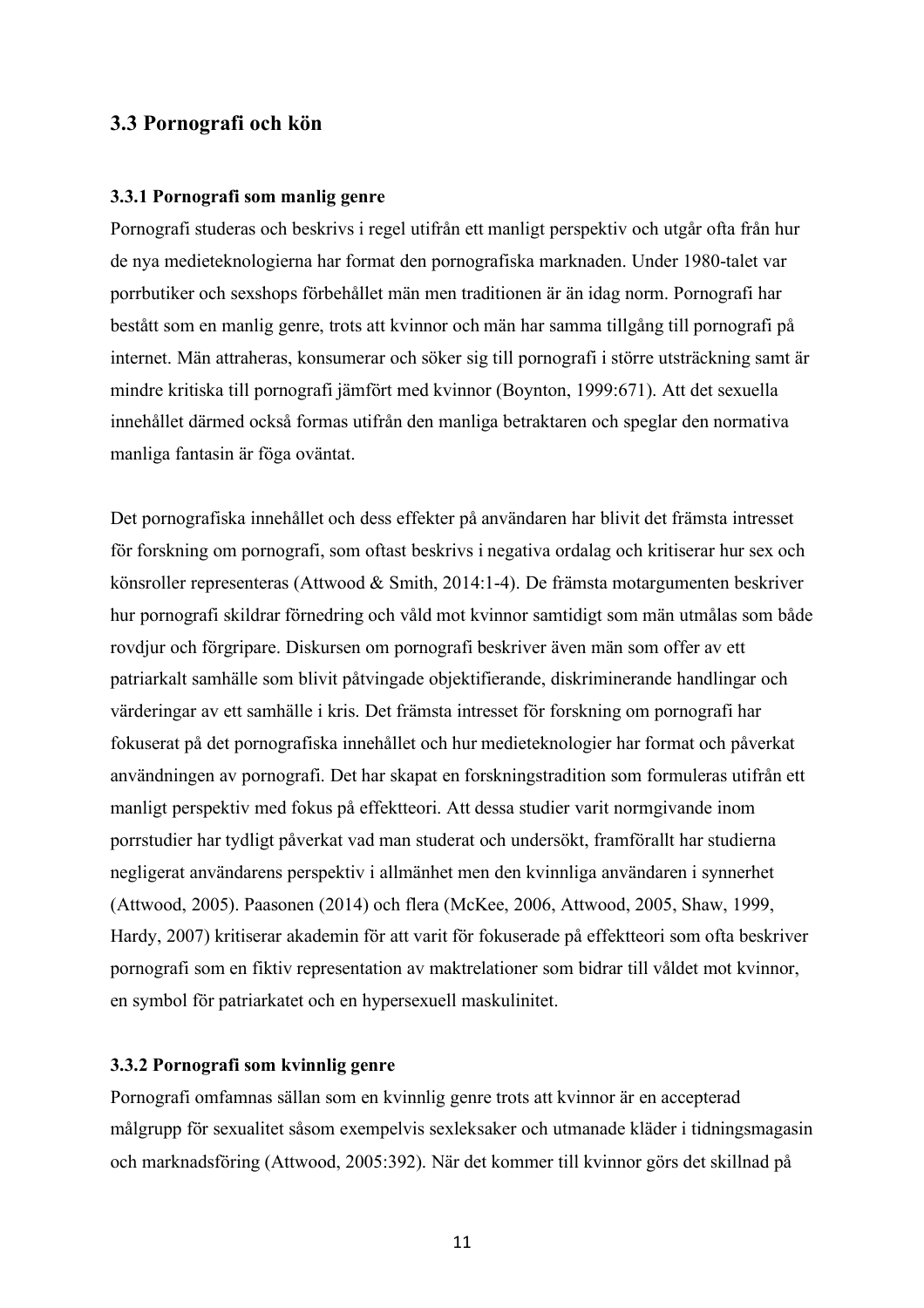pornografi, som inte är accepterat som en kvinnlig genre, och sexualitet som lånar inslag från pornografin. Pornografi formuleras som något smutsigt och oacceptabelt som inte är skapat för kvinnor, annorlunda är det dock med kvinnlig sexualitet. Kvinnlig sexualitet i massmedier och reklam skiljer sig från pornografi genom att konstrueras i linje med stil och mode när den lanseras i texter och bilder. De produkter som kvinnan använder ska vara stilrena och markera självförtroende som exempelvis förpackningen av vibratorn "*Mr. Rabbit"*. Det är just förpackningen i mode och glamour som skiljer marknadsföringen, som anspelar på sex på ett accepterat sätt, jämfört med den "*smutsiga*" pornografin (Attwood, 2005:395). Ofta konstrueras den kvinnliga sexualiteten utifrån det manliga perspektivet i pornografi och reklam. Istället för att kvinnliga magasin beskriver hur kvinnor ska kunna använda sin sexualitet för att njuta, som det i regel beskrivs utifrån mannen, ska kvinnor snarare fokusera på att framhäva sig själva som attraktiva och smickrande under samlaget (Attwood, 2005:398).

Pornografi kan vara frustrerande för kvinnor att använda som identifierar sig som feminister när de tar del av pornografiskt innehåll som beskrivs representera kvinnoförtryck och orealistiska kroppsbilder (Attwood, 2005:76-77). Kvinnors relation till pornografi är också starkt knuten till dem själva och deras kroppsbilder. Simon och Gagnon (1984) kunde se hur pornografi påverkade sexualitet och individens sexuella scripts. Framförallt kunde de se att kvinnor tog efter den pornografiska kvinnans beteende i betydligt högre grad än vad män gör vilket påverkar de olika relationerna och synen män och kvinnor har på pornografi. Pornografiskt material kan självklart uppfattas på olika sätt av kvinnor men återkommande är en frustration över den egna kroppen och sexualiteten när kvinnor kommer i kontakt med andra kvinnor. I en studie gjord av Beth. A Eck *Men are much harder* (2003) undersöks hur kvinnor och män betraktar nakna, sexuella bilder av båda könen i olika sammanhang; pornografi, konst och modemagasin. Både män och kvinnor objektifierar den kvinnliga nakna kroppen om än på varierande sätt, dock relaterar de kvinnliga deltagarna ofta kvinnans utseende till sig själva. Ecks studie visade tydligt hur kvinnor jämförde och identifierade sig med den *fula* och/eller *tjocka* kvinnan och istället önskade att de liknade den *smala* och *vackra* kvinnan. Det kvinnliga förhållningssättet till sexualitet och pornografi gör det problematiskt att använda pornografi eftersom det knyter an till deras egen sexualitet men också personlighet och beteende. Det krävs övning och repetition för att kunna använda pornografi som ett verktyg för njutning, något som män i större utsträckning klarar av då de i mindre utsträckning varken jämför eller betraktar nakna manliga kroppar eftersom normer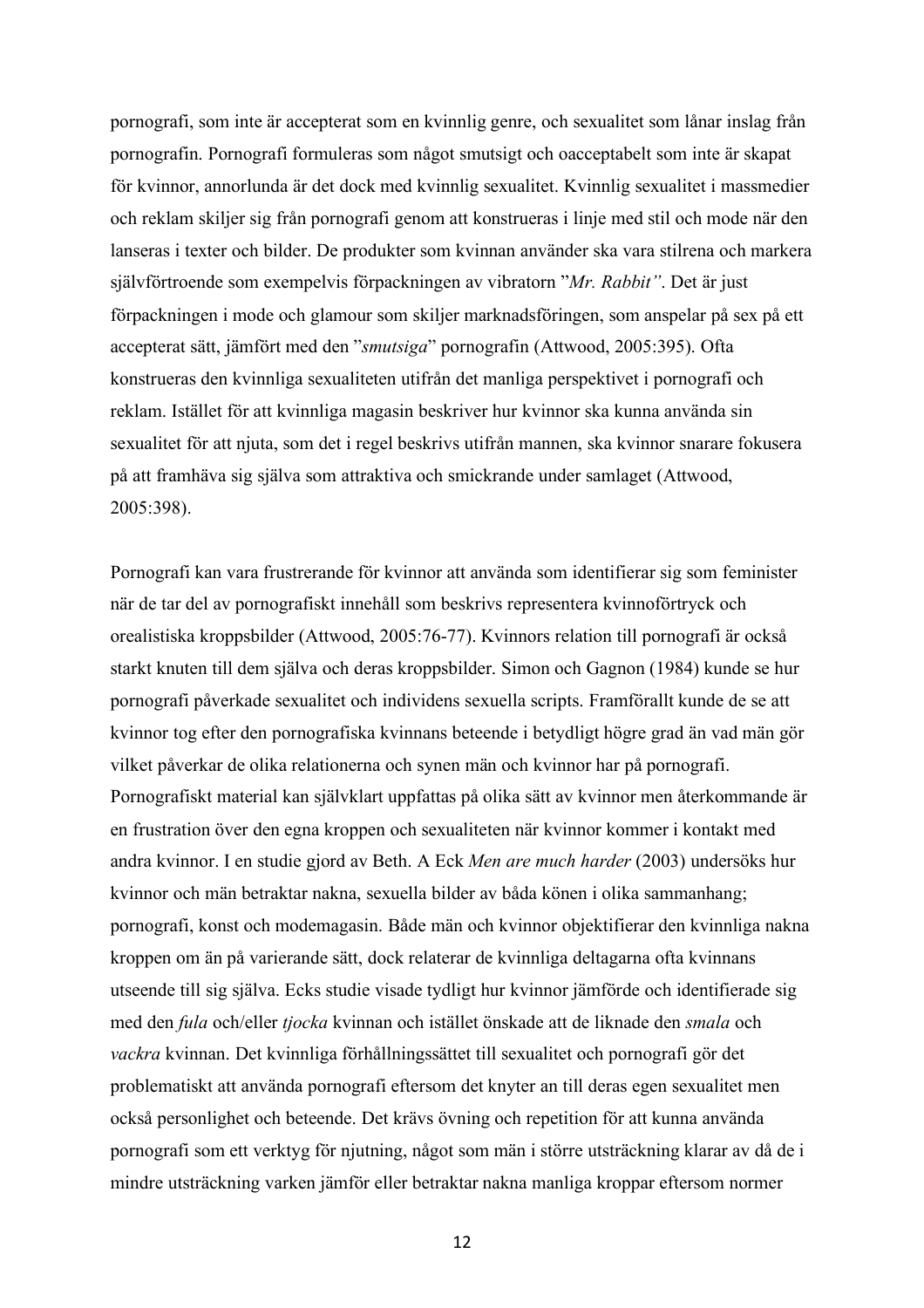berättar för mannen att det är ett beteende förbehållet homosexuella män. Eck kunde även se hur flertalet kvinnor i undersökningen fnissade och skrattade när de betraktade det manliga subjektet. När kvinnorna betraktade erotiserade och nakna män beskrev Eck hur kvinnorna hade svårt att ta bilden på allvar. Den erotiserade mannen står i total motsats till den erotiserade kvinnan vars utseende analyseras med betydligt större allvar (Eck, 2003).

#### **3.4 Pornografi och konsumtion**

#### **3.4.1 Användarens perspektiv**

En studie som har fokuserat på användarens definitioner av pornografi och försökt förstå hur pornografi konsumeras är McKee (2006) *The aesthetics of pornography: the insights of consumers.* McKees studie syftar till att undersöka vilka svårigheter användarna själva beskriver om pornografi och hur de avgör vad som är bra respektive dålig pornografi. McKee genomförde 46 kvalitativa intervjuer på olika platser i Australien, majoriteten var individuella intervjuer och ett mindre antal par-intervjuer. McKee visar hur användarna gör aktiva val när de rör sig mellan olika genrer och tolkar materialet utifrån sig själva och sin egen tillvaro.

McKee kunde se att flertalet av deltagarna lyfte njutning som det främsta inslaget i pornografiskt material när de skulle bedöma huruvida det var bra eller dåligt. Att båda parterna i det pornografiska materialet visade njutning, framförallt den kvinnliga skådespelerskan, och att det fanns en kemi mellan parterna var det bärande elementet när de definierade pornografi som bra. Produktionsvillkor och genre var av sekundär betydelse i relationen till njutning. Om det inte fanns någon autentisk njutning uppfattades pornografin som dålig. McKee kunde också se hur kvinnor och män betraktade och fokuserade på olika aspekter av det pornografiska materialet. Återkommande för de kvinnliga deltagarna var intresset för den kvinnliga skådespelerskans utseende och klädsel, den stereotypiska pornografiska utstyrseln såsom skor och kläder lyftes ofta i positiva benämningar. Kvinnorna formulerade också i större grad än de manliga deltagarna att det var viktigt med en handling och introduktion till mötet mellan karaktärerna i det pornografiska materialet. Kvinnor efterlyste pornografi skapad av kvinnor riktad mot kvinnor medan några menade att pornografi inte måste vara kvinnonedvärderande men ibland kan vara det. En annan kvinna menade att ett antagande om att kvinnor inte använder pornografi och/eller inte har något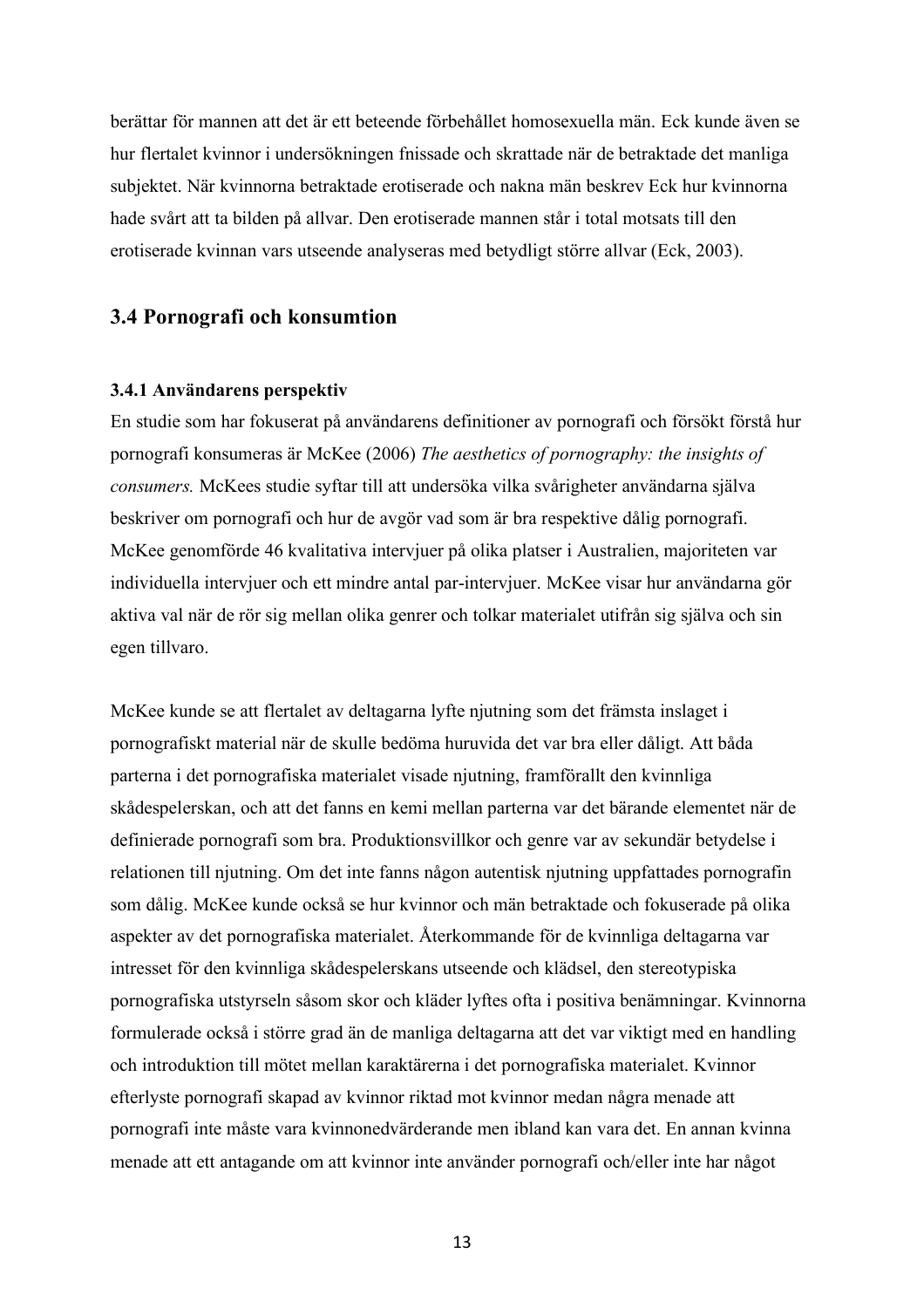intresse av pornografi i sig själv är sexistiskt, och var något som massmedier och samhälle berättade för kvinnor att en inte bör använda. Studien visade på både likheter och skillnader mellan könen när de beskrev hur de uppfattar och definierar pornografi som bra eller dålig men också en komplexitet i hur användarna bedömer pornografi. Svaren från deltagarna var välgenomtänkta menar McKee och visade på variationer som att användarna verkligen väljer pornografiskt material utifrån individuella preferenser men fortfarande är medvetna om villkoren pornografi produceras på. Inga indikationer, menar McKee, kunde avläsas från intervjuerna på att all pornografi är upphetsande och användbar. Deltagarna ansåg att det fanns pornografi som var skadlig och att pornografi bör användas i rimlig utsträckning för att inte riskera att påverka användaren negativt.

#### **3.4.2 Kvinnors relation till pornografi**

En kvalitativ studie som undersökt kvinnors relation till pornografi är Susan Shaw *Men's leisure and women's lives: The impact of pornography on women* (1999). Shaw inleder *i* sin studie med att kritisera den tidigare pornografiska forskningen, främst för att ha ignorerat kvinnors användande och erfarenheter. Shaw ämnar förstå kvinnors attityder, uppfattningar och definitioner av pornografi. Studien vill även undersöka om kvinnor uppfattar pornografi som en separat produkt i relation till massmedier och populärkultur. Studien genomförs under år 1999, vilket innebär att studien inte tar hänsyn till pornografi på internet, nya publiker och de användarmönster som är aktuella idag. Dock är Shaws studie en av få som undersöker pornografi utifrån ett kvinnligt perspektiv vilket gör studien aktuell för den här uppsatsen.

134 hushåll kontaktades genom brev där studien förklarades och förfrågade om det fanns någon kvinna i hushållet som skulle vara intresserad av att göra en intervju. Totalt intervjuades 32 kvinnliga deltagare för studien mellan 19–89 år utspridda på olika platser i östra Kanada. Urvalet gjordes slumpmässigt genom att använda den lokala telefonkatalogen. Intervjuerna var semi-strukturerade uppdelade i två sessioner där deltagarna fick svara på frågor om hur de uppfattade erotiserade och sexuella bilder från pornografi, magasin och modekampanjer.

Studien delade upp bilderna i två kategorier för de två olika sessionerna, i den första delen visades bilder på sexuella aktiviteter med våldsamma inslag och den andra delen sexuella aktiviteter utan våld. I den första sessionen, våldsamma sexuella bilder, beskrev samtliga deltagare bilderna med negativa uttryck som förfärliga, chockerande och hemska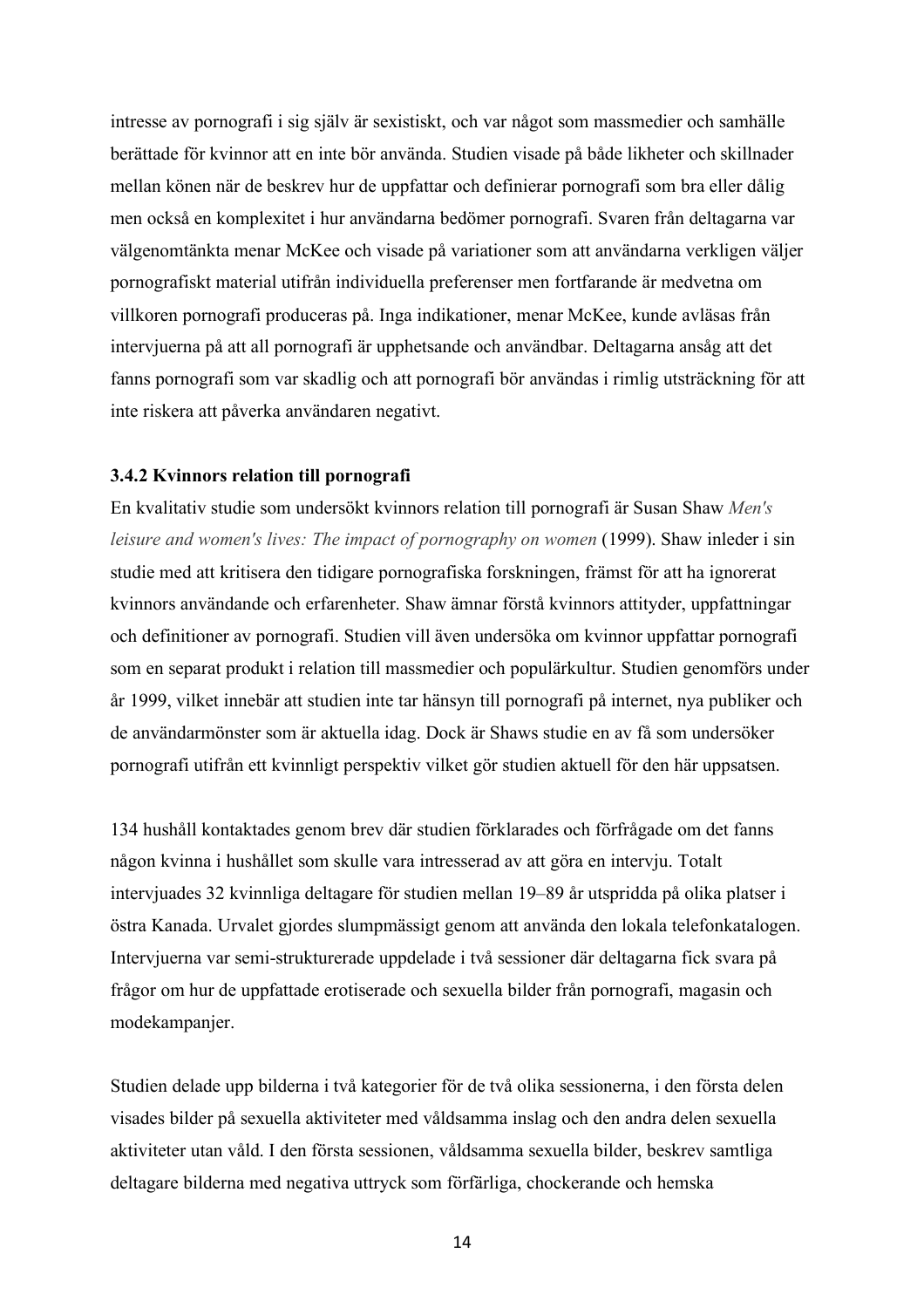(översättning se Shaw, 1999:203). Kategorin innehöll bilder både på män och kvinnor men bilderna på kvinnorna i den sexuella, våldsamma kontexten upprörde deltagarna mest. Den andra sessionen innehöll bilder på både män och kvinnor i sexuella sammanhang utan våld och upprörde inte i lika stor utsträckning men uppfattades fortfarande negativt. Skam och obekvämhet är ord som används av Shaw för att beskriva deltagarna. En del kvinnor kände sig illa till mods för att de ansåg att sex var något privat och intimt som inte borde delas publikt med allmänheten, andra kvinnor formulerade hur de tyckte synd om kvinnorna som skildras i materialet. Flera av de kvinnliga deltagarna ansåg att sex och sexualitet var något som endast var tillåtet och accepterat i den privata sfären. Några kvinnor i studien jämförde sig själva med de pornografiska kvinnorna och önskade att de såg ut som dem.

Deltagarna i studien beskrev att pornografi påverkade deras liv negativt genom de effekter pornografi hade på männen. Deltagarna menade att männen influerades att utsätta kvinnor för våldsamma, sexuella aktiviteter som riskerade vara skadliga för kvinnorna men också hur pornografi reproducera en bild av hur en kvinna ska se ut och vara som män sedan söker. Kvinnorna menade att problematiken med pornografi påverkade dem själva sekundärt, det var pornografins effekter på män som riskerade påverka kvinnor negativt och utsätta dem för faror genom att reproducera patriarkala maktstrukturer (Shaw, 1999).

Sammanfattningsvis har genomgången av tidigare forskning visat att studier främst har utgått från den manliga användaren och pornografiska effekter som ofta formulerats utifrån en oro. Shaws studie från 1999 visar hur kvinnor då varit mycket tveksamma inför pornografi och beskrivit hur pornografi har påverkat de själva och män negativt. Idag, 2018, verkar pornografi främst på internet. I takt med att samhället och människor alltmer präglas av internet har pornografi ökat i spridning och popularitet, främst bland unga män. Användaren gör aktiva val när de väljer pornografi som ska tillföra dem njutning. En problematik som skiljer män och kvinnor, är att kvinnor har en betydligt större benägenhet att jämföra sig med andra kvinnor. Samtidigt betraktar män och kvinnor också den erotiserade mannen på olika sätt, mannen undviker i största mån någon typ av iakttagelse medan kvinnorna ofta skrattar och fnissar när hon betraktar den erotiserade mannen.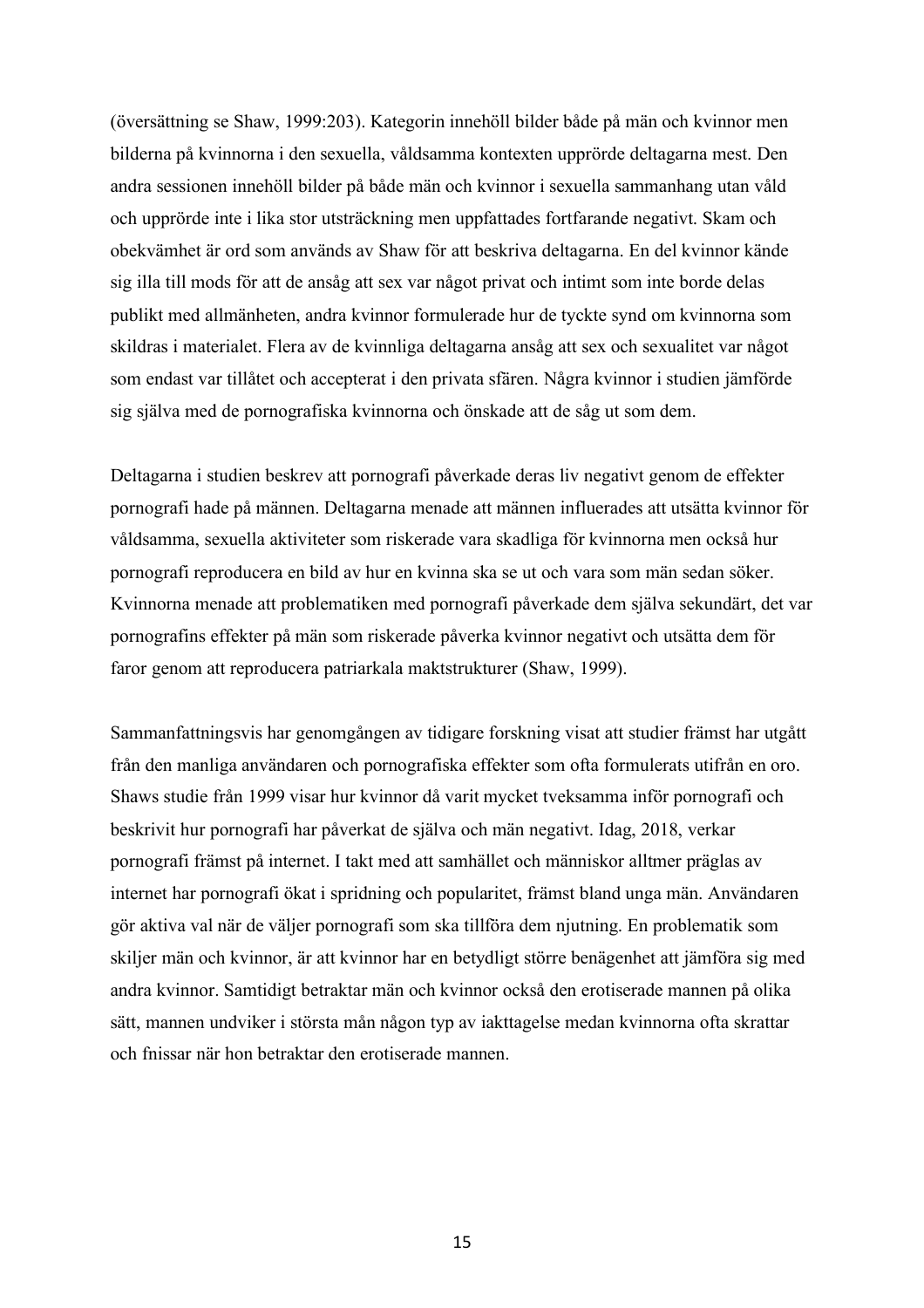## **4. TEORI**

#### **4.1 Forskning och teorier om mottagande av medieinnehåll**

Det här kapitlet kommer presentera teoretiska utgångspunkter och förklaringsmodeller om hur mottagare tolkar medieinnehåll. Teorin utgår från receptionsanalyser som vittnar om komplexa tolkningar när typisk kvinnlig populärkultur studerats i relation till de kvinnliga användarna. Även teorier utifrån Skeggs, *Att bli respektabel*, som är en etnografisk undersökning kring kvinnlig respektabilitet kommer presenteras som en förklaringsmodell om hur kvinnor sätter upp normer och regler för sig själva utifrån klass, omgivning och kultur.

#### **4.2 Receptionsanalys**

Receptionsforskningen utgår från Stuart Hall och kulturstudier som uppkom i Birmingham, Storbritannien under 1980-talet. Receptionsanalysen är en förklaringsmodell för att förstå hur människor tolkar innehåll i medier (Ekström & Larsson, 2010:306). Studiet utgår från en kritik mot effektforskningen som kritiserats för att endast fokusera på påverkan och inte publikens individuella tolkningar. Receptionsforskningen uppkom ur en kritik mot user & gratifications-modellen som kritiserades för att inte ta hänsyn till publikens sociala kontext, vardag och familj. Istället menar receptionsanalysen att mottagaren skapar mening i en flerdimensionell process där mottagaren är en aktiv aktör som tolkar innehåll utifrån sig själv, sammanhang och kultur (Storey, 2015).

Medieval och medieanvändning, menar receptionsforskningen, är inte bara en individuell fråga utan styrs av kultur och omgivning. Massmedier reproducerar inte bara en dominerande hegemoni och ideologi utan mottagaren är aktiv och kan tolka budskap på flera olika sätt, vilket innebär att en måste tolka publiken och inte endast innehållet (Storey, 2015). Hall (Fiske, 1984) utgår från att varje text har en *gynnad mening*, att materialet är inkodat med ett budskap och ideologi som påverkar mottagaren. Om en stor del av medieinnehållet reproducerar en negativ bild av exempelvis hamnarbetare, placeras de värderingarna hos mottagaren som en naturlig ståndpunkt, alltså reproducerar en hegemoni skapad av den styrande klassen i samhället. Hall menar dock att publiken kan tolka den gynnade meningen på ett helt annat sätt än den inkodade meningen. Hall beskriver hur publiken kan tolka den gynnade meningen på tre olika sätt; den *dominant-hegemoniska*, då tolkningen görs i enlighet med den dominerande koden och budskapet i innehållet. Den *förhandlade*, då tolkningen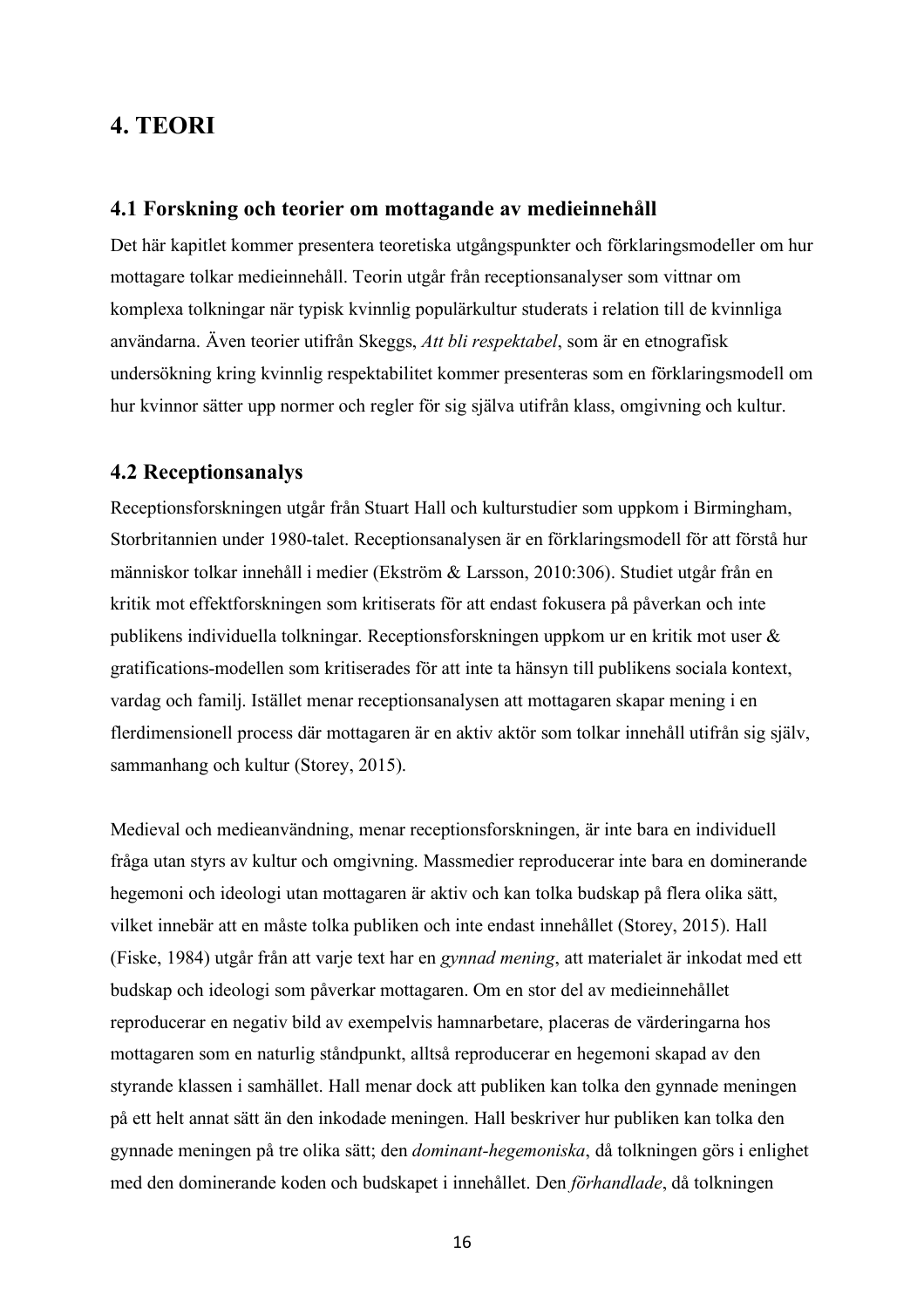delvis accepterar den dominerande koden men delvis inte. Och den *oppositionella*, då mottagaren tolkar utifrån en helt annan kod och den gynnade meningen ger helt motsatt innebörd. Hur mottagaren tolkar budskapet och vilken position hen intar beror till stor del på kultur, användning och i vilken social kontext hen utsätts för den programmerade koden. Användaren kan uppskatta medieinnehåll utan att nödvändigtvis identifiera sig med de värderingar och/eller handlingarna som innehållet representerar. Utifrån den egna tillvaron kan en huvudkaraktär som är undergiven istället tolkas som en stark individ eller motsatt, att den starka, stabila karaktären snarare uppfattas som svag av vissa. Betraktaren gör bedömningar, relaterar och drar slutsatser som utgår från dem själva. Lika komplext som pornografi kan vara är också användarens tolkning av pornografin då den påverkas av identitet, sexualitet, kön och kultur.

Två välkända receptionsanalyser är Janice Radways *Reading the Romance* och Ien Ang *Watching Dallas*. Både Ang (1985) och Radway (1984) kritiserar både marxistisk och feministisk teori för att behandla användarna som passiva offer för massproducerad populärkultur. Båda studierna fångar istället upp de kvinnliga användarnas vardag och sammanhang för att förstå vad det är som tilltalar dem i serier som Dallas och Harlequin.

#### **4.2.1 Reading the Romance**

Under 1970- och 1980-talet blev Harlequinromaner otroligt populära bland kvinnor i västvärlden. Radway (1984) studerade kvinnliga läsare från Smithton, Storbritannien, som hon kommit i kontakt med genom en bokbutik som förmedlade nyhetsbrev där de betygsatte den romantiska genren som i sin tur skapade en form av ett community i Smithon. 42 kvinnor deltog i studien, majoriteten var gifta och hade barn, men samtliga var återkommande kunder i bokbutiken. Studien genomfördes genom individuella intervjuer, enkäter och observation av interaktionen mellan butiksägaren, Dorothy, och kunderna (1984: 46-48). Harlequin-romaner särskilde sig från annan romantik genom att rikta sig till en målgrupp bestående av hemmafruar och var ofta lättlästa, korta och med typiska romantiska narrativ, där mannen transformeras från en aggressiv *bad-boy* till en omtänksam och kärleksfull partner med detaljerade sexuella och romantiska handlingar.

Bakgrunden till Radways studie var den negativa synen på kvinnors läsande av billiga kärleksromaner då genren ansågs vara *fulkultur*, massproducerad för att reproducera patriarkala ideologier i en tid präglad av feministiska krafter. Att genren blev så pass populär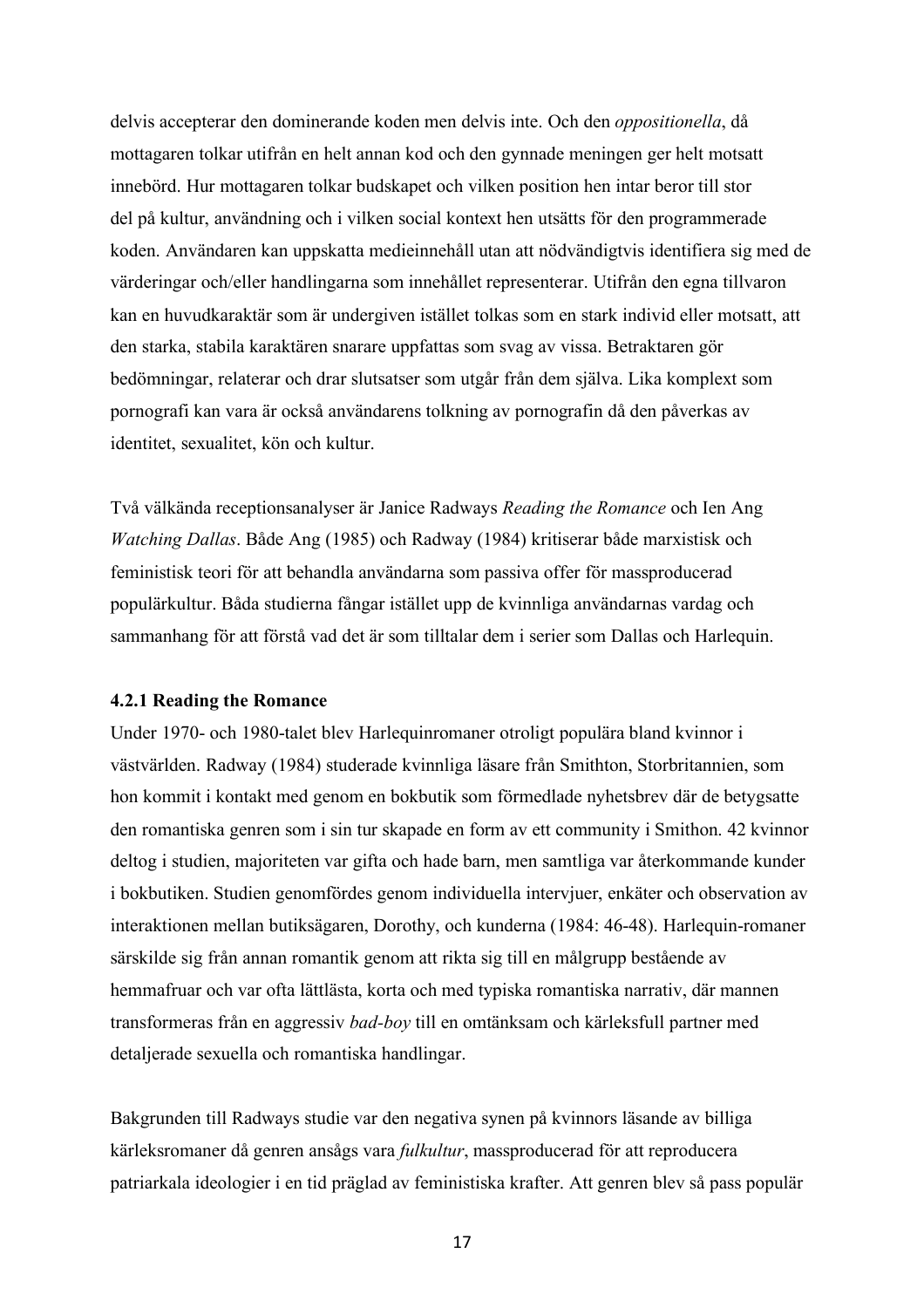tolkades som ett motstånd mot de feministiska krafterna som blev alltmer etablerade i politiken och samhället. Radway menar dock att genren växt sig populär på grund av de förändrade produktionsvillkoren som gjort produktion, distribution och marknadsföring billigare och smidigare, snarare än att kvinnor önskade gå tillbaka till ett mer konservativt samhälle (1984:19-20).

Radway kunde se att en majoritet av kvinnorna läste varje dag och en fjärdedel föredrog att läsa en roman i en sittning utan pauser för hemarbete eller vård av barn. Det ideala narrativet var när en intelligent, självständig kvinna efter en tid av misstänksamhet, våld och tveksamhet överrumplades och förälskades i en man. Mannen transformerades under relationen till en som brydde sig om henne på ett sätt som i regel var förbehållet hur kvinnor brydde sig om män (1984:65-67). Ofta läste kvinnorna slutet först för att försäkra sig om att romanen slutade på ett önskat sätt så att kvinnan kände en försäkran och tilltro gentemot giftermål och manlig kärlek efter att boken tagit slut. Det var inte händelserna som var det väsentliga för de kvinnliga läsarna utan snarare hur den kvinnliga läsaren involverat sig och upplevt något under läsakten. Om romanen får kvinnan att känna för intensiva känslor som ilska mot män, rädslor för våld och våldtäkt, oro över den kvinnliga sexualiteten eller förmedlade en rädsla att leva med en tråkig man bedömdes romanen som dålig. Men om samma händelser beskrevs och tolkades som exalterande och upphetsande uppfattades berättelsen som positiv och bra (1984:72-73).

Radway (1984:70-71) beskriver hur en stor andel av kvinnorna vägrade läsa klart en bok när de kommit halvvägs in och inte upplevde boken som bra. De kvinnor som fortsatte läsa, trots att de inte tyckte boken var bra, gjorde så för att de menade att de inte klarade av att lägga ifrån sig boken. Kvinnorna behövde veta hur relationen slutade även om de bara läste några ord på varje sida, kvinnorna kände ett ansvar av att läsa klart boken trots att de uppfattade narrativet som bristfälligt. En kvinna, Maureen beskriver processen i termer av självförakt.

> Maureen: A lot of your thicker books – it's rape – sometimes gang rape. I could not handle that in my own life. And since I'm living as the heroine, I cannot handle it in a book. And I hate myself out of there, so I have to read my way out. Interviewer: So you must finish a book?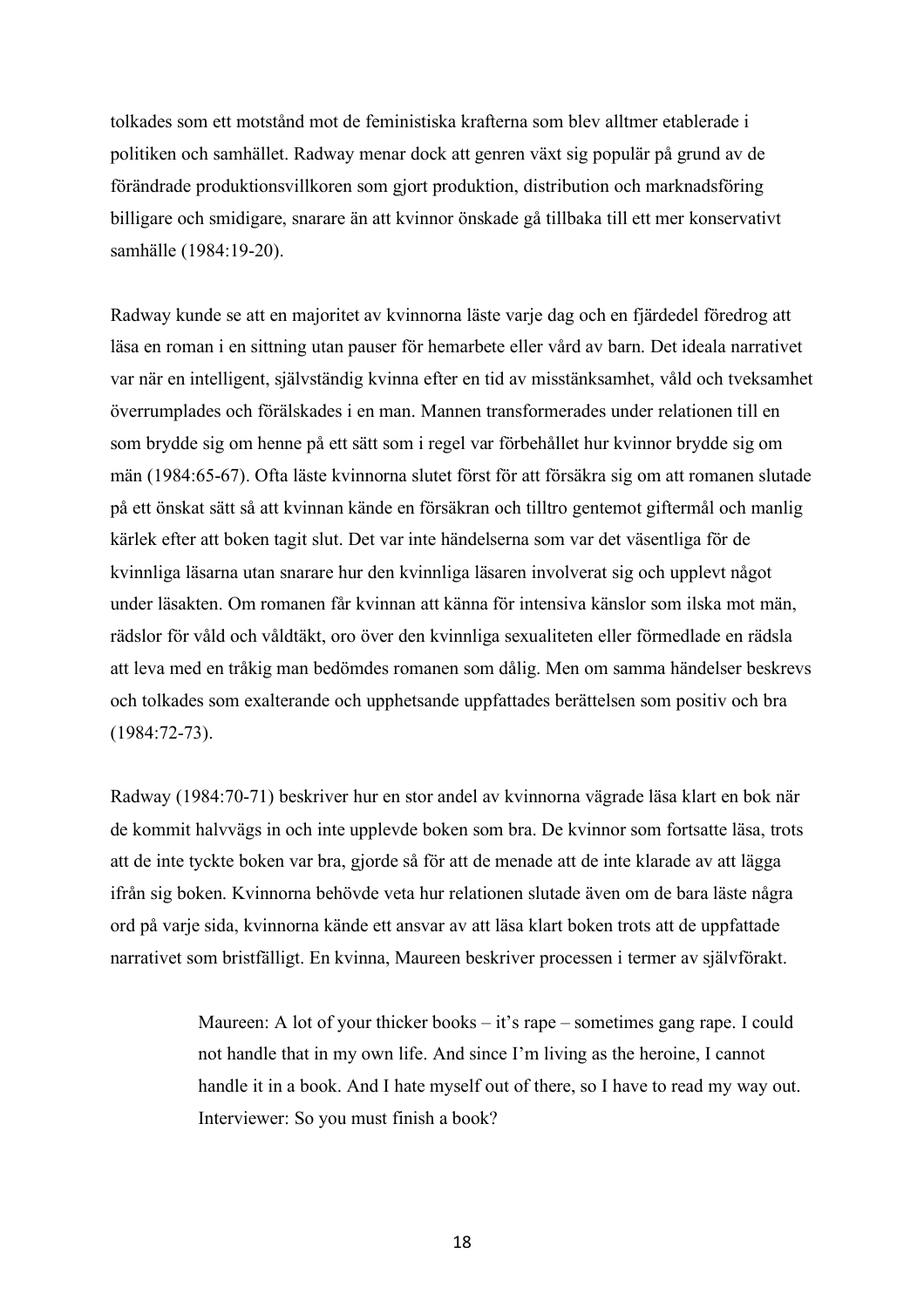Maureen: Yes, I have to finish it. Even if it's only skimmering, one word per page – or sometimes I just read the ending. I have to finish it. But it leaves a bad taste in my mouth forever. (1984:71).

Kritiken om att den romantiska genren skulle reproducera patriarkala strukturer och vara ett bevis på kvinnors önskan om att vara undergivna motsattes av Radway. Hon menade att läsakten istället var en avslappnande syssla som distraherade kvinnan från sina dagliga problem och ansvar, ett tillfälle för kvinnan att vara för sig själv endast upptagen med sin egna njutning (1984:86-87). Kvinnorna läste inte romanerna för att de önskade vara undergivna och/eller nöjda med de roller som förväntades av dem, utan snarare en tyst protest efter en längtan av en bättre tillvaro. Där ideologin reproduceras, i detta fallet genom romantiska narrativ, finns det också alltid ett motstånd menar Radway. Innehållet tolkades av läsarna så att hjältinnan framstod som stark och fri snarare än som underlägsen och försvarslös. Läsakten var en avkopplande frizon från deras hårda arbetsbelastning i hemmet och innehållet tolkades utifrån läsarnas egna erfarenheter och inte den ideologimodell som representeras av Hall. Processen handlade om en flykt i dubbel bemärkelse, att identifiera sig själv med ett narrativ och en förnekelse av sin egen tillvaro (1984:88, 90-91).

#### **4.2.2 Watching Dallas**

En annan välkänd receptionsanalys är Ien Angs studie *Watching Dallas* (1985), där Ang undersöker hur njutningsmekanismer fungerar och produceras hos mottagaren. Ang samlade in data genom att publicera en text i ett magasin riktat mot kvinnor som uppmanade Dallastittare att skriva in och berätta varför de gillade eller ogillade serien (1985:10).

Serien Dallas utspelar sig bland rikedom och glamour, något som publiken identifierade sig med trots avsaknad i sina egna liv. Ang kunde se att publiken snarare identifierade sig med relationerna karaktärerna hade sinsemellan än narrativet. Huruvida publiken uppfattade något som bra eller dåligt var betingat av om det uppfattades som realistiskt (bra) eller orealistiskt (dåligt) (1985:41-42). Även om sammanhanget inte uppfattades som realistiskt för publiken, så var relationerna verkliga eftersom de såg sin egna tillvaro i dem. Den del av publiken som uppfattar narrativet som realistiskt skiftar fokus från det specifika till det generella för att kunna relatera skildringen till sina egna liv (1985:44, 51-52). För att i sin tur kunna identifiera sig måste mottagaren ha ett tillräckligt stort kulturellt kapital för att kunna ta till sig det fiktiva dramat och relatera till sina egna liv. Dallas konstruerades så att varje avsnitt lanserade nya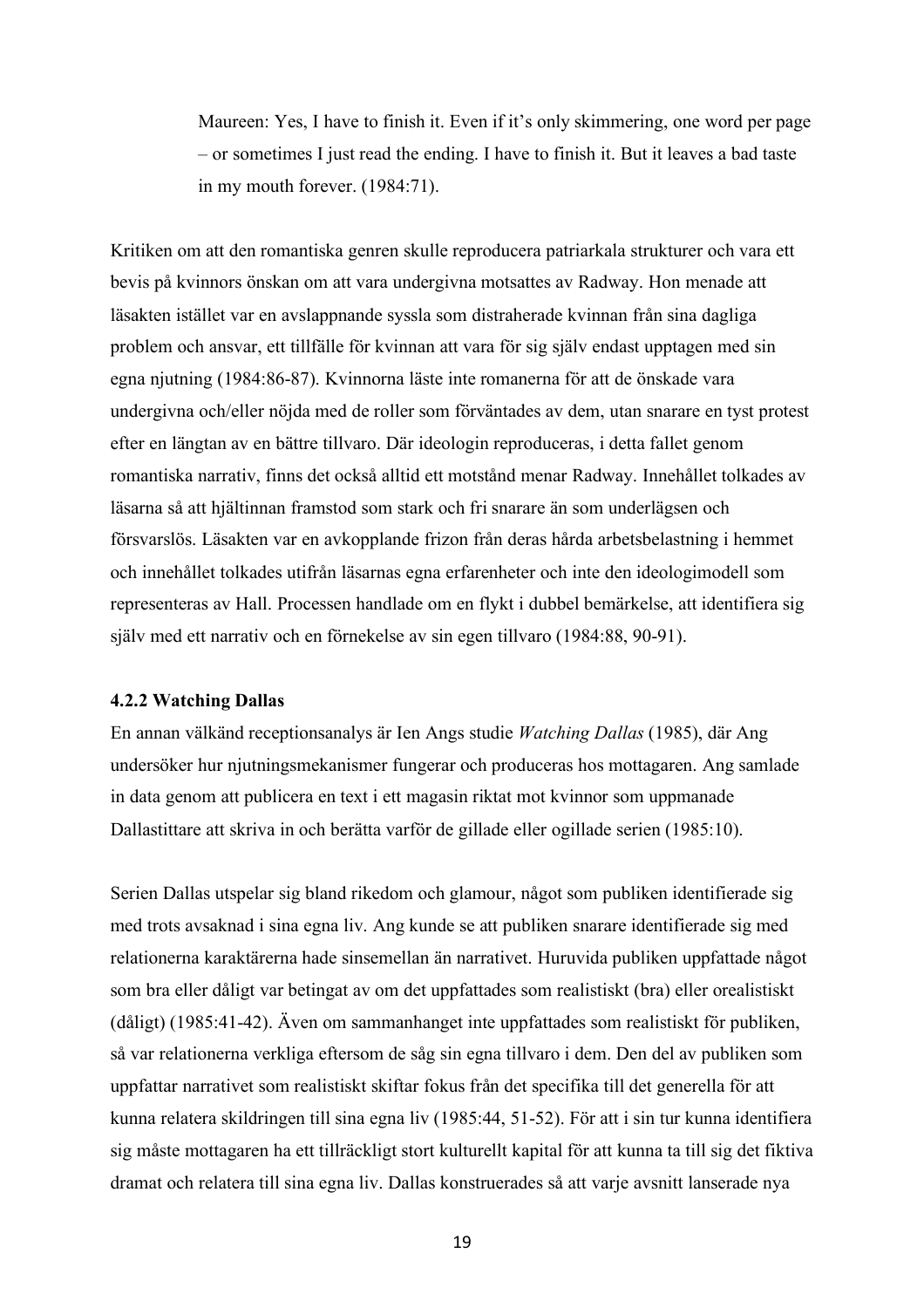problem men också löste tidigare konflikter. I stort sett utspelades varje avsnitt utifrån en ny dag vilket skapade en vardags-realism för tittaren. Serien och dess karaktärer visade om än överdrivna aspekter av ett vardagligt liv, en vardagsrytm för tittaren att relatera till sitt eget liv (1985:53-54).

Den gruppen som motsatte sig Dallas och ogillade serien beskriver Ang använder sig av uttryck som *stereotypisk* och *kommersiellt* (se översättning, 1985:91). Begreppen kan användas utan vidare utveckling och är redan investerade med moral. Att klassificera Dallas som amerikansk masskultur och *fulkultur* kräver inte en utförligare förklaring till varför en ogillar serien. När en serie som Dallas, med såp-opera influenser kategoriseras som kommersiell och stereotypisk, likt hur pornografi beskrivs förmedla stereotypiska könsroller, får också genren automatiskt en negativ innebörd. Att applicera vissa begrepp förmedlar också vad användaren bör tycka om något och vilka argument som kan användas för att motivera sitt ställningstagande (1985:92-93). Masskulturens olika genrer är inkodade med en viss ideologi som berättar för oss vad vi bör tycka om något och vilka argument som kan användas för att beskriva vår position. Pornografi har, likt såp-operor, en redan etablerad ideologi som kan befria användaren att behöva motivera sina värderingar om varför en anser något vara dåligt. Det kan vara mer komplicerat att berätta att en tycker om vissa genrer eftersom det kräver en motivering, som inte nödvändigtvis alltid blir accepterad på grund av den redan inkodade ideologin. Men för att beskriva sitt ogillade, av pornografi liksom Dallas, krävs det inte en förklaring eftersom genren är präglad av en viss karaktär, massproducerad och kommersiell, som legitimerar ett ogillande.

Ang menar att Dallas inte var en flykt eller kompensation för brist på spänning i tittarnas egna liv utan snarare en ny dimension för att hantera en tråkig och händelselös vardag. Ang ställer sig kritisk till hur exempelvis Gramsci, som menar att all populärkultur är en produkt av kapitalism som reproducerar en hegemoni fördelaktig för eliten i samhället. Istället menar Ang att det inte är möjligt att förutse hur en produkt konsumeras genom att utläsa de villkoren produkten blivit producerad på (Storey, 2015:154). Olika grupper tolkar och skapar mening på olika sätt, publiken kan göra en gynnad tolkning lika gärna som publiken kan ställa sig i opposition mot innehållet. Det är kultur, sammanhang och omgivning som påverkar mottagarens tolkning. Mottagaren har skapat sig ett sammanhang och intagit en position som information konstant relateras till, därav kan individer som har olika bakgrunder fortfarande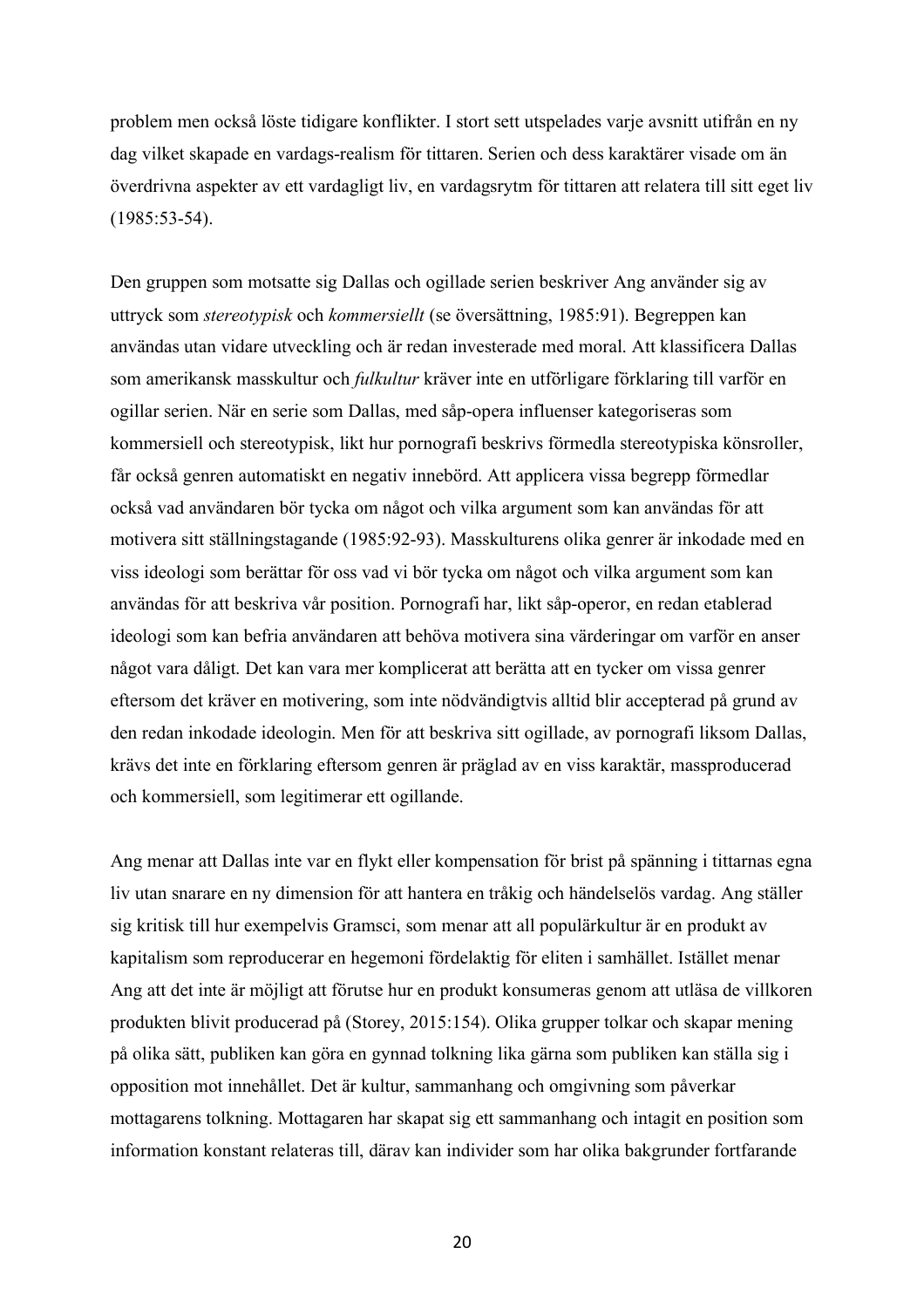göra en liknande tolkning av medieinnehåll. Det personliga och politiska är tätt sammanknutet men behöver inte alltid gå hand i hand (Ang, 1985:136).

Ang efterlyser att feminismen måste bryta med ideologin av masskultur där kvinnor anses vara passiva offer som utan motstånd påverkas av de dolda, patriarkala budskapen, utan snarare ta hänsyn till elementet av njutning. Fantasi och fiktion fungerar i olika dimensioner, det är en källa av njutning för att det sätter verkligheten i parantes och skapar fiktiva lösningar på verkliga problem (1985:119-120). Angs studie fångar upp njutning och underhållning som de centrala aspekterna för att förstå hur användaren väljer att konsumera olika genrer snarare än som passiva offer för den massproducerade populärkulturen. Ang konstaterar att konsumtion av populärkultur snarare är en dimension av användarens egna liv som de fyller med spännande fantasier som kan göra den egna tillvaron rikare och mer spännande (1985:135).

#### **4.3 Kvinnor och respektabilitet**

Beverly Skeggs ifrågasätter i *Att bli respektabel* (1997) de teoretiska ramar feminism och kulturstudier har skapat för att förstå hur kvinnliga positioner produceras. I sin studie följer Skeggs brittiska kvinnor under en 12 årsperiod genom observation från att de startat en omvårdnadskurs genom utbildning, familjeliv och arbete. Skeggs vill förstå hur kvinnor lever och producerar sig själva i kulturella och sociala relationer utifrån ett klassperspektiv.

Skeggs efterlyser klassbegreppet i feministstudier och har i sin undersökning fokuserat på kvinnor från arbetarklassen, som hon menar helt har försvunnit från den feministiska agendan i förmån för medelklasskvinnan. Respektabilitet upplevs inte som ett problem av den som erhåller respektabilitet eftersom den normaliseras av denne och därmed heller inte behöver bevisa sin respektabilitet (1997:9). Femininitet och respektabilitet är två begrepp som i regel står i konflikt med varandra. Att erhålla hög femininitet gör det svårt för kvinnan att ha hög respektabilitet. Samtidigt är hög respektabilitet inte något som likställs med femininitet, snarare tvärtom. Respekt och kvinnlighet står i strid mot varandra, för en kvinna innebär det en problematik att lyckas uppnå både respektabilitet och femininitet eftersom de lyfts upp på bekostnad av varandra. Idealet av respektabilitet är medelklassfemininiteten men är samtidigt också den mest passiva femininiteten. Å andra sidan uppfattas arbetarklassen som frisk, stark och robust, motsatsen till den vita medelklasskvinnans skörhet, men inte respektabel då egenskaperna inte ligger i linje med den högst rankade femininiteten (1997:157-159).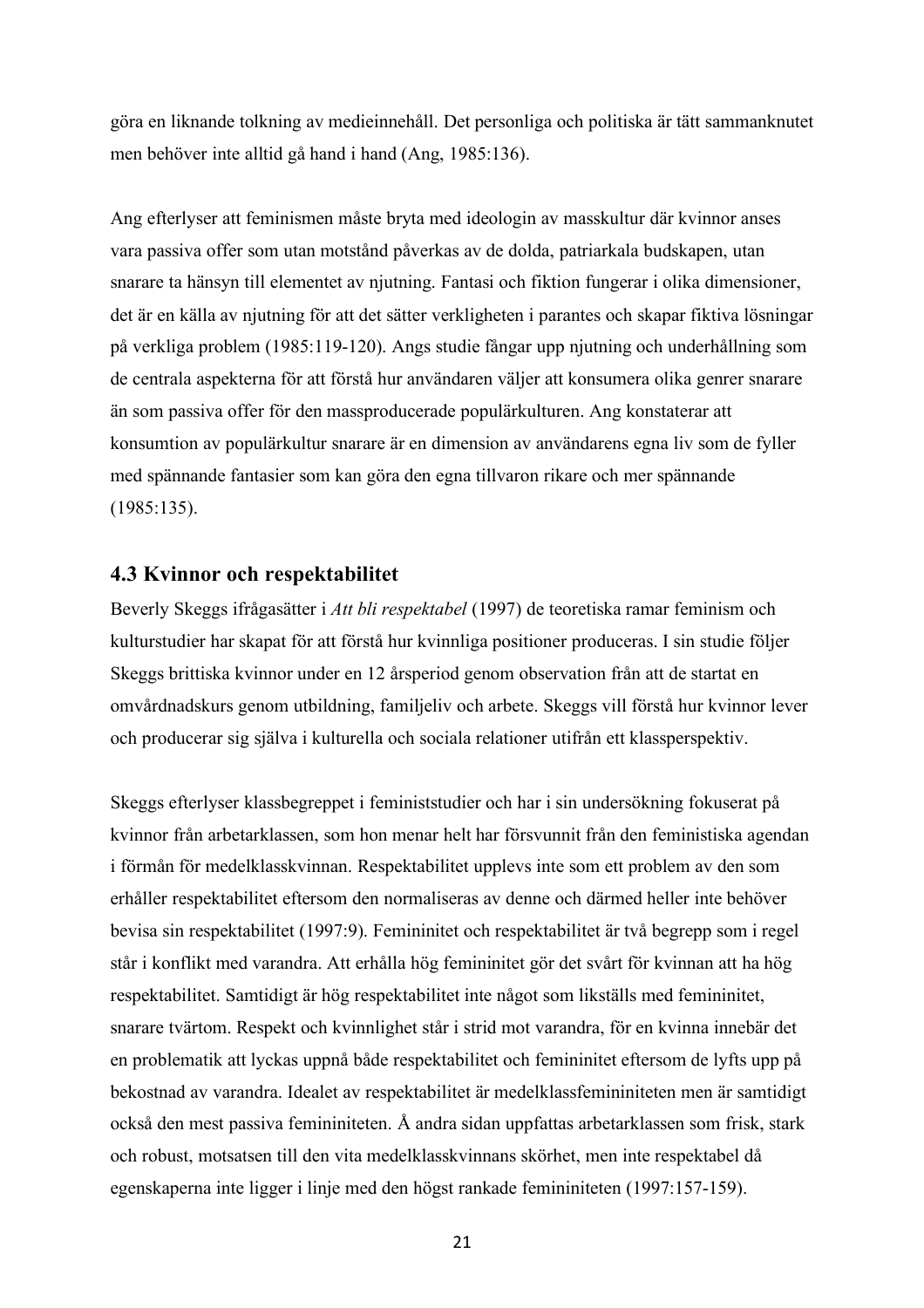I sin studie visar Skeggs hur kvinnliga kroppar och kläder är tydliga indikatorer på vilken rang och respektabilitet en kvinna erhåller. Hur man framställer sig själv och sin kropp berättar något om ens sexualitet, klass och respektabilitet. Kroppen är en tydlig markör för sexualitet och smak som är tätt anknutet till varandra. Kroppar är den fysiska plats där klass, kön och sexualitet möts och förkroppsligas. Den högst värderande respektabla kroppen är vit, relativt avsexualiserad, hetero-feminin och i regel medelklass. Idealet för en respektabel femininet och sexualitet kräver stor omsorg som i praktiken princip är omöjlig att uppnå (1997:133). En tjock kvinna uppfattas vara ointresserad av sig själv och andra då hon beskrivs i linje med att hon inte bryr sig och har gett upp. Likt som en smutsig kropp indikerar på en låg femininitet signalerar en porrskådespelerskas kropp låg respektabilitet, som konstrueras utifrån glamour och hög femininitet. Porrskådespelerskan kan uppfattas av användaren som attraktiv och sexuell, men hennes framtoning och sammanhang gör henne knappast respektabel.

Precis som kroppen berättar något om kvinnans respektabilitet gör kläderna likaså. Vilka kläder kvinnan väljer att visa upp sig i berättar något om hennes smak som är tätt anknutet till hennes respektabilitet och sexualitet. Smak används som den yttersta markören av kvalitét och klass som inte upplevs vara något man kan lära sig och därför används smak som en mycket talande egenskap som definierar individens klass, värde och respektabilitet. En kvinna berättar om hur hon väljer att bära eleganta klänningar i motsats till minikjolar. Hennes val att bära en elegant klänning gör det också möjligt för henne att klassificera sig själv i relation till andra kvinnor, i exempelvis minikjol, som mer värd och respektabel. Hon är inte helt avsexualiserad utan snarare precis lagom i sin framtoning och sina begär medans kvinnan i minikjol är vulgär och för sexualiserad. Oavsett hur deras kroppar ser ut, att de ser likadana ut och uppfattas vara smickrande spelar ingen roll, det är kläderna som värderar kvinnans sexualitet och respektabilitet.

Konstruktionen av femininitet och respektabilitet är föränderlig och anpassas efter sociala sammanhang. Att lägga samma tid på utseende och smink som när kvinnan går ut med sina tjejkompisar på klubbar i stan är acceptabelt, men samma tid på utseende, klädsel och smink på ens arbetsplats eller skola anses vara opassande och inget annat än oacceptabelt. I en situation anses framtoningen vara förväntad eftersom det då kodas till mode, som att ha på sig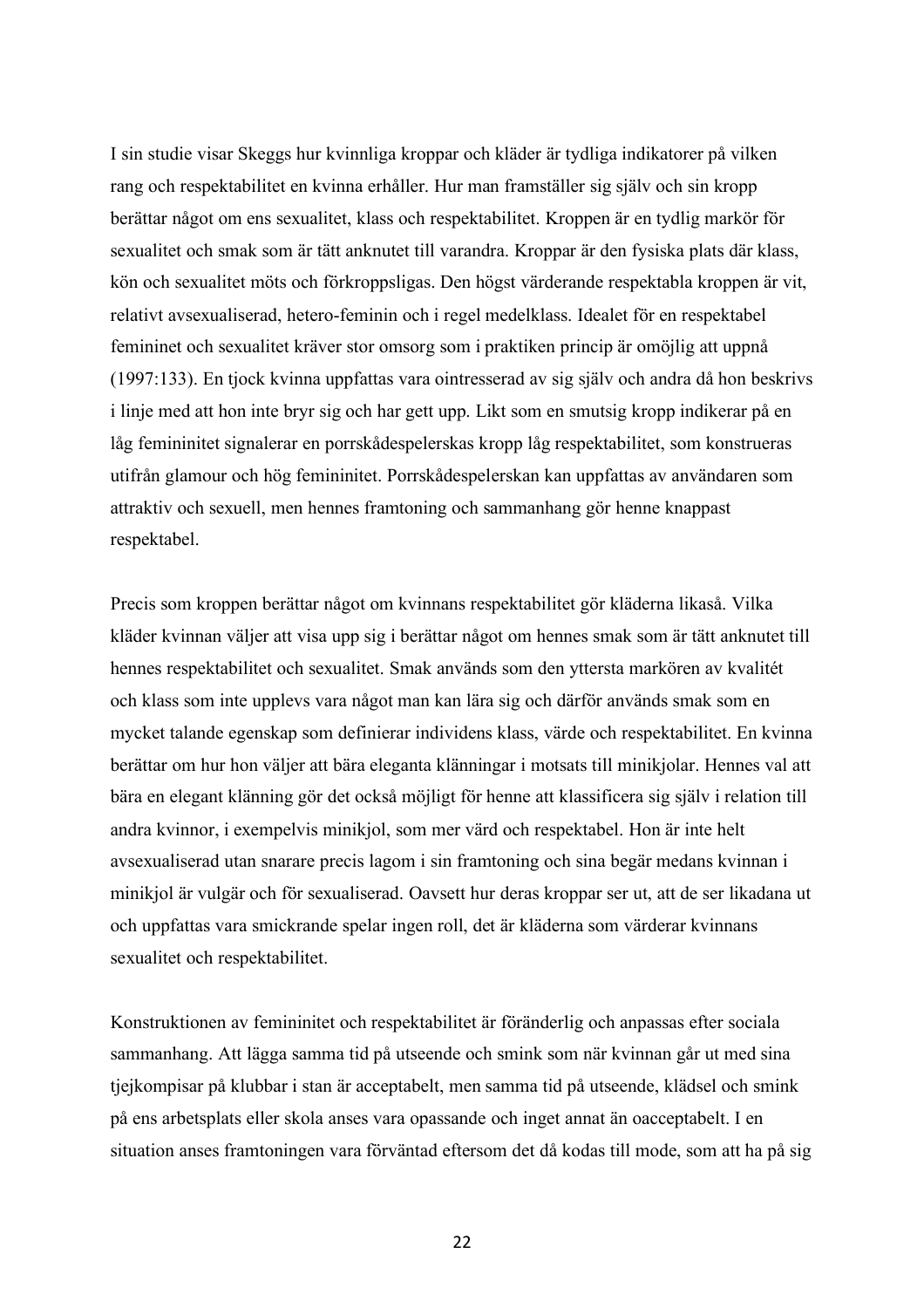en kort kjol eller markerade ögon, men i en annan kontext inte alls vara accepterat. I sammanhanget porrskådespelerskan framställs som erotiserade och sexuell kan anses opassande, kan istället i ett modemagasin, med liknande erotiserade och sexuell typ av bild istället uppfattas som vackert och passande (1997:174). Utmaningen för kvinnan är att lyckas vara glamourös och spegla åtrå utan att hennes beteende kodas som vulgärt då endast få handlingar och sammanhang av sexualitet är accepterande (1997:174-176). Det är tydligt hur en kvinnas sexualitet och respektabilitet i princip är omöjlig att kontrollera på ett accepterat sätt. Det finns ingen lagom sexualitet egentligen eftersom den aldrig kan beskrivas. Sexualitet och respektabilitet beskrivs endast utifrån hur en kvinna inte ska vara. Därför är det mer än problematiskt för kvinnan att uppnå idealet av respektabilitet vilket påverkar kvinnans sexualitet, identitet och norm.

Skeggs visar i sin studie att kvinnorna konstant positionerar sig i olika roller som exempelvis arbetare, feminist, heterosexuell eller lesbisk som i sin tur vägleder, bestämmer och mäter sig i enlighethet med den positionen. Kvinnornas position gör dem i sin tur medvetna om hur andra uppfattar dem. Den kvinnliga kroppen, kläder och utseende bestämmer en kvinnans ställning och är tydliga markörer av respektabilitet som är tätt anknutet med hennes egen sexualitet och identitet. Att som kvinna hitta njutning i den pornografiska kvinnans beteende och uttryck kan framkalla skam hos den kvinnliga användaren eftersom denne själv anser sig erhålla eller sträva efter en högre respektabilitet. Att känna njutning av pornografiskt användande kan riskera en förflyttning av sin egen respektabilitet och femininitet till en lägre nivå. Att vara kvinna bär på en inre instabilitet där identifikationen alltid har ett pris och riskerar förlusten av en identitet. Skeggs hänvisar till Butler som beskriver hur normen aldrig väljer en själv utan är något som väljer oss. Den normen anpassas, värderas och förändras för att aldrig helt kunna ta över och styra över ens identitet (1997:162). Utifrån sammanhanget kvinnan verkar i förändrar och formar kvinnan normen och anpassar den till bilden hon själv vill förmedla till sin omgivning. Kvinnorna värderar sig själva med de normer och regler de själva skapat och att själv känna njutning av en kvinna med låg respektabilitet kan i sin tur framkalla skam. Svårigheten för kvinnan uppkommer när hon identifierar eller känner njutning av en kvinna av låg respektabilitet eftersom hon då upplever skam. Skam beskrivs som att uppfatta sig själv som framförallt bristfällig men också förminskad (1997:197). Men skam är också, enligt Skeggs, den mest reflexiva och sociala reaktionen när kvinnan anser sig själv inte följa de regler hon satt upp för sin egen respektabilitet (Skeggs, 1997:143).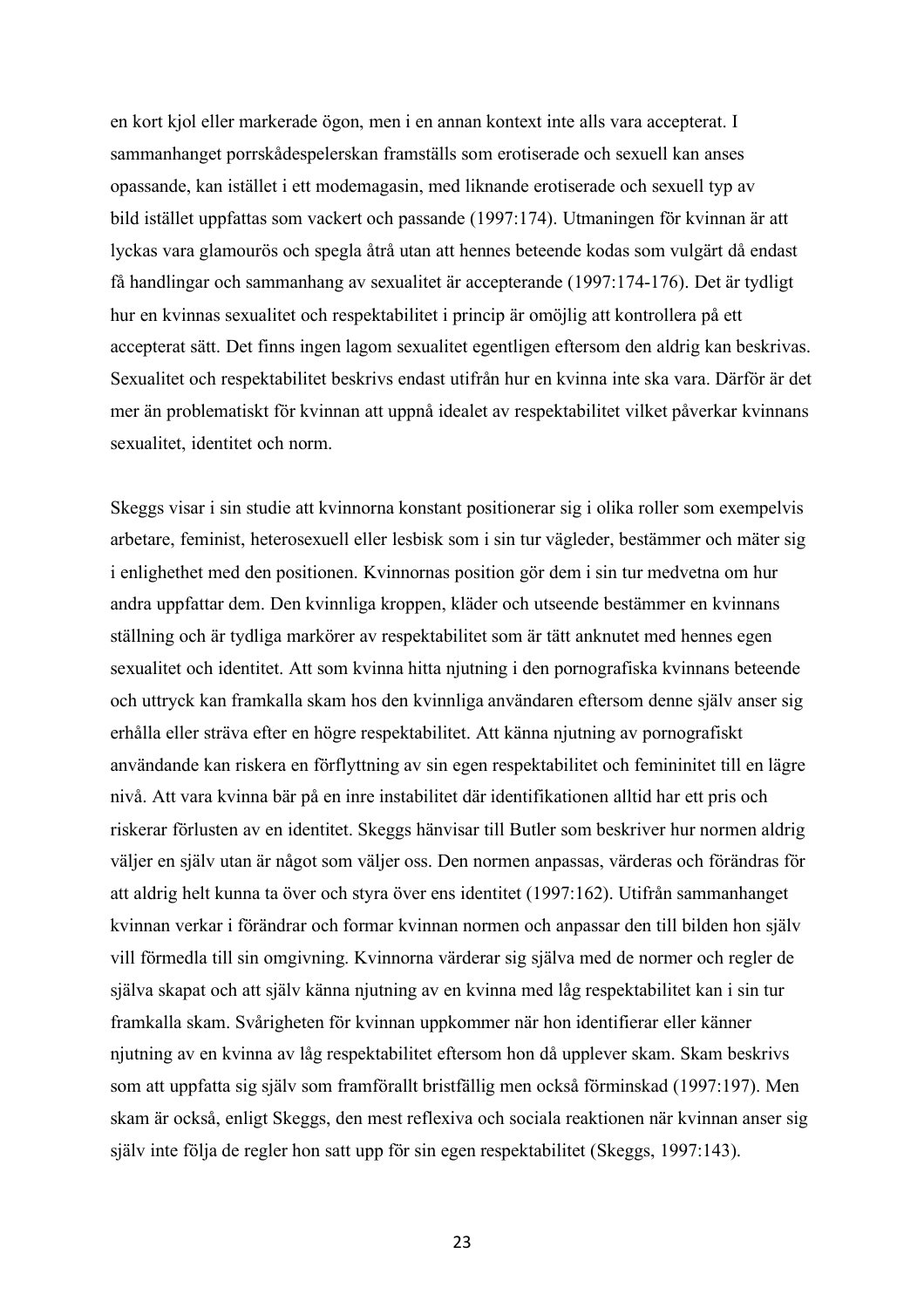## **5. METOD**

#### **5.1 Val av metod**

Den här studien, om kvinnors upplevelser och erfarenheter av pornografi, har använt sig av fokusgruppsintervjuer för att studera interaktionen mellan deltagarna. Fokusgrupper används främst för att studera interaktion och innehåll då samspelet mellan individer ger en inblick i hur idéer och kunskap utvecklas och används i sociala kontexter (Wibeck, 2010:22). Fokusgruppansatsen är välmotiverad när en vill samla in data som kan uppfattas som känsligt som exempelvis pornografi. Syftet med den här studien är att förstå hur kvinnor använder, upplever och vilka erfarenheter de har av pornografi. Därför valdes fokusgrupper bestående av individer som innan hade etablerade relationer sinsemellan för att skapa en naturlig gruppdynamik. Att använda sig av fokusgrupper bestående av redan etablerade vännergrupper innebär att gruppen kommer vara relativt homogen, vilket är nyttigt när en studerar ämnen som kan uppfattas som känsliga då deltagarna sedan innan är bekanta med varandra (Wibeck, 2010:65).

Wibeck (2010:22) beskriver hur fokusgrupper kan vara nyttigt att använda när en vill förstå ett fenomen i en social kontext. För den här studien ger samspelet mellan deltagarna en inblick i hur pornografi tolkas och vilka idéer som utvecklas i sociala kontexter. Gruppinteraktionen beskriver erfarenheter i ett socialt sammanhang där samtalet om pornografi, som kan uppfattas som känsligt, kan kännas mer naturligt än en personlig intervju som ofta upplevs arrangerad. Fokusintervjuer används ofta för att få en förståelse för fenomen som kan vara komplicerade och har en förmåga att ge insikt i människors upplevelser och erfarenheter (Ekström & Larsson, 2010:79).

Risker med att använda redan existerande grupper kan vara att vissa tankar och värderingar inte kommer fram för att det är allmänt vedertaget bland deltagarna. En del aspekter tas för givna och får därmed inget utrymme, något som kan vara svårt för samtalsledaren att uppfatta eftersom personen inte är invigd i umgängeskretsen. En risk med att använda sig av fokusgrupper är att information kan bli utelämnad precis som upplevelser som deltagare uppfattar som känsliga för att undvika konflikter i gruppen. Det finns också en risk att deltagarna faller in i redan stöpta roller som de har sinsemellan (Ekström & Larsson, 2010:82).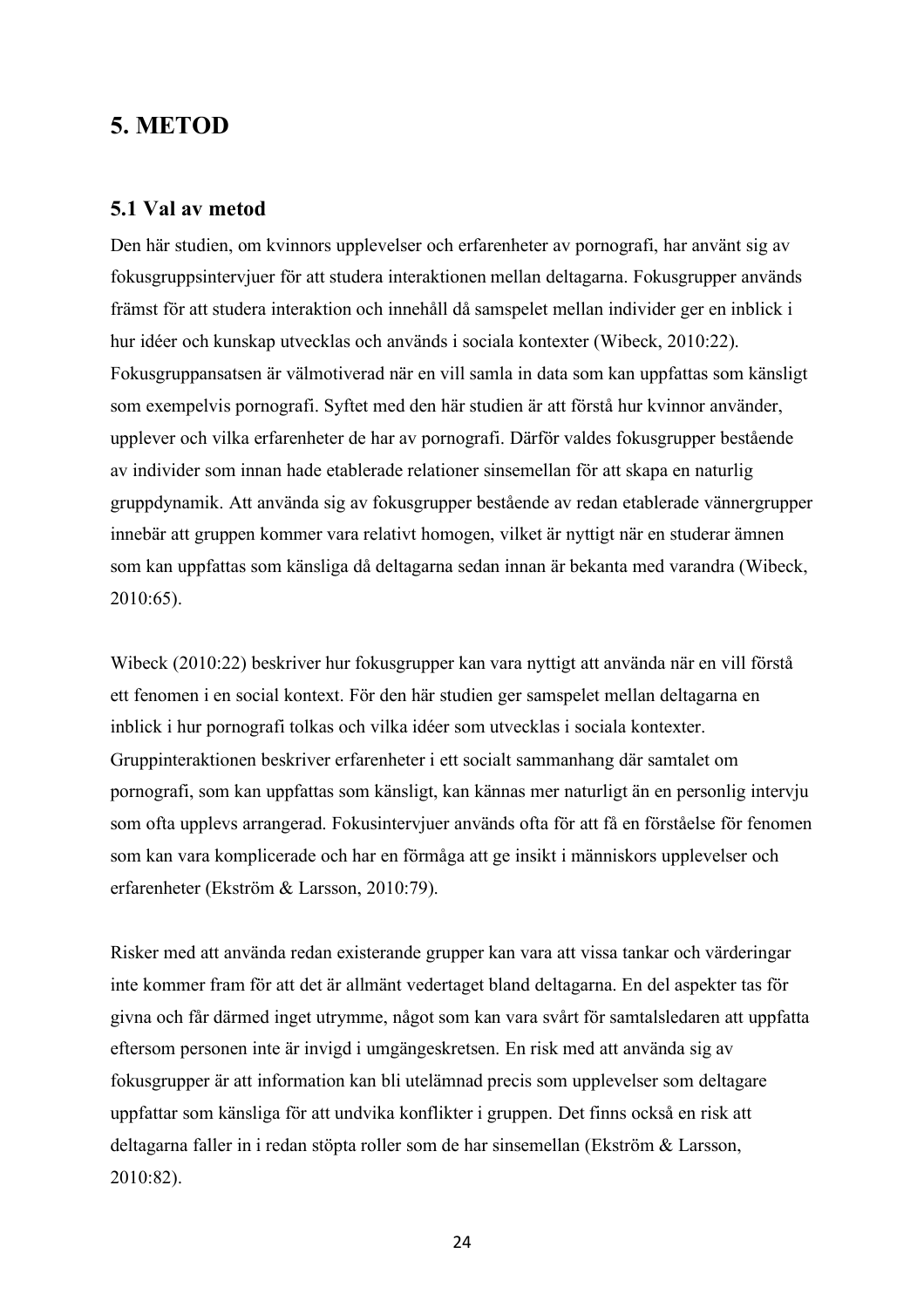Att använda sig av semi-strukturerande fokusgrupper riskerar att göra samtalet oorganiserat och därmed försvåra att analysen. Vissa ämnesaspekter kommer helt enkelt inte fram för att deltagarna inte tänker på det om samtalsledaren mer eller mindre håller sig utanför samtalet. Därför är det viktigt att ta uteslutandet av vissa ämnen med en nypa salt och inte dra för häftiga slutsatser om det. Att använda sig av en semi-strukturerad ansats ger deltagarna frihet och skapar en naturlig miljö, därför är det nyttigt att samtalsledaren inte går in och styr för mycket. Såvida en inte utgår från en strukturerad intervju rekommenderar Wibeck (2010:58) att samtalsledaren egentligen bara går in när det uppstår långa tystnader, deltagarna blir aggressiva eller om grupper glider bort från ämnet för mycket.

#### **5.2 Urval av deltagare**

Urvalskriterierna för deltagarna är att de ska identifiera sig som kvinna och någon gång använt pornografi. I vilken utsträckning de använt pornografi är inte relevant för denna studie, det intressanta är att deltagarna har varit i kontakt med pornografi i någon mån och har en upplevelse av genren. Deltagarna rekryterades genom ett ändamålsenligt urval, en individ valdes ut som var relevant för studies syfte, för att sedan rekommendera passande personer att ingå i gruppintervjun. Urvalet beskrivs som ett snöbollsurval, där en person väljs ut för att sedan göra gruppen större genom att tillfråga andra deltagare. Den första personen som valdes ut var en bekants flickvän som i sin tur rekryterade deltagare i form av vänner och kollegor. Urvalet var passande för denna undersökning då syftet med studien var att diskutera pornografi i delvis etablerade grupper, individer som kände varandra sedan innan.

| Fokusgrupp 1         | Fokusgrupp 2       |
|----------------------|--------------------|
| T: Student, 27 år    | I: Anställd, 27 år |
| R: Student, 22 år    | N: Anställd, 27 år |
| $F:$ Anställd, 26 år | E: Anställd, 23 år |
| M: Anställd, 27 år   | A: Anställd, 23 år |

#### **5.3 Genomförande**

För den här studien har två fokusgrupper satts samman med fyra deltagare i varje fokusgrupp. Intervjun inleder med att förklara studiens syfte och de frågeställningar som studien ämnar svara på. Syftet med fokusgrupperna var att deltagarna sinsemellan skulle diskutera temat pornografi och frågeställningar jag introducerade, snarare än att diskutera pornografi med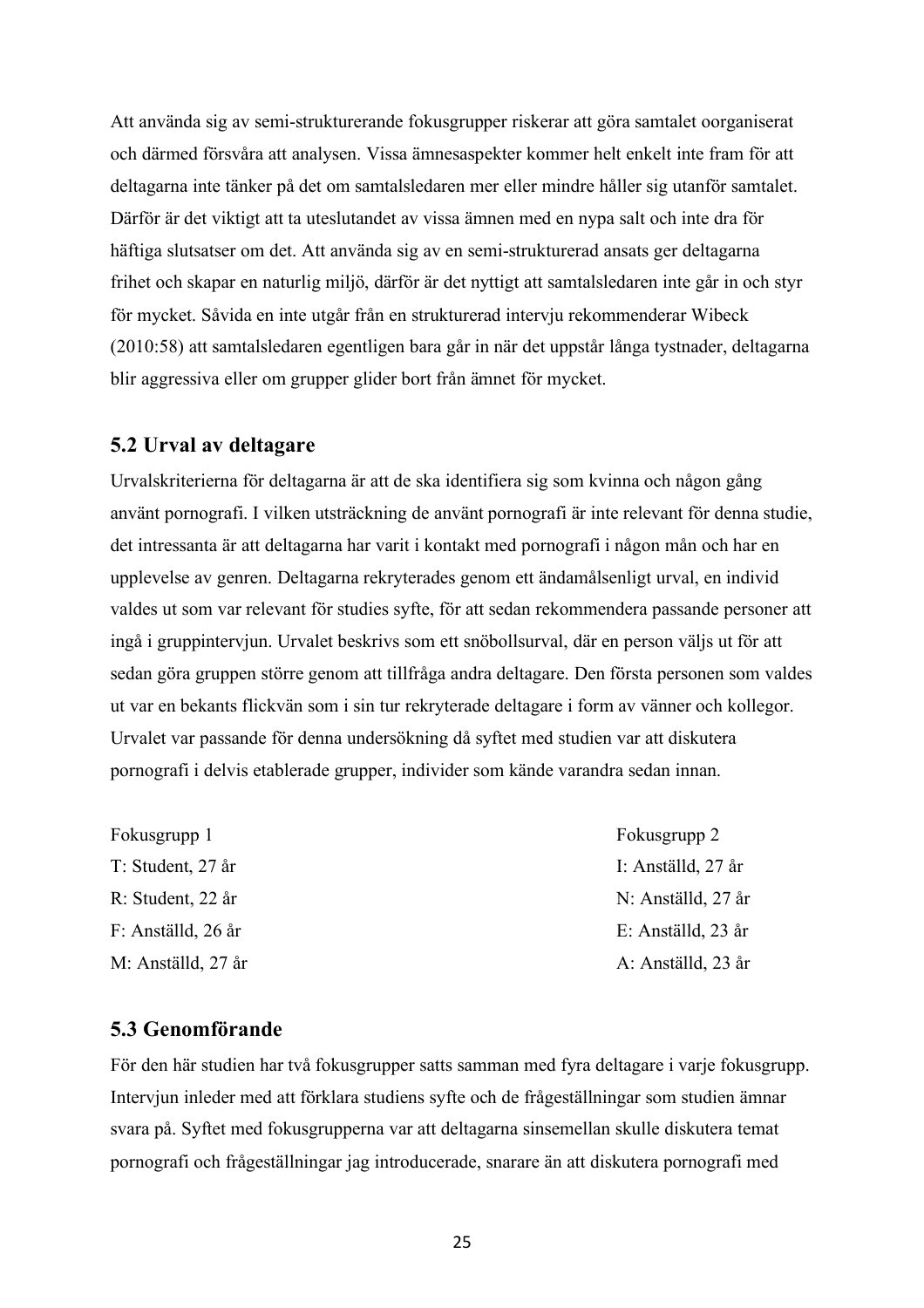mig, som samtalsledare. Till en början introducerades bara ordet pornografi, för att förstå hur deltagarna associerade till ämnet.

Gruppintervjuerna var semi-strukturerade vilket betyder att samtalsledaren behandlar frågor efter hur samtalet mellan deltagarna utvecklas. Målet med en semi-strukturerad ansats är att kunna studera kroppsspråk, interaktion och argumentation mellan deltagarna i gruppen. Ämnet introducerades och därefter ingrep jag när något uttalande behövde specificeras, nya aspekter och frågeställningar presenteras, vid tystnader och/eller när någon deltagare riskerade att inte komma till tals. Kvinnorna fick själva välja om de ville tala utifrån sina egna privata erfarenheter eller om de ville diskutera pornografiska upplevelser generellt.

En gruppintervju genomfördes i mitt hem i mitt kök. Studier har visat att gruppers interaktion blir mer livlig och intensiv i mindre rum. Studier visar också att bilder och väggdekorationer kan distrahera deltagarna (Wibeck, 2010:33). Därför rensades kylen på samtliga kort, ballonger togs ner och teckningar på väggarna fördes undan. På varje sida av bordet satt en deltagare och jag, samtalsledaren, placerade mig utanför cirkeln. Den andra gruppintervjun genomfördes istället i ett seminarierum. Även där placerades deltagarna runt ett bord och jag, samtalsledaren, utanför cirkeln för att inte vara för närvarande under samtalet. Valet av plats för gruppintervjuerna bör motiveras och det kan vara svårt att avgöra vilken miljö som är mest passande. Wibeck (2010:33) beskriver hur deltagare har olika relationer till platser, för någon kan ett seminarierum vara en naturlig miljö medans för andra inte. Att genomföra intervjuerna i mitt hem, i mitt kök, kan uppfattas vara naturligt, vilket kan vara bra för datainsamlingen. Om deltagarna känner sig bekväma blir även interaktionen och diskussionen mer naturlig. Alternativet att välja ett seminarierum skulle vara ett bra alternativ, men olika deltagare är bekväma i olika typer av rum. Därför fick den gruppen där majoriteten var studenter ha sin gruppintervju i ett seminarierum och den andra gruppen, som bestod av anställda, vara hemma hos mig i mitt kök.

#### **5.4 Analys**

Efter varje gruppintervju sammanfattades de kommentarerna och anteckningarna jag skrivit ner under intervjuerna och de intrycken jag fått under samtalen. Därefter transkriberades intervjuerna. Intervjumaterialet kategoriserades med färgpennor och urklipp för sedan placeras under de olika frågeställningarna, upplevelser av pornografiskt innehåll, erfarenhet av pornografiskt användande och påverkan av pornografi. Flera uttalanden och konversationer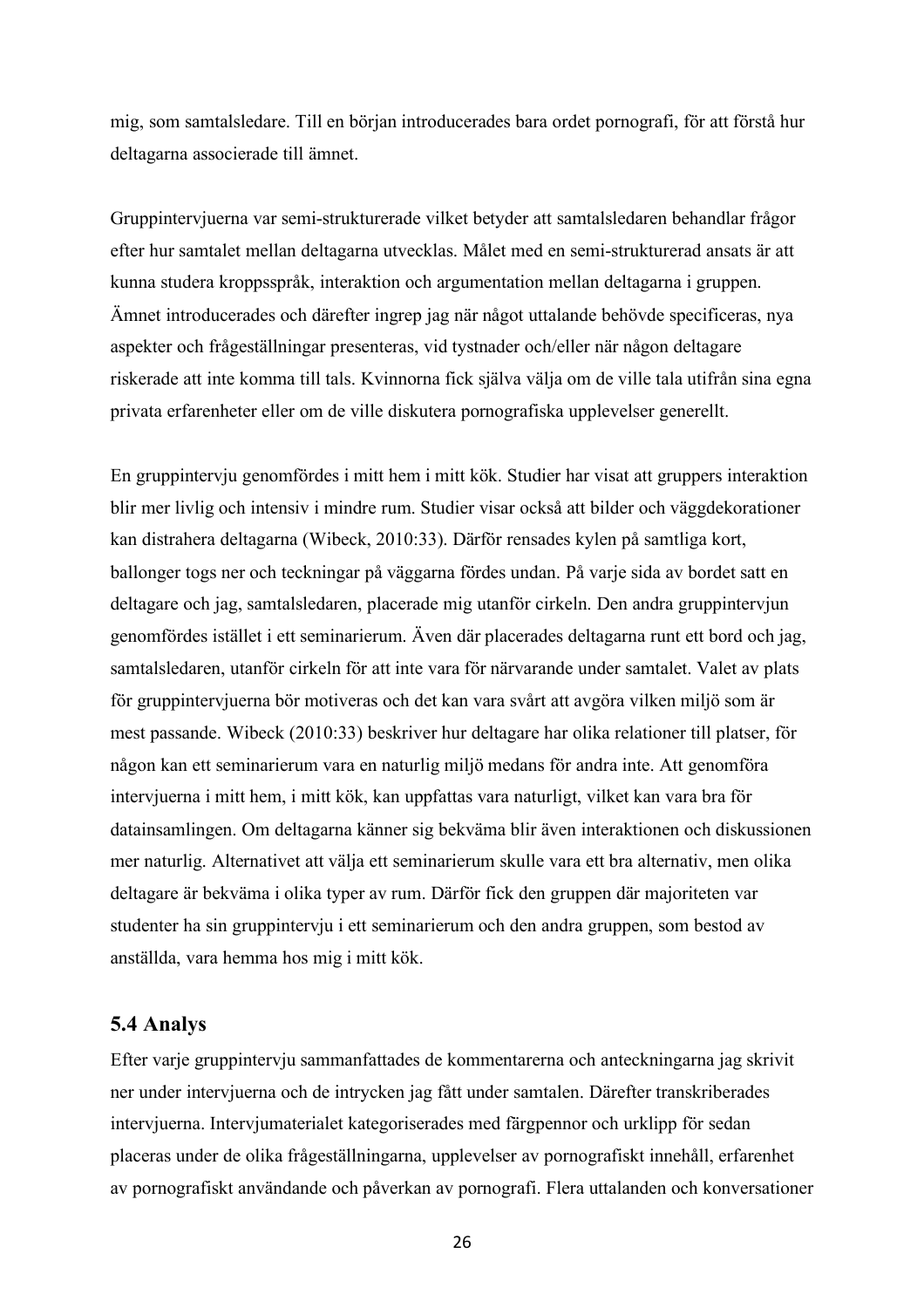mellan deltagarna behandlar flera kategorier, då placerades de uttalanden under båda kategorierna. Efter att materialet hade placerats ut under respektive kategori sammanfattades materialet och uttalanden i olika teman.

Utifrån den första frågeställningen, vilka upplevelser kvinnorna beskriver ha av pornografiskt innehåll formades två återkommande teman. Hur kvinnorna uppfattar det pornografiska innehållet och vem de upplevde materialet vara riktat till. Samma procedur upprepades sedan för de andra två frågeställningarna där nya teman formades. Vilka erfarenheter kvinnorna beskriver av pornografisk användning delades upp tre teman, erfarenheter av att hitta pornografi, upplevelser vid användning och pornografisk användning med andra. Utifrån den tredje frågeställningen skapades två teman, hur pornografi har påverkat dem själva och hur pornografi skapat förväntningar på kvinnor men också män.

Därefter jämfördes och sammanfattades deltagarnas uttalanden. När varje tema hade jämförts och sammanfattats blev materialet betydligt mer översiktligt. De uttalanden som inte har använts i analysen och därmed inte är del av resultatet har blivit uteslutna för att de inte behandlar någon av studiens frågeställningar. De kan dock fortfarande används för att förstå kontexten och hur vissa konversationer i sin tur skapar nya samtal i gruppen. Frågeställningar om hur kvinnor beskriver att pornografi har påverkat dem och vilka erfarenheter kvinnorna har av pornografiskt användande har emellanåt varit svårt att särskilja under analysarbetet. Det har då avgränsats genom att kategoriseras på det sättet kvinnorna har beskrivit olika situationer. Om kvinnorna beskriver något som de har känt när de har varit i kontakt med pornografi har de placerats under erfarenheter av pornografiskt användande. Om de istället har beskrivit hur de har tolkat och använt pornografi har de konversationer och uttalanden placerats under hur de påverkats av pornografi.

#### **5.5 Etiska överväganden**

En studie bör följa ett par etiska övervägande som att uppfylla *informationskravet*, *samtyckeskravet*, *konfidentialitetskravet* och *nyttjandekravet*. Det innebär att en ska informera deltagarna om studiens syfte, deltagarna ska ha rätt att bestämma över sin egen medverkan, deltagarna ska vara anonyma och att informationen som inhämtas endast skall användas för forskningsändamål. Den här studien har informerat samtliga deltagare om studiens syfte, att förstå kvinnors erfarenheter och upplevelser av pornografi, studien har också behandlat deltagarnas identitet konfidentiellt då de är anonyma. Deltagarna har bestämt att medverka av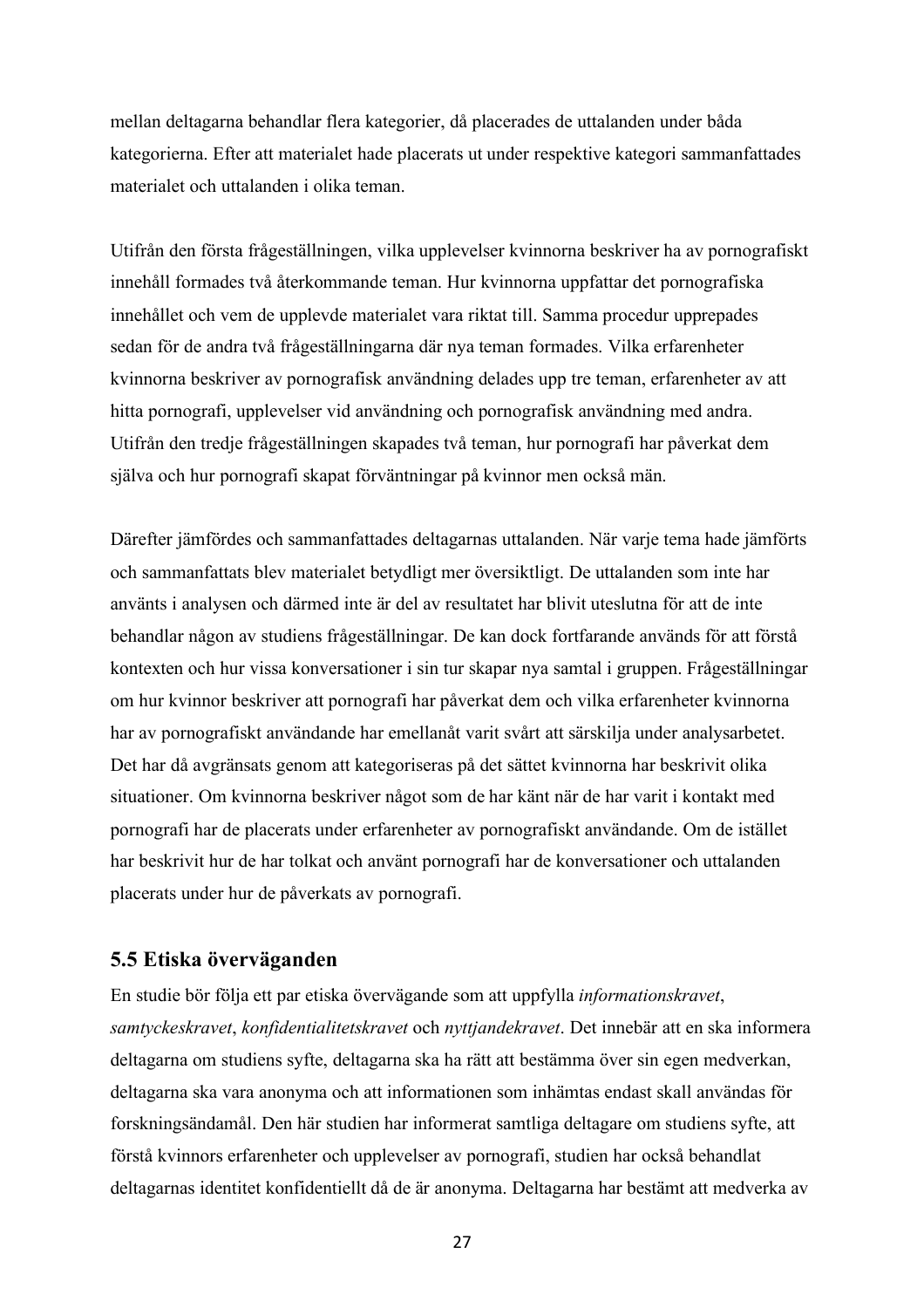sin egen fria vilja och deras berättelser har endast använts för denna studien. Deltagarnas anonymitet utgår från det antagandet att de andra deltagarna inte för vidare deras berättelser. Wibeck (2010:66) beskriver hur gruppintervjuer dock kan riskera ett blottande av deltagarna. Huruvida en deltagare för vidare information om vad andra deltagare berättat under gruppintervjuerna är utom denna studies kontroll. Dock har deltagarna blivit informerade om det innan intervjun, att andra deltagare kan vidarebefordra den information de delar under intervjuerna.

#### **5.6 Diskussion om studiens giltighet**

För att en studie skall vara giltig och ha kvalitet är det nödvändigt att en faktiskt studerar det en syftar undersöka och att man bearbetar det material man samlat in på ett korrekt vis. Ekström och Larsson (2013) beskriver att vetenskaplighet betyder att en kan presentera tillräckliga bevis för att något är sant. En studies giltighet bestäms huruvida ett uttalande har med saken att göra. Att en studie blir tillförlitlig handlar om att informationen är äkta, alltså om deltagarna har varit ärliga (2013:14).

Att fokusintervjuerna varit semi-strukturerade har bidragit till att deltagarna i stor utsträckning fått utrymme att utveckla sina resonemang inom olika aspekter av pornografi. Istället för att jag, som samtalsledare, har ställt frågor till deltagarna har de snarare vandrat mellan olika aspekter av pornografi tillsammans. Istället har jag ställt öppna frågor, som vad de tänker på när de hör ordet pornografi och/eller hur de ställer sig till att fler män än kvinnor använder pornografi. Studiens giltighet, som beror på om deltagarnas uttalanden har haft med saken att göra, pornografi, är hög då många av de uttalanden kvinnorna har gjort har bekräftats av varandra. I båda gruppintervjuerna har kvinnorna beskrivit liknande upplevelser och erfarenheter. Men deltagarna har också visat på likheter när gruppintervjuerna har jämförts.

Resultat och analys kommer att presenteras separat i den här studien. Först kommer resultaten från intervjuerna att presenteras för att i nästkommande kapitel analyseras i relation till studiens teoretiska utgångspunkter.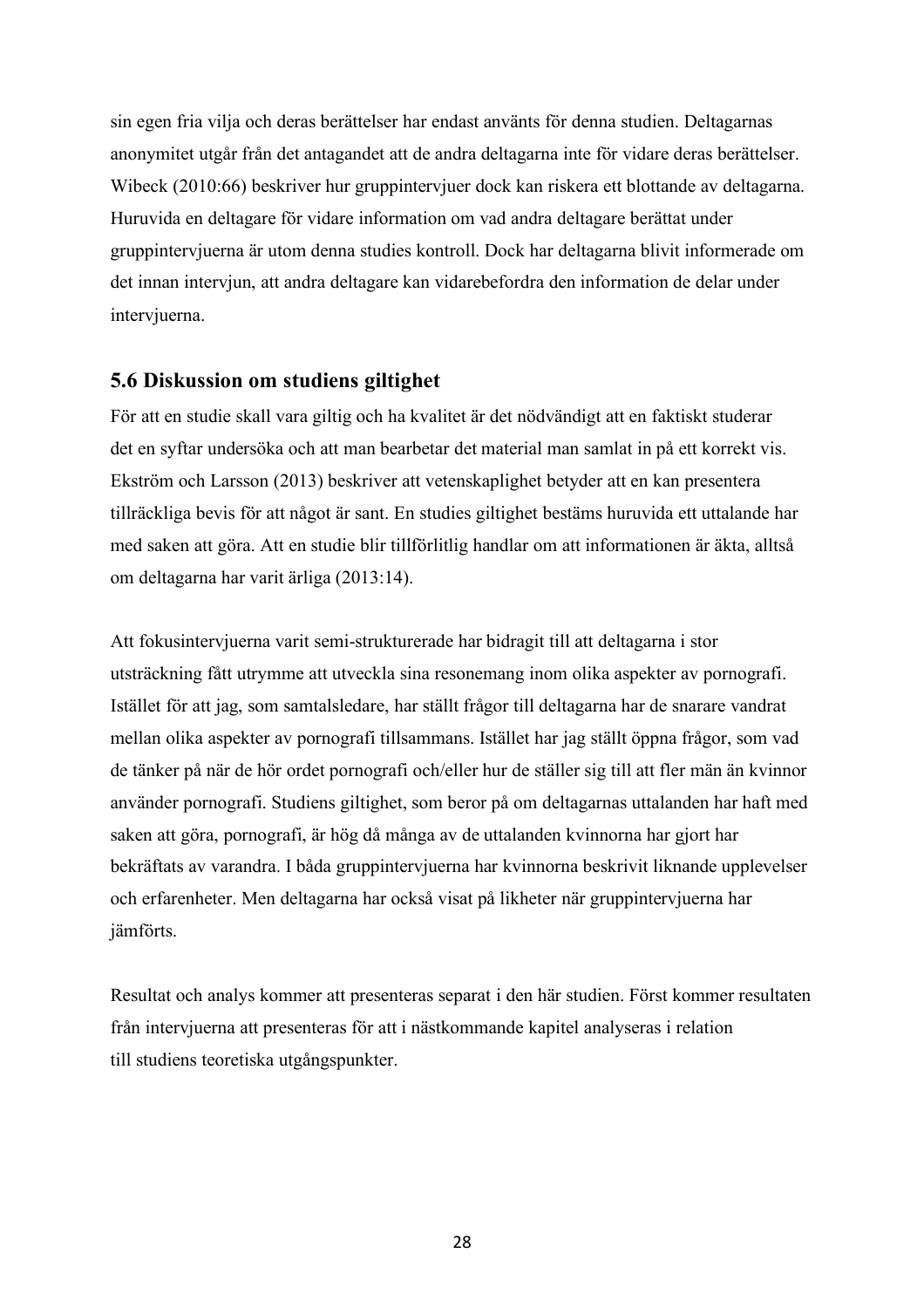# **6. RESULTAT**

#### **6.1 Upplevelser av pornografiskt innehåll**

Den första frågeställningen syftade att förstå vilken typ av pornografiskt innehåll de kvinnliga deltagarna tagit del av och hur de upplevt materialet de har kommit i kontakt med. Kvinnorna beskriver pornografi i negativa termer och är överlag överens när de beskriver pornografiskt innehåll. När de diskuterar pornografiskt innehåll hänvisar kvinnorna till den klassiska eller amerikanska pornografin, vilket innefattar den massproducerade heteronormativa pornografin från USA. Två teman var återkommande i kvinnornas berättelser om deras upplevelser av pornografiskt material; att innehållet var orealistiskt och att det pornografiska innehållet inte varit riktat mot dem. När kvinnorna beskriver pornografi använder de ofta ord som *plastigt*, *förnedrande* och *orealistiskt*. Ordet orealistiskt är återkommande i kvinnornas beskrivningar av pornografi vilket också anges vara anledningen till att de har svårt att acceptera och ta till sig innehållet i det pornografiska materialet. Att pornografi beskrivs vara orealistiskt behöver i sig inte vara negativt men detta kan tydligt urskiljas i kvinnornas berättelser. Pornografi beskrivs som orealistiskt i termer av att skådespelarna blir upphetsade omgående samt beskrivs sexställningarna som märkliga och/eller obehagliga. Pornografi upplevs inte spegla en kvinnlig fantasi på något vis. Snarare motsätter de sig det typiska pornografiska narrativet just för att det är överdrivet och orealistiskt. Kvinnorna vill se pornografi med en mjukare och mer kärleksfull handling och ett möte mellan skådespelarna som de faktiskt kan relatera till och fantisera om.

A: *"Ja för det blir såhär orealistiskt, man blir liksom lite distraherad till det för att det känns orealistiskt just för att det är i vartenda hål som går rakt på och snabbt, superskönt. Inga problem med att det är såhär nån ska hinna bli våt eller att någon ska såhär få feeling eller såhär."*

T: *"Ja men bara det här med utforskandet av den andras kropp, det händer ju inte. Det är alltid av med kläderna pang på alla är stenkåta på 0,2 sekunder. Det är inte realistiskt överhuvudtaget."*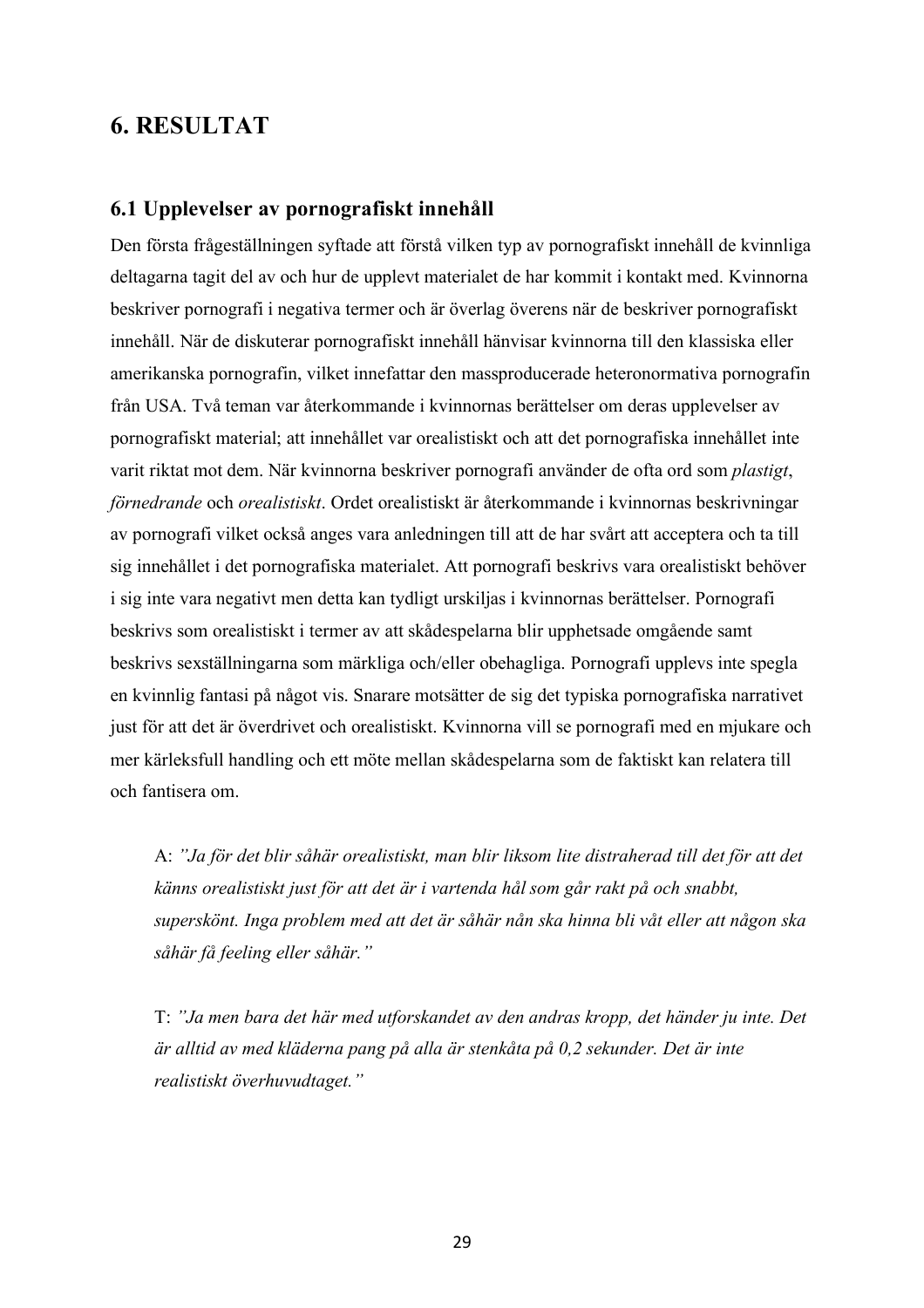Att pornografi beskrivs som orealistiskt är tätt associerat med att pornografi beskrivs ha en kvinnoförtryckande natur och är mansdominerat. Kvinnorna beskriver hur det är problematiskt att ta till sig det pornografiska innehållet. Inte bara för att de upplever att innehållet speglar en orealistisk och missvisande bild av sex utan också för att de upplever att den pornografiska kvinnan far illa.

R: "*Ja men det är också en orealistisk bild av vad sex är (..). Det är ofta såhär extrema grejer de håller på med, som antingen som de som skådespelar blir skadade under liksom inspelningen men att det såklart inte visar sig på filmen".*

E: *"Jag tänker på en tjej och kille som är väldigt såhär standard amerikansk porr typ. Såhär typ hårt och alltså såhär väldigt mansfokuserat. Man som har sex med kvinna"*

Kvinnorna efterlyser en bredare representation av det pornografiska innehållet. Pornografi uppfattas vara av samma karaktär av kvinnorna. Narrativen påminner om varandra och speglar ofta en kvinna i nöd som behöver hjälp med något som bara en man kan erbjuda. En av kvinnorna beskriver hur hon ser på pornografi på ett mycket talande sätt;

T: *"Jag tänker såhär på klassisk porr för mig är en arm housewife som står och, ah nej tvättmaskinen har gått sönder. Så kommer det in någon såhär sexig hantverkare med bar överkropp och bara, wow såhär ska vi lösa ditt problem bokstavligt talat"*

Kvinnorna berättar att en bredare representation av olika kroppar och narrativ, som inte hade uppfattats som orealistisk utan istället som en fantasi förankrad i verkligheten, hade kunnat förändrat deras tolkning av pornografi. Det problematiska är inte hur den pornografiska kvinnan ser ut, en kritik gentemot den kvinnliga porrskådespelerskan är i princip obefintlig. Snarare efterlyser kvinnorna ett alternativ till den typiska pornografiska kroppen. Det finns en medvetenhet bland kvinnorna om att den pornografiska industrin är så pass stor att all form av pornografiskt material finns tillgängligt för användaren. Att hitta pornografi som representerar deras sexuella liv och fantasier är möjliga att hitta, men deras berättelser vittnar om att den stora massan av pornografi, skådespelare och narrativ, ser identisk ut som gör det svårt och ibland omöjligt för dem att identifiera sig med den pornografiska kvinnan.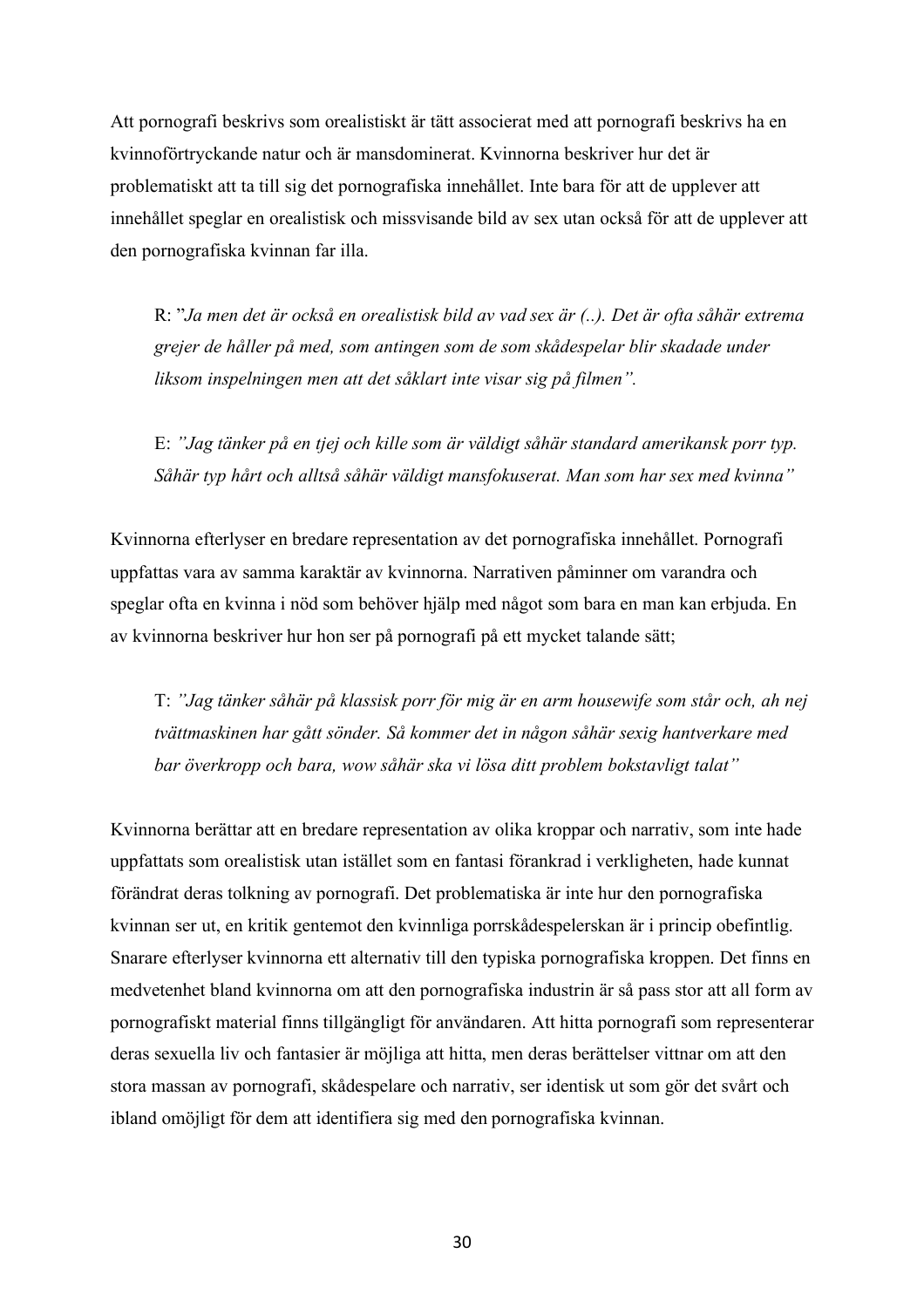A: "*Men det är väl lite också som så att mycket mer eller mindre intryck, representation och identifikation, eller identifikation kanske man inte ska säga, men alltså att man kan identifiera sig med personer och att det är variation på det man ser, även om det är porrbranschen och utbudet är enormt, du kan hitta allt. Så är det så att den stora massan som man möts är ändå liksom väldigt lik. Och då är det liksom, och då är det liksom, men om det skulle vara mer att massan man möts av är väldigt varierad. Det är både, det är liksom, både om man ser på, både vad det är för partner, vad för genres, vad för liksom, om det är så hur alla ser ut. Alla killar har inte världens största kuk till exempel. Man undrar varför killar ha kukkomplex, för det är så här bara, ja så du vet att kanske bilden man får när man tittar på porr till exempel är att det bara är storleken som spelar roll."*

Det andra temat som var återkommande när kvinnorna diskuterade deras möten med pornografiskt innehåll handlade om att de inte kände att det var till för dem, utan snarare om dem. Att pornografi upplevs vara skapad för någon annan och att dem själva är främlingar som emellanåt tar del av det pornografiska materialet märks i deras berättelser. De är både överens om att pornografi är en manlig genre och att det kvinnliga subjektet inte får utrymme att njuta.

R: *"Nä jag tror det handlar om vem porr görs för."*

M: *"Ja, precis."*

R: *"Pojkar är ju målgruppen och det är inte så himla många tjejer som ska veta vad njutning är."*

F: *"Nä det är inte himla mycket fokus på, eller den porren jag har sett, har det inte varit så mycket fokus på kvinnans njutning."*

Att pornografi beskrivs vara skapat utifrån den heteronormativa mannen förklarar också, menar kvinnorna, varför kvinnlig njutning inte är vanligt förekommande inom pornografin. Kvinnorna menar pornografi inte fokuserar på kvinnlig njutning och menar istället att njutning generellt är något förbehållet män att förstå och ge sig själva men också kvinnor. Istället är den pornografiska kvinnan delaktig för att utveckla och inspirera den manliga fantasin. Kvinnorna menar att pornografi reproducerar en ideologi om att njutning är något främst en man kan ge en kvinna. Den kvinnliga njutningen som den pornografiska kvinnan visar kan inte de kvinnliga deltagarna identifiera sig med eftersom de inte uppfattar att den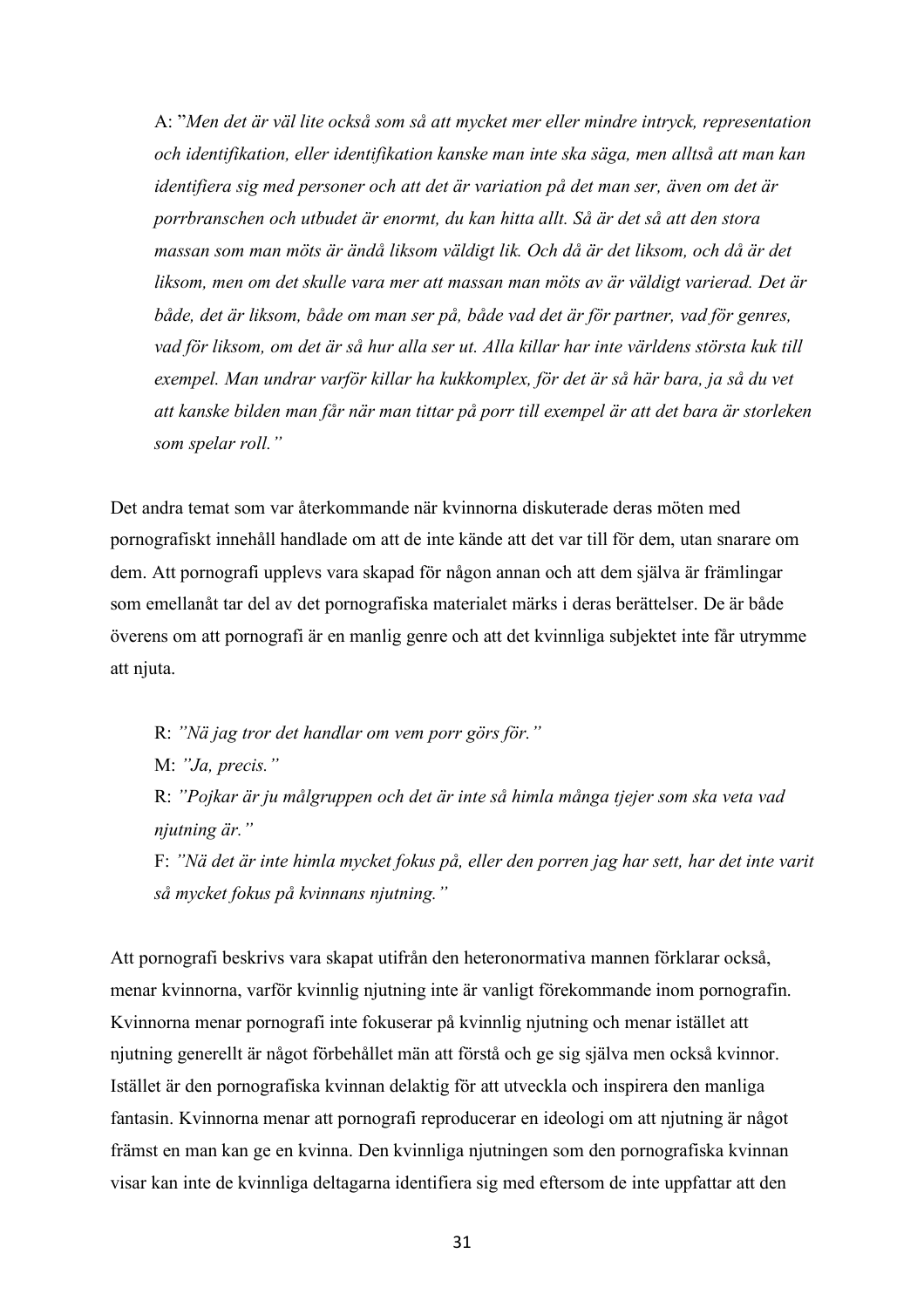pornografiska kvinnan faktiskt njuter. Att pornografi uppfattas som orealistisk kan förklaras med att pornografi upplevs som en manlig genre. Kvinnorna är främlingar som tränger sig in på ett område förbehållet män och manliga fantasier. Några kvinnor berättar hur de istället har använt sig av lesbisk pornografi, just för att undvika de överdrivna och ibland uppfattade skadliga sexställningarna. Men samtidigt menar kvinnorna att även lesbisk pornografi är orealistisk, då även den genren är skapad utifrån den heteronormativa mannen. Anledningen till att de använder lesbisk pornografi är inte för att den upplevs mer verklighetstrogen utan istället för att aspekten av våld inte är lika framträdande.

E: *"(…) att jag tittar såhär på lesbisk porr, men det är alltså när det var nytt för porr. När man inte visste. För jag tyckte inte det var så trevligt att se en tjej blir typ sönderknullad, ha men då kändes det bättre att se två tjejer typ men det är också för män att se. De är, så har ju två tjejer inte sex som dom gör här. Det blir, det är så upprörande hur den manliga blicken. The man gaze"*

Att kvinnorna använder lesbisk pornografi, trots att de inte nödvändigtvis identifierar sig som lesbiska, handlar snarare om att det manliga perspektivet inte är lika distinkt som i den heteronormativa pornografin. Trots att de är medvetna om att den lesbiska pornografin fortfarande är betingad av den manliga blicken kan de ändå ha överseende med den orealistiska aspekten i lesbisk pornografi. När en av grupperna diskuterade den, enligt dem, positiva utvecklingen av en sexbutik i Göteborg beskrev de hur sexbutiken nu uppfattades vara till även för dem som kvinnor. De upplevde att de var målgruppen för sexbutiken och efterlyste även den utvecklingen inom pornografi. Då, på tal om kvinnor, sexbutiker och pornografi uttalade en kvinna:

#### R*: "Lesbisk porr är ofta till för männens njutning som jag har fattat det"*

T*: "Det är ändå synd för dom gångerna jag har kollat på porr de senaste åren har jag valt att kolla på lesbisk porr. Inte för att jag är lagd åt det hållet sexuellt utan för att delvis är det en mjukare form av porr oftast men också att man slipper den här flåsande jävla (samtliga skrattar). Männen är ju det absolut mest orealistiska som finns i porr. Man kanske tycker att kvinnor ligger och åmar sig på lite men männen det går ju inte ens att titta på."*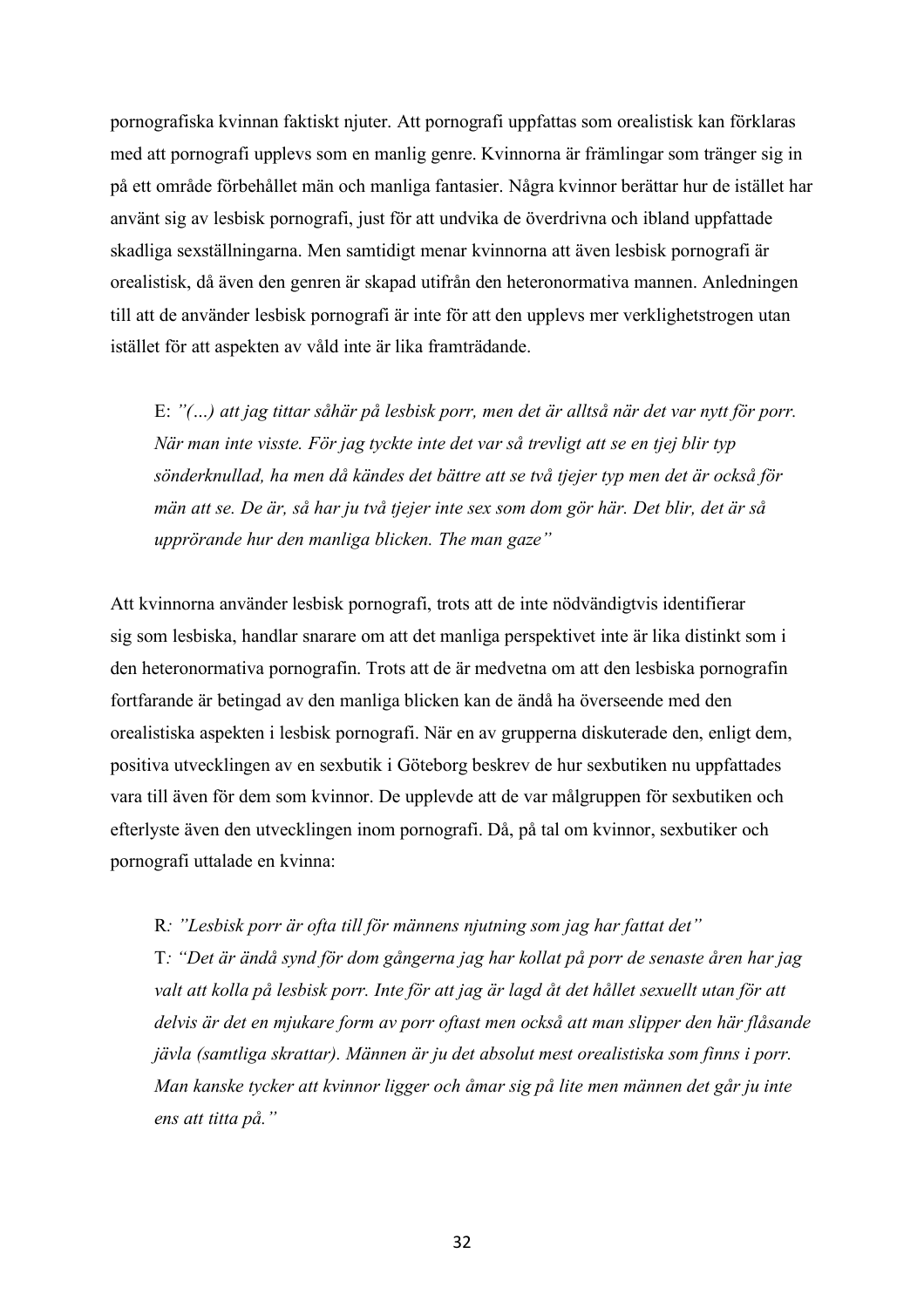Att pornografi uppfattas som orealistisk och skapad för mannen är starkt beroende av varandra. De två återkommande teman om kvinnors upplevelser av pornografiskt innehåll är tätt knutna till varandra trots att det egentligen handlar om två olika saker. Att innehållet är orealistiskt och att innehållet inte är skapat för dem som kvinnor. Men utan den närvarande mannens fantasi hade pornografi sannolikt inte heller uppfattats som orealistisk och/eller kvinnoförnedrande.

### **6.2 Erfarenheter av pornografisk användning**

I likhet med kvinnornas beskrivningar av det pornografiska innehållet, beskrivs även deras erfarenheter av pornografisk användning i negativa termer. Tre teman kunde urskiljas ur kvinnornas diskussioner kring pornografisk användning. Dessa teman behandlar svårigheten att hitta pornografi, en känsla av skam vid användning av pornografi samt ett problematiskt förhållande till pornografisk användning tillsammans med andra.

Det första temat berör en problematik som återkommer när kvinnorna beskriver sitt pornografiska användande. Nämligen upplevelsen av att de inte hittar pornografi som tilltalar dem. Kvinnorna liknar det pornografiska utbudet med en djungel när de beskriver svårigheterna med att hitta pornografi som passar dem. Kvinnorna letar efter pornografi av samma anledningar som män ofta anger i fråga om användning av pornografi, nämligen för upphetsning och njutning. Kvinnornas berättelser vittnar om att det just är att bli upphetsad och till slut möjligheten att njuta som är det problematiska.

M: *"Jag tänker att kvinnor använder porr på samma sätt som män men att det är mycket mer svåråtkomligare det man vill ha. Ens egna preferens den finns ju liksom inte".*

Kvinnan tar än en gång upp hur pornografi är skapat för mannen vilket försvårar existensen av en kvinnlig preferens. Några av kvinnorna visar på en kännedom gällande ett stort pornografiskt utbud och menar att pornografin som de, som kvinnor, efterfrågar inte tillhör den tillgängliga massan av pornografi.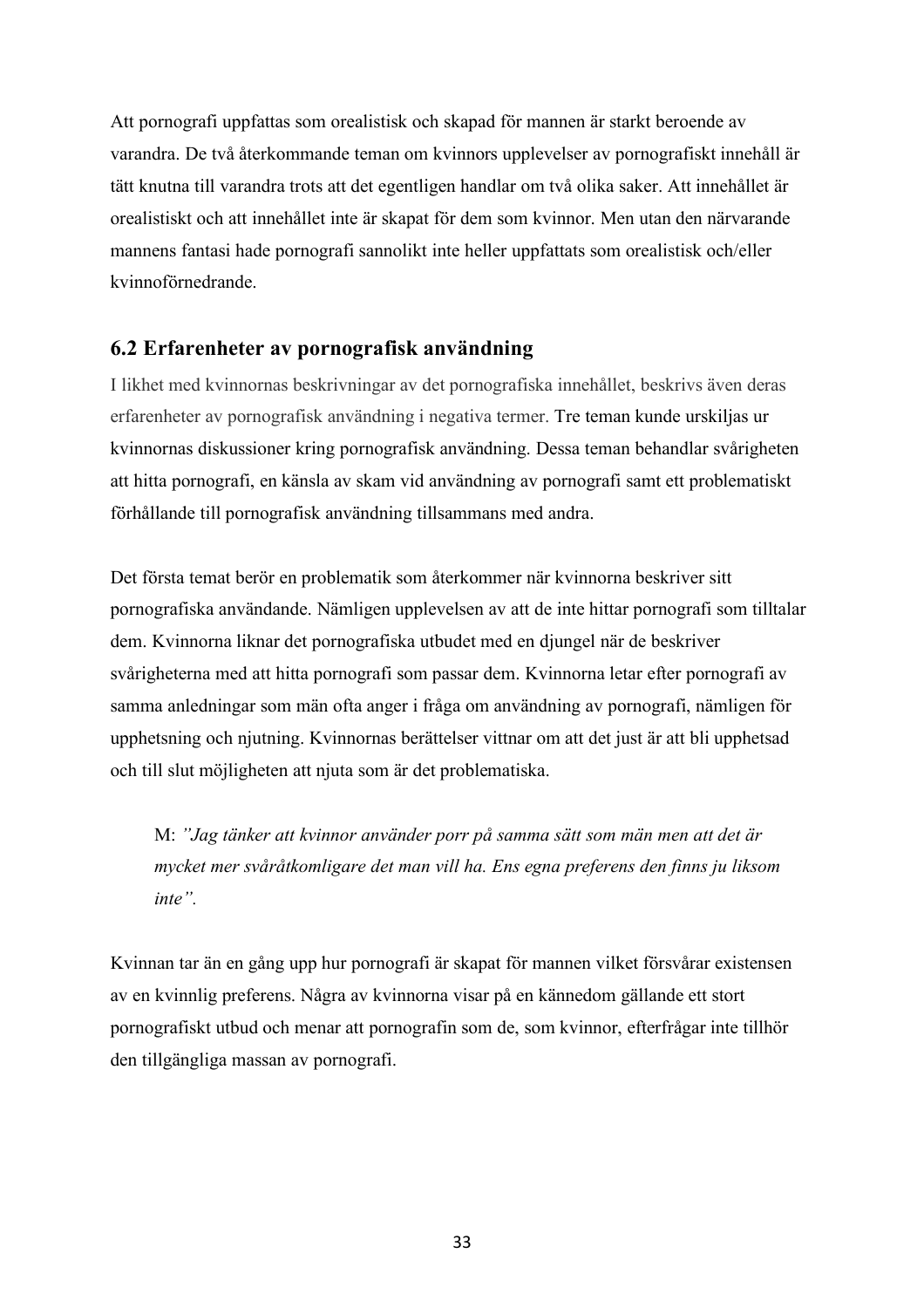M*: "Nä det är en jättestor marknad för männen när det kommer till porr, ja menar det finns ju nice porr för tjejer men den, det är ju liksom då får man lägga ner lite research om man ska hitta den, det finns ganska lättillgängligt den här vanliga klassiska porren liksom".*

Pornografi upplevs inte vara tillgänglig för kvinnorna i samma utsträckning som det upplevs vara tillgängligt för män. Trots att kvinnorna inte uppskattar alla aspekter av den pornografi som de kommer i kontakt med beskriver flera kvinnor hur de ändå använder pornografi emellanåt. När kvinnorna söker efter pornografi upplever de frustration och ilska som en konsekvens av det enformiga och mansformade utbudet. Kvinnorna beskriver situationer då materialet de kommit i kontakt med har upprört och provocerat dem, vilket i vissa fall har bidragit till att de avbrutit sitt sökande efter pornografi. I dessa situationer verkar kvinnorna återigen uppleva att pornografi inte är något för dem.

I: *"(…)jag satt också och tänkte på vilken typ av porr man egentligen har kommit i kontakt med, för ordet har ganska mycket negativa associationer. Just för att man ju sett en så snedvriden porr eller frågan är om det typ finns något annat."*

En av kvinnorna beskriver ett tillfälle då hon tittat på pornografi i sällskap av fyra män, varav en var hennes pojkvän. Återigen beskriver kvinnan en känsla av att pornografin inte är riktad mot henne utan snarare handlar om henne.

A*: "Ja och hela grejen är att det känns som om dom tittar, som att det handlar om en själv eller att det blir såhär vinklat som att nån kommer ta kopplingen av det här till mig. Jag ser inte ut så, dom skulle aldrig vilja göra så med mig, förutom min kille då eller liksom inte såhär inte så. Men det blir, det blir såhär intimt på det viset. Just som du säger att det blir typ att det handlar inte om, det är inte för mig det är utan det är mig det handlar om typ."*

Kvinnan identifierar sig med den kvinnliga pornografiska skådespelerskan i så pass hög utsträckning att hon upplever att männen omkring henne ser henne som ett objekt. Likt hur den pornografiska kvinnan övergår från ett subjekt till ett objekt uppfattar även den kvinnliga användaren hur hon blir objektifierad när hon med sitt sällskap iakttar den pornografiska kvinnan. Kvinnan beskriver hur hon är medveten om att hennes sällskap, undantaget hennes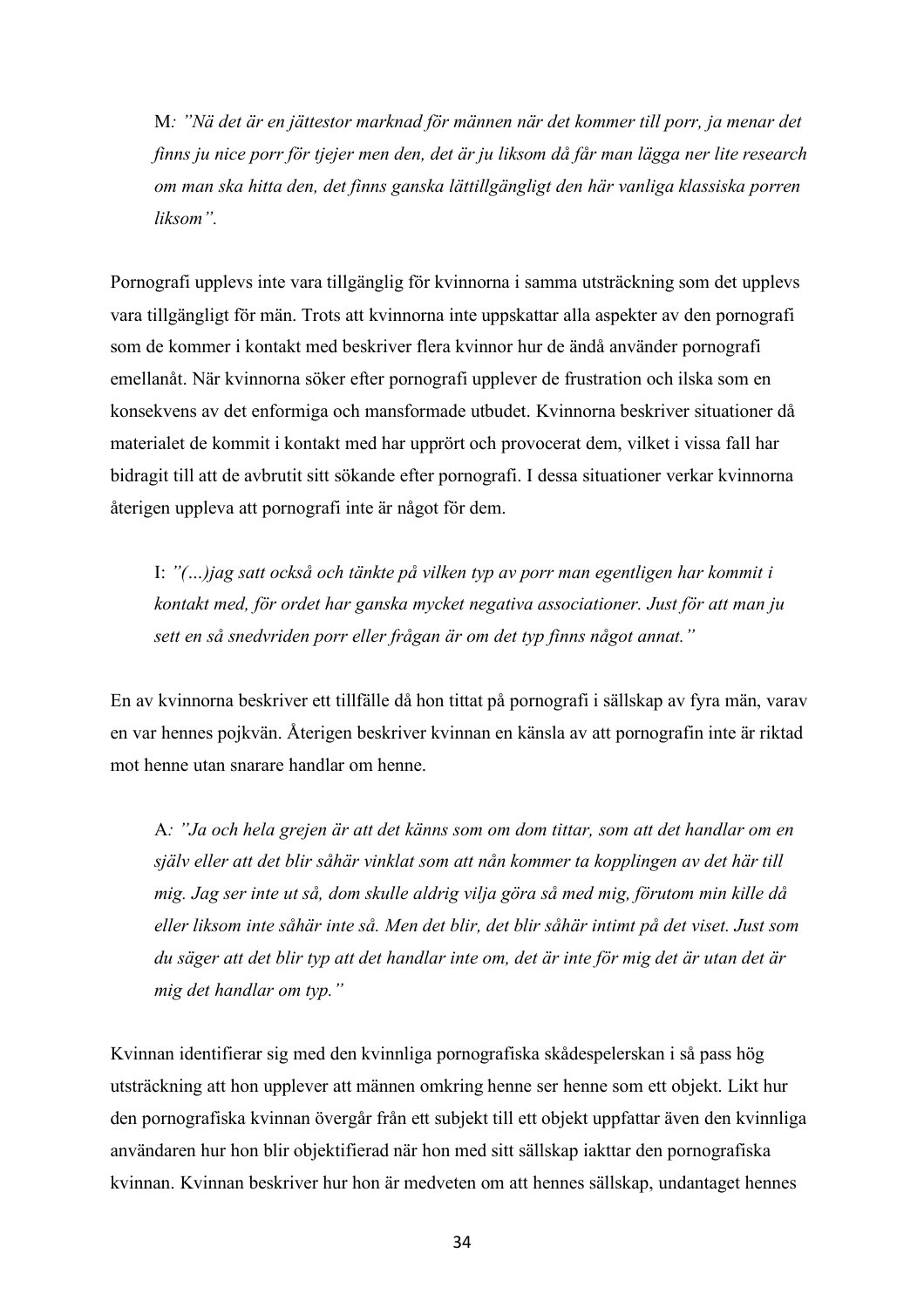pojkvän, inte har några ambitioner att ha sex med henne på liknande sätt som i det pornografiska materialet. Kvinnans övergång till objekt beror till stor del, och framkallas av att hon identifierar sig med den pornografiska kvinnan just för att de delar lika kön.

Det andra temat som urskilts ur kvinnornas diskussioner berör upplevelsen av skam i förhållande till användningen av pornografi. Kvinnorna beskriver känslan av att inte förväntas titta på pornografi och hur användning av pornografi är något tabubelagt och skamligt. Flera kvinnor beskriver hur de har känt sig dåliga när de använt pornografi. En kvinna beskriver en kluvenhet och ett vemod inför sitt eget förhållande till det pornografiska innehållet.

I*: "Det känns som att det finns så många lager av frågor. Eller jag kan ju bara relatera till mig själv, eller ibland vissa gånger eller ibland känner jag att är det ens okej att bli upphetsad av det här om det är så att man stöter på en viss typ av porr så kan man bli upphetsad av något som jag egentligen inte vill bli upphetsad av exempelvis".*

I*: "Ja för mig eller det känns så himla vemodigt att ge sig in i porren idag kan jag känna, eller framförallt idag som vuxen kvinna att känna såhär, jag vill titta på porr för jag vill bli upphetsad, liksom där har vi syftet varför jag vill kolla på porr. Men sen blir det en jävla motsättning för jag går inte med på idealet som finns i porr, jag vill inte definiera mig själv med det. Men man gör ju uppenbarligen det per automatik och så blir det alla de här motsättningarna så att relationen till porr, eller för min del är såhär tvetydig" (….) "Ja men väldigt kluven, jag vill liksom få njutning på nåt sätt, jag vill bli upphetsad men jag blir fan även provocerad liksom. Man blir provocerad och till slut upphetsad, fysiskt upphetsad ja och provocerad av hela grejen så det blir ju lite dumt".*

Trots syftet att använda pornografi för att bli upphetsad och för att känna njutning har kvinnorna känt att de gjort något dåligt just för att dem själva är kvinnor och inte borde kunna njuta av att se kvinnor, som de själva beskriver, komma till skada och utnyttjas. Flera andra kvinnor instämmer vid påståenden om att skam och känslan av att bli provocerad, i stor utsträckning präglar deras användning av pornografi.

T*: "Ja för mig är det nog snarare att jag kan såhär uppskatta att kolla på porr ibland, eller uppskatta, jag kollar på porr ibland. Men det är alltid med en viss känsla av, jag*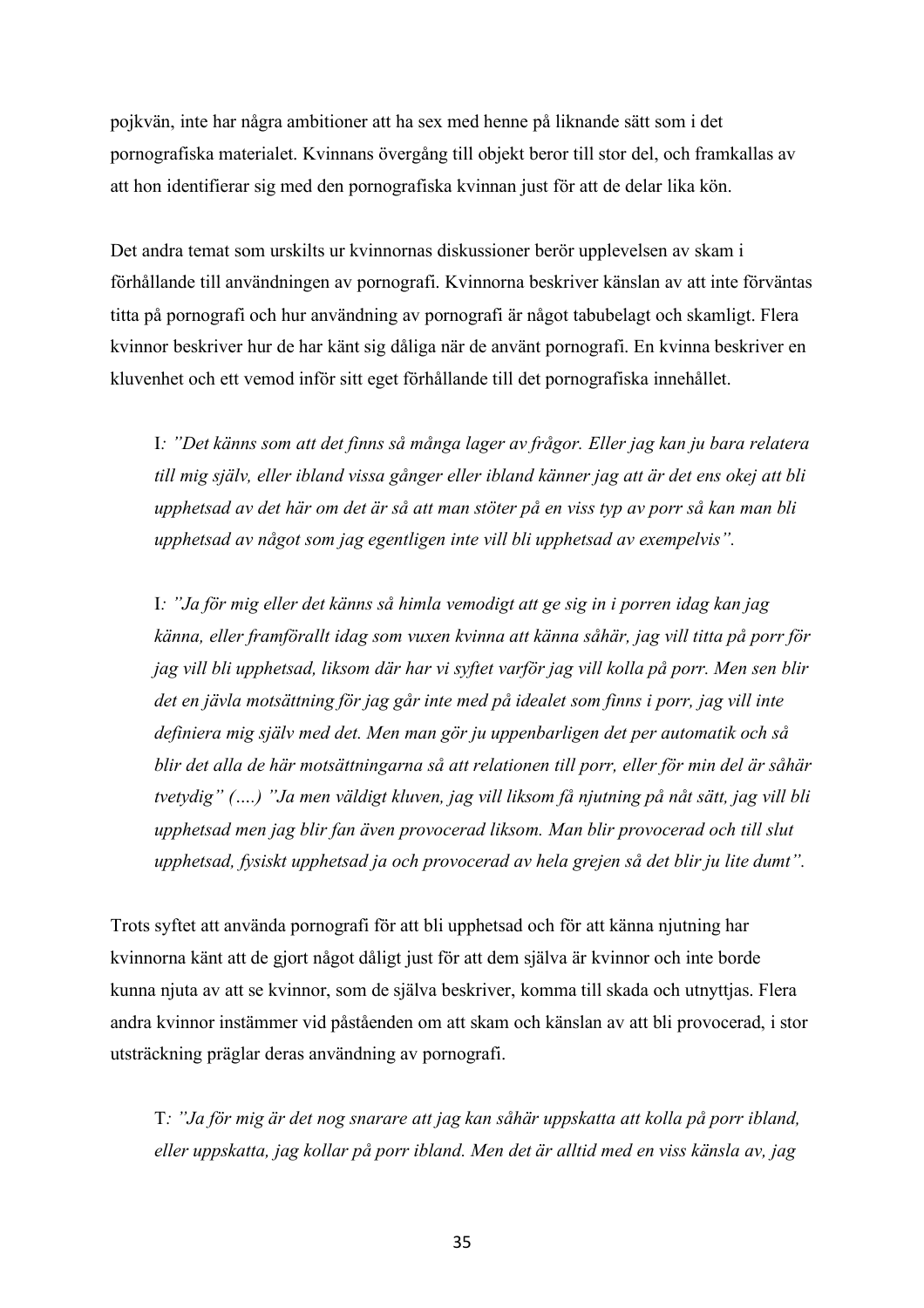*vet inte. Det är svårt att njuta av någonting som man vet, när man inte är säker på, att det man kollar på gör det. Att medvetenheten om hur porrindustrin ser ut till exempel."*

Kvinnorna beskriver att användningen av pornografi lämnar dem med en känsla av att de gjort något oansvarigt och dåligt. Då pornografi upplevs vara skapat för den manliga användaren och hans njutning upplever kvinnorna en känsla av skam när de själva använder och söker efter pornografi. Detta till följd av en känsla av att pornografin inte är skapad för dem. Det finns en konflikt mellan kvinnans användning av pornografi och hennes egna värderingar. Användningen av pornografi riskerar att likställas med en acceptans av pornografi, vilket kvinnorna inte är beredda att göra.

F*: "Jag borde inte tycka att det här är okej fast jag tycker att det är tändande. Så får man den här skammen för att man ska vara oskuldsfull och inte titta på det men också den här politiska skammen".*

E*: "Jag kan verkligen känna mig äcklad av mig själv, alltså definitivt".*

Den politiska skammen handlar om att en som kvinna bör veta bättre och därmed göra bättre. Kvinnorna i en av grupperna resonerar kring upplevelsen av att kvinnor förväntas ha både fritidssysslor och samvete präglat av att vara politiskt korrekt. Upplevelsen av att kvinnan varken lever upp till sin egen självbild eller samhällets krav på dem som kvinnor men också feminist, gör att kvinnan riskerar att utveckla ett självförakt.

R*: "Jag tror att man tar på sig extremt mycket som kvinna"*

M*: "ja"*

R*: "Ja men att man tar på sig det politiska ansvaret på nåt sätt. Generellt så är det väl så att män har fritidsintressen som de har bara för att dom tycker det är kul. Medan kvinnor har mer politiska intressen för att de tycker att det är viktigt. Och där finns det ju, det behöver ju inte vara något så, men jag tänker att det känns som att engagemanget kan skifta väldigt mycket. Men porr är det vara likadant, min politiska ståndpunkt och det jag identifierar mig med går emot det här totalt. Hur förhåller jag mig till det?"*

F*:" Och det hänger kvar hela tiden liksom. Man kan ju bara vara såhär, nu gör jag mitt fritidsintresse"*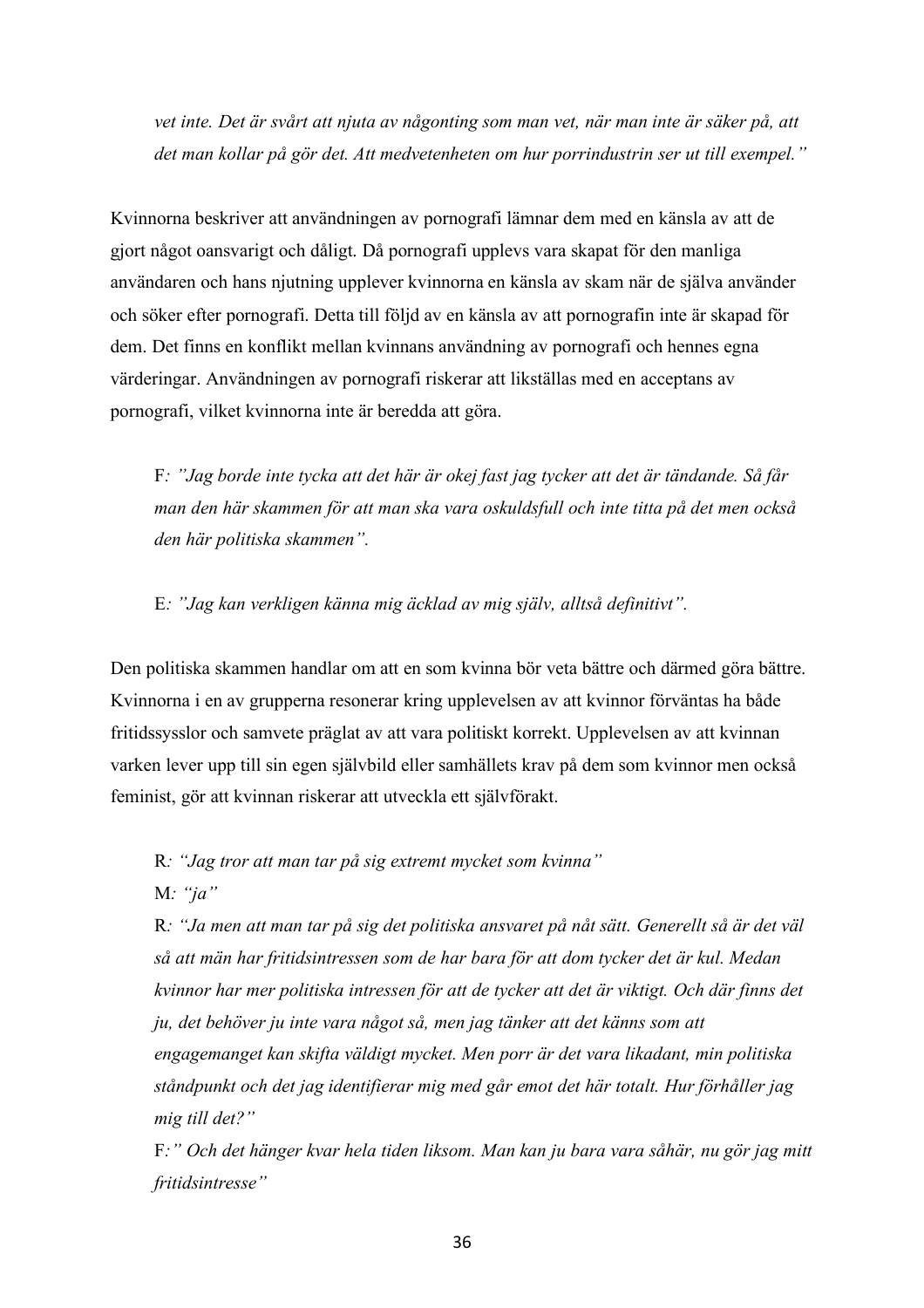Det tredje återkommande temat beskriver situationer när kvinnorna har kommit i kontakt med pornografi i sällskap med andra och hur kvinnor delar pornografi och pornografiska upplevelser med varandra. Redan från första gången som kvinnorna introducerats till pornografi upplevdes pornografi som något förbjudet och tabubelagt. Flera kvinnor beskriver hur de blivit introducerade till pornografi genom andra män i skolan eller genom syskon. Två av kvinnorna hade liknande upplevelser av att för första gången möta pornografi, helt oberoende av varandra då de, i sällskap av tjejer och killar i grundskolan, hade hittat en gömd porrtidning i skogen;

I: *"Ja i en påse gömd under en stubbe liksom, det är såhär helvete vad hemligt det här är liksom. Och så hittar man den och så blir man jättegenerad, det här får man absolut inte kolla på och killarna som var med blev superexalterade och så blir det superpinsamt för alla inblandade men det, laddningen var så himla olika då. För killarna var det kul och för tjejerna blir det pinsamt. Men fokus på att det är så himla hemligt liksom."*

Den här kvinnan upplevde att pornografi var något hemligt som hon egentligen inte skulle borde ta del av. Hon beskriver en tydlig skillnad i reaktionerna mellan tjejer och killar när de tog del av det pornografiska materialet. För tjejerna var det pinsamt och för killarna var det spännande. En annan kvinna, som hade ett liknande möte med pornografi första gången beskriver hur hon upplevde pornografin som skamlig;

N*: "…Men då tänker jag också på det du sa att man hittar porrtidning i skogen och det va så skamligt för det handlade nånstans också såhär om ens kropp. (…) i tidningarna jag sprang på i alla fall så var det så tydligt att det inte var för mig utan att det kanske va om mig eller mitt kön för någon annan, för det blev så liksom, då kände jag att det liksom var äckligt för jag kommer ihåg dom här bilderna…"*

Kvinnan beskriver hur hon redan då vid sitt första möte med pornografi upplevde att pornografi var något som handlade om henne och hennes kön men skapat för någon annan och att det kändes som något äckligt.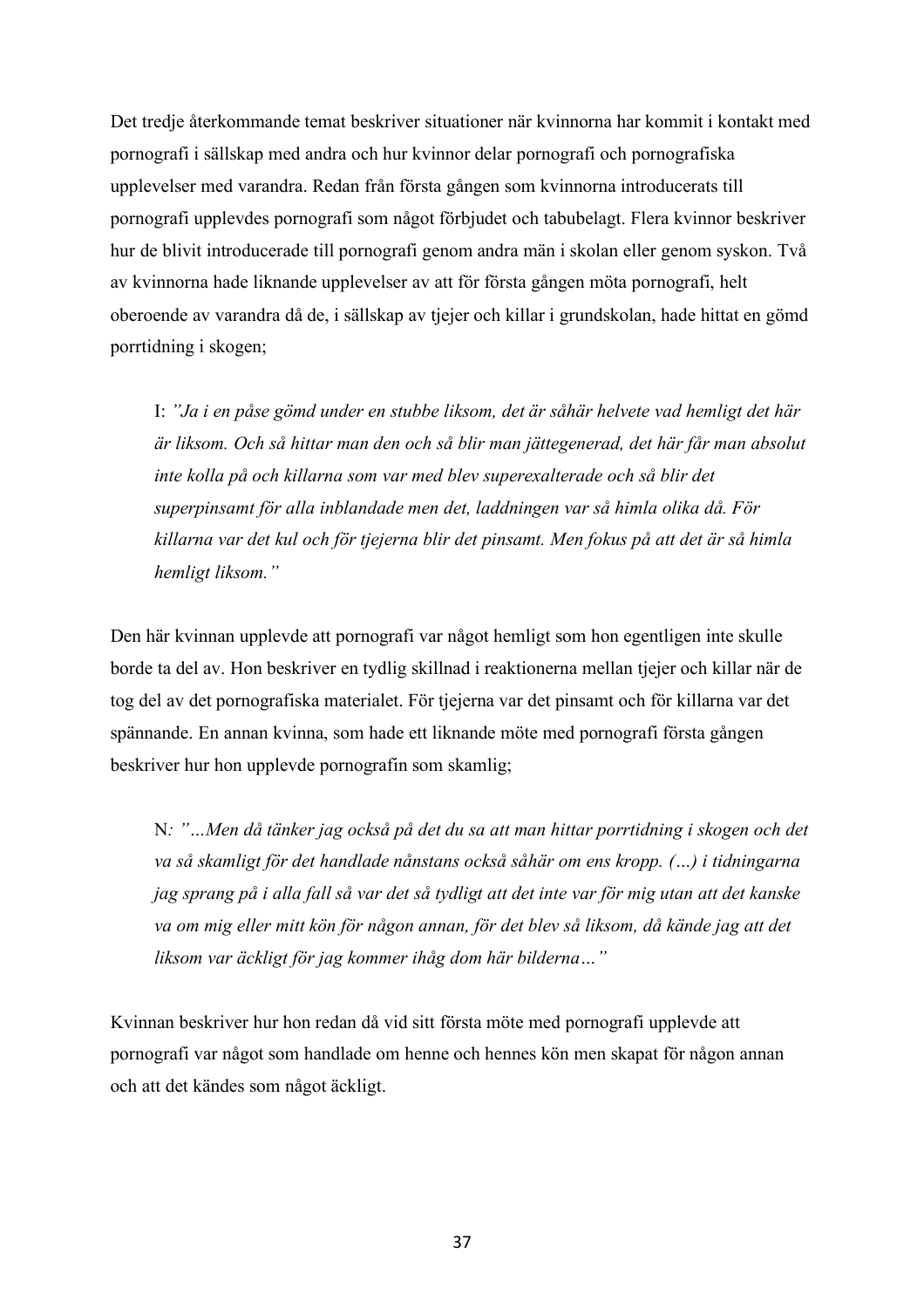Kvinnorna beskriver att det inte tillhör det vanliga att diskutera pornografi. Dock med undantag för diskussioner kring hur pornografin reproducerar snedvridna könsroller. En kvinna berättar hur hon inte upplevde att hon hade rätt att delta i samtal om pornografi på samma sätt som hennes sällskap som bestod av män.

M: *"Just det att jag inte slängde mig in i. Men inte för att jag satt där och skämdes ihjäl utan bara det att det är så inpräntat att det här inte är min diskussion typ så. Jag tror att det är någon inpräntad skam med det som jag inte, som jag nu kan komma fram till att det är såhär att, nä men nä dom ska inte veta det. Nåt sånt liksom" (…). Men det är nog just det här med att det är tabu med porr. Sex herregud det kan jag sitta och prata om i timmar och gå in på detaljer (…). Men det kommer aldrig riktigt på tal om typ porr på det sättet, men det är nog för att det är lite tabu och skam över det liksom".*

Kvinnan upplever att hon inte har någon rättighet att delta i konversationen på samma sätt som männen omkring henne just för att pornografi inte tillhör henne. Problemet för kvinnan är inte att hon är pryd eller inte känner sig bekväm att tala om sex. Det är just att pornografi är en manlig genre som gör kvinnan till en betraktare av, snarare än en deltagare, i konversationen. Enligt kvinnorna säger ens val av pornografi något om en som individ utifrån vilken typ av pornografi en kollar på. Dock behöver det inte vara en specifik genre som exempelvis bdsm eller gay, även vanlig pornografi berättar något om en som person. Om det är för att det berättar om vad man blir attraherad av för utseende eller/och händelser framgår inte. Men tydligt är det att pornografi är något personligt som kan vara väldigt karaktärsbeskrivande.

T: *"För det är ändå såhär, det är högst privat. Och tänker man då som på en tonåring så är det såhär gud förbjude om nån skulle komma på vad man hade kollat på för porr. Oavsett vad det är, även om det är helt vanlig porr så är det fortfarande såhär, ja men tänk om någon vet att jag just kollar på just den här filmen."*

En kvinna beskriver hur hon varit med om en situation där några män retades med en manlig vän genom att spela upp pornografi som han hade sparat på sin dator inför andra på en fest. Hon själv förstod inte då varför det skulle vara pinsamt. Hennes upplevelse involverar en stor del av de resterande deltagarna som utvecklas till en diskussion kring pornografins betydelse för en som individ.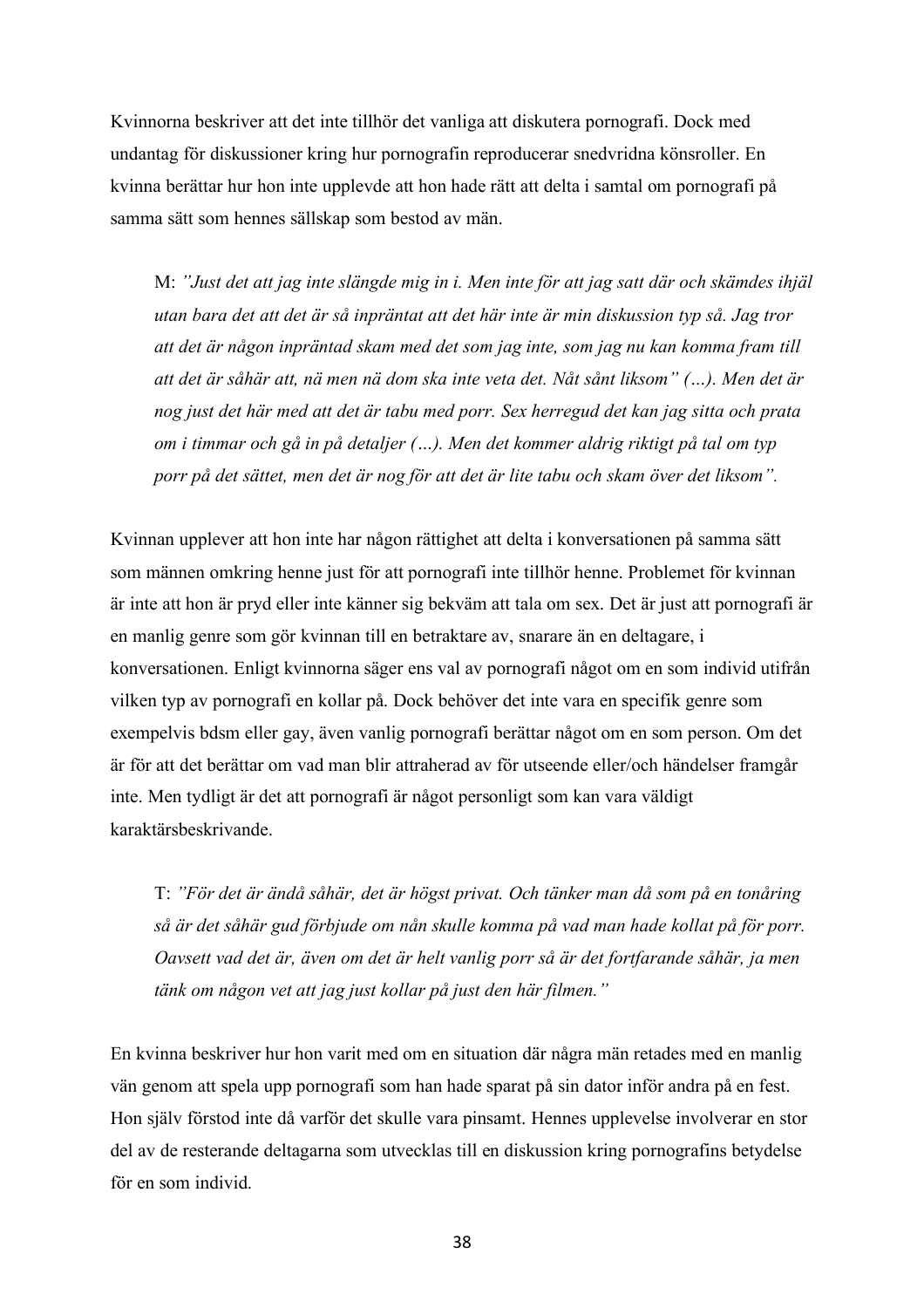N: *(…) en utav dom sätter sig framför hans dator och klickar, för att retas liksom, klickar fram till hans porr och hittar den. Och den här snubben vars porr det är blir skitförbannad, alltså stött så. Och jag frågar mitt ex, ja men vad är det, vadå det är väl inte så jättefarligt? Och då sa han, nä men det säger ganska mycket, det är ganska personligt, det säger ganska mycket om en som person vad det är för preferens man har när det kommer till porr liksom.*

I: *okej*

N: *(…) mitt ex förstod precis varför han blev så jävla stött sådär*

I: *mm*

N: *Liksom som om man tar någons sms och börjar läsa liksom*

I: *exakt*

N: *och det tänkte jag var intressant, det kanske bara va så just då eller så jag vet inte. Då tänker jag att det är så det är, att som vuxen är det personligt liksom och privat. (…)* H: *tror ni tjejer delar porrupplevelser med varandra, eller att det är privat?* E: *jag tänkte precis säga, jag skulle nog också känna så om det vore så att jag hade, eller hade han sparad porr?*

N: *ja, han hade porr på datorn liksom*

E: *för det, jag tror också, jag skulle typ speciellt i ett sån kontext typ, med massa folk och nån, och jag hade sparat sån porr som jag tycker om. Då skulle jag nog också bli ganska stött om någon bara. För det känns ganska privat.*

N: *nä jag vet inte vad det var*

E: *nä men det spelar nog inte så stor roll vad. Asså det är inte så att jag, jag vet inte. Jag tror att jag skulle tycka att det va. Jag tycker det. Men till den frågan så tror jag absolut inte dela porrupplevelser. Eller visst var det frågan.*

H: *precis*

E: *eller det har jag aldrig, man kan prata om porr kanske men kanske inte vad för porr.* N: *nä, jag har enklare att dela med mig om sexupplevelser.* I: *mm*

Pornografi är något privat och personligt för kvinnor men uppfattas även så vara för män. Vilken genre det är spelar inte lika stor roll då pornografi berättar något om en som individ, även om det är helt "*vanlig"* pornografi. Pornografi är en samling av ens mest privata fantasier som en i regel inte delar med sin omgivning.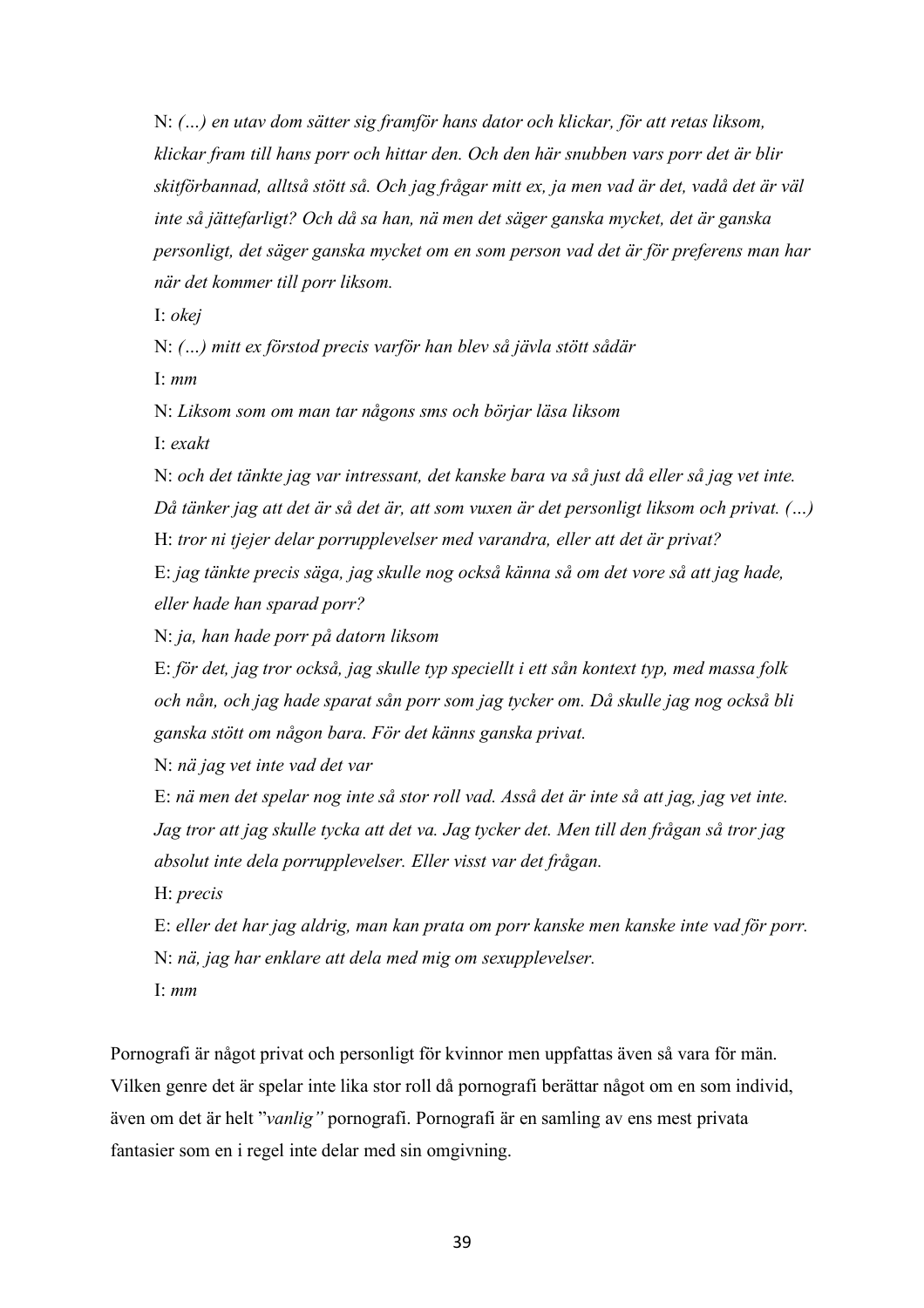M: *"Ja men faktiskt, för är det något som är väldigt personligt och privat är det väl porr. Om man skulle kolla på det liksom. (…)"*

#### **6.3 Påverkan av pornografi**

Det pornografiska innehållet och den pornografiska användningen har påverkat kvinnor på flera sätt. Främst handlade kvinnornas berättelser om hur de använt pornografi för att lära sig ett sexuellt beteende, framförallt när de varit yngre. Ett annat återkommande tema har varit berättelser hur pornografi har skapat förväntningar knutet till det kvinnliga könet.

Det första temat handlar om att pornografi har påverkat kvinnornas sexuella beteenden. Flera av kvinnorna har kommit i kontakt med pornografi genom killar som de haft i sin närhet i form av klasskompisar och syskon. När de sedan har sökt sig till pornografi själva beskriver kvinnorna hur de gjort det för att ta reda på hur man har sex. Kvinnorna beskriver främst hur pornografi har påverkat deras sexuella uttryck i tonåren samt hur pornografi varit en mall för sexuella beteenden och uttryck i tonåren. Några kvinnor ifrågasätter under intervjun hur de uttrycken och beteenden eventuellt fortfarande präglar dem, trots att de är överens om att de inte går med på det pornografiska narrativet och idealet. Samtliga kvinnor relaterar till hur de använt sexuella uttryck som att *fejkstöna* och/eller låtsas fått orgasm vid samlag, något som de senare har upptäckt att de faktiskt varit kapabla att få på riktigt. Pornografi har främst påverkat kvinnorna i deras tonår när de börjat dela sexuella upplevelser med män. Det finns en medvetenhet bland kvinnorna om att pornografi och de sexuella uttrycken de har härmat inte är verklighetstrogna. Ändå har kvinnorna använt pornografi som en mall för hur man har sex. Det finns ett motstånd mot pornografi och hur genren speglar sex men också en acceptans då de kopierat uttryck och beteenden.

N*: "Lärt sig stöna på ett visst sätt och hela den grejen vi pratade om innan att såhär att komma tog man gärna inte för givet men kunde ju gärna fejka en orgasm för det hör ju till nånstans eller."*

E*: "Ja att man typ ska vara skyldig typ, det var så jag tänkte att det så skulle det va."* N*: Bara för att jag är dålig ska inte han känna."*

Kvinnorna beskriver hur de då inte ifrågasatt de sexuella uttrycken de kopierat från pornografin och anpassat till sin egen sexualitet. Då, när de var yngre, upplevdes pornografi vara mer verklighetstroget och en riktig spegling av sex än idag.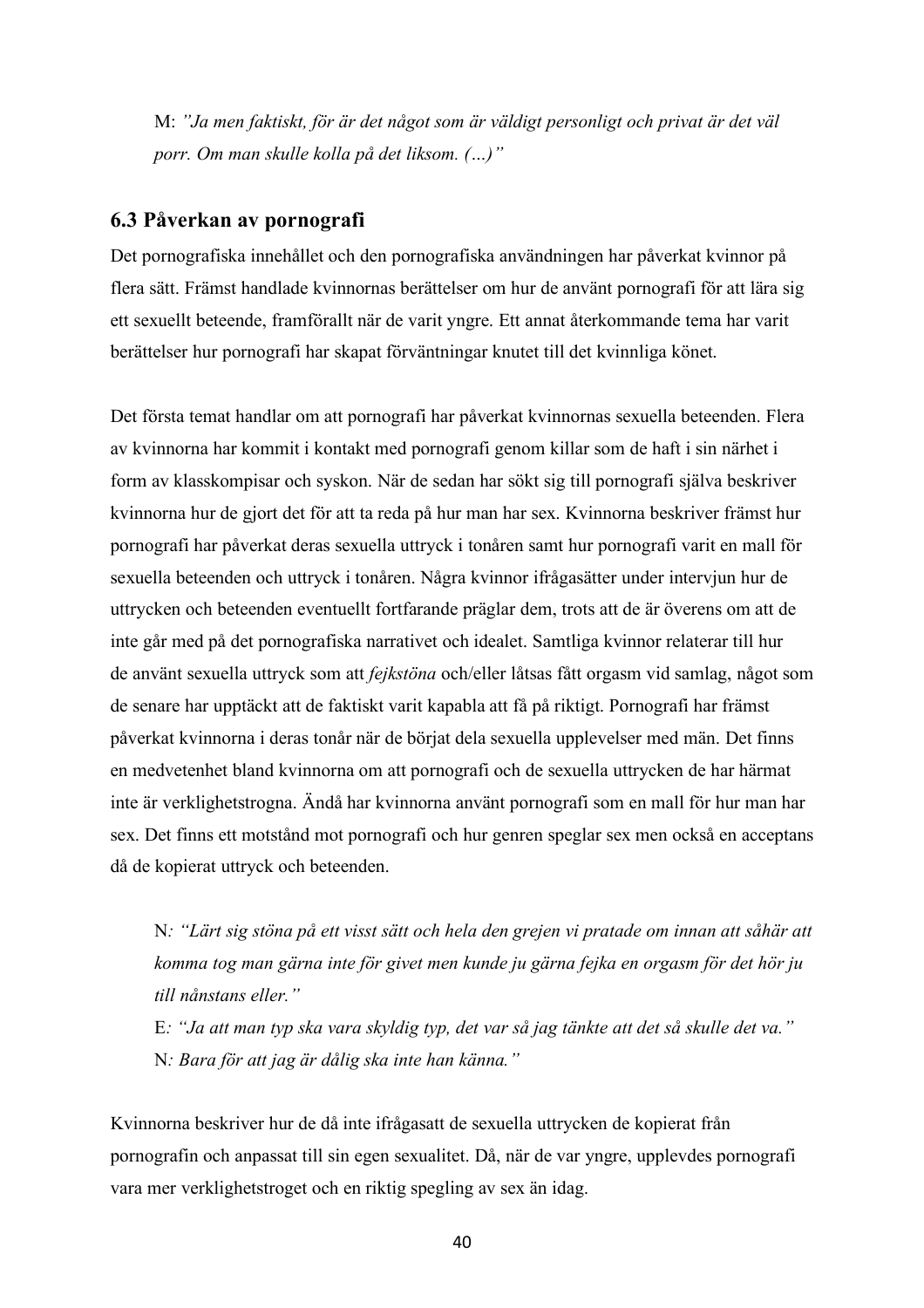E*: "Och jag ifrågasatte det inte ens för mig själv, man bara sån är jag, det är såhär det funkar. Nu orkar jag inte mer, nu kom jag."*

M*: "Jag kanske ska låta på det här sättet, jag kanske ska bete mig på det här sättet. Det ger ju en väldigt skev uppfattning om vad det är. Tack gode gud vet jag att det inte är så nu liksom"*

Flera kvinnor är tydliga med att berätta att pornografi var något som påverkade deras sexuella uttryck när de var yngre vilket berättar något om hur de idag frigjort sig från de sexuella beteenden de använt tidigare. Trots att kvinnorna är medvetna om hur pornografi har påverkat och fortfarande påverkar dem beskriver de att det varit svårt att bryta med de sexuella beteenden de en gång har lärt sig.

T*: "Ja och sen när man startar sin sexuella resa eller vad man ska säga, i sena eller tidiga tonåren då ligger man ju också med dom här killarna som extrem konsumerar porr. Det är också, det är lättare att bara vika sig och sen ligger det kvar och gror i bakhuvudet. (…) Man kan vara hur medveten som helst om hur det ska vara eller inte vara, eller att porr inte är en bild av det verkliga sexet men likt förbannat ligger man där i sängen är det nog lätt att inte tänka så."*

En kvinna berättar, när kvinnorna diskuterar hur de har influerats att härma beteenden från pornografi, att hon blivit berövad sin möjlighet att utforska sin sexualitet på grund av hur pornografi visat hur en kvinna bör uttrycka sig.

E*: För det är ju jättetydligt, eller jag har pratat med några kompisar om det, hur man har påverkats av det man har sett av porr från att det man typ va yngre när man började ha sex. Att man liksom direkt går in i att göra fejkorgasm till exempel, det var liksom inte konstigt. Det va, det kom såhär helt naturligt, man bara ja nu kom jag.* I*: Jepp*

E*: Och jag ifrågasatte det inte ens för mig själv. Man bara sån är jag, det är såhär det funkar. Nu orkar jag inte mer nu kom jag.*

N*: Eller att man bara skulle komma överhuvudtaget*

E*: Ja! För det är ju en självklar sak*

N*: Nä men då var det såhär, fejk it til you dont make it och så va det bra liksom. Och det var ju inga frågor på det för man hade ju sett det på film.*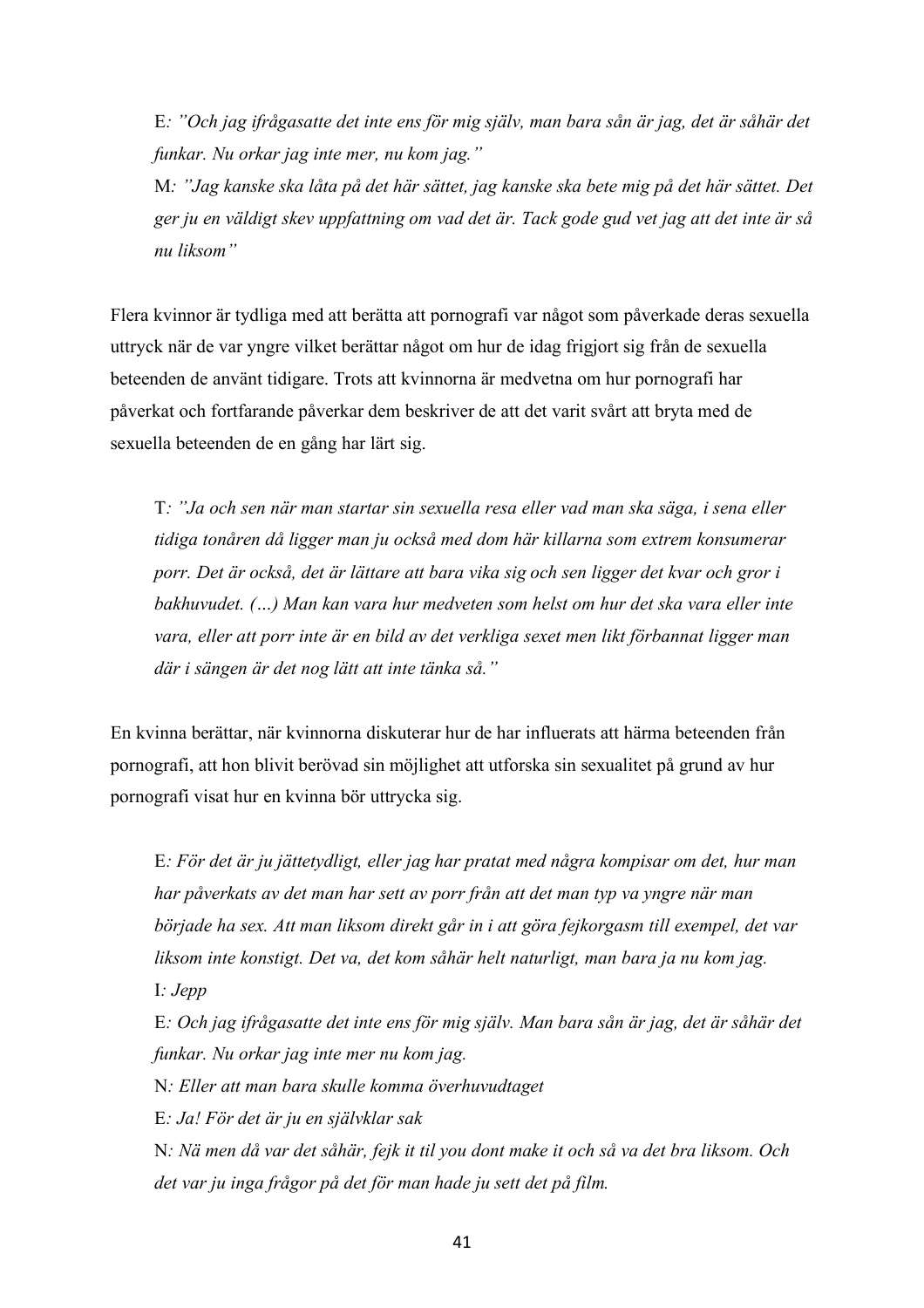E*: Ja precis, att man inte nånsin såhär, det va lite konstigt, vart finns det. Det är jättesorgligt egentligen, det känns ju som att man har typ blivit berövad.*

Att influerats av de pornografiska beteendena har gjorts på bekostnad av att experimentera och utforska sin egen sexualitet. Kvinnan, som idag beskriver hur hon frigjort sig från de tidigare porrpåverkade beteenden, känner en sorg över att under sina tonår inte fått möjlighet att utforska sin sexualitet utan pornografiska intryck. Att tagit influens av pornografi för sina egna sexuella beteenden beskrivs som både en lättnad, över att det tillhör det förflutna, men också som en besvikelse över hur hon format sin sexualitet med pornografi som utgångspunkt.

Ett annat tema som återkommer i kvinnornas beskrivningar om hur pornografi har påverkat dem är hur pornografi har skapat förväntningar knutna till deras kön. Kvinnorna beskriver en svår balans mellan att vara promiskuös och oskuldsfull som kvinna idag. Under de rätta omständigheterna kan och bör en kvinna vara sexuellt frigjord, exempelvis bakom stängda dörrar med en man. I den kontexten är det något positivt om kvinnan beter sig som en *porrstjärna*. I samtliga andra sammanhang ska kvinnan istället vara oskuldsfull och istället anamma motsatsen av den pornografiska kvinnan. Istället ska en kvinnans sexualitet vara begränsad till en enskild man.

A*: "Det är väl lite det är väl lite som att en tjej, en blandning av att du ska vara som dom i en porrfilm men du ska inte vara det här med kvinnor och deras sexuella drift eller behov är ju nånting som inte finns. Eller som oftast förminskas. Snacka om att man ska onanera eller att man ska kolla på porr, att det är lite såhär, okej varför håller du på med det? Och att det är lite smutsigt typ. "*

E*: "Det ska ju vara för mannen och inte för kvinnan"*

A*: "Ja, var det så att du gjorde det med din pojkvän? Ja då är det nice. Men själv."*

Flera kvinnor beskriver hur kvinnlig sexualitet ofta förminskas på bekostnad av manlig sexualitet som de beskriver som något accepterat och förväntat. De själva upplever att det förutsatts att en man har en större sexuell drift och att det som man är accepterat att utforska sin sexualitet. För dem själva har sexlust och sexualitet snarare varit något som inte passar in i den kvinnliga bilden som presenterats för dem. Att inte leva upp till den kvinnliga bilden är något som kvinnorna fortfarande beskriver att de ligger i konflikt med.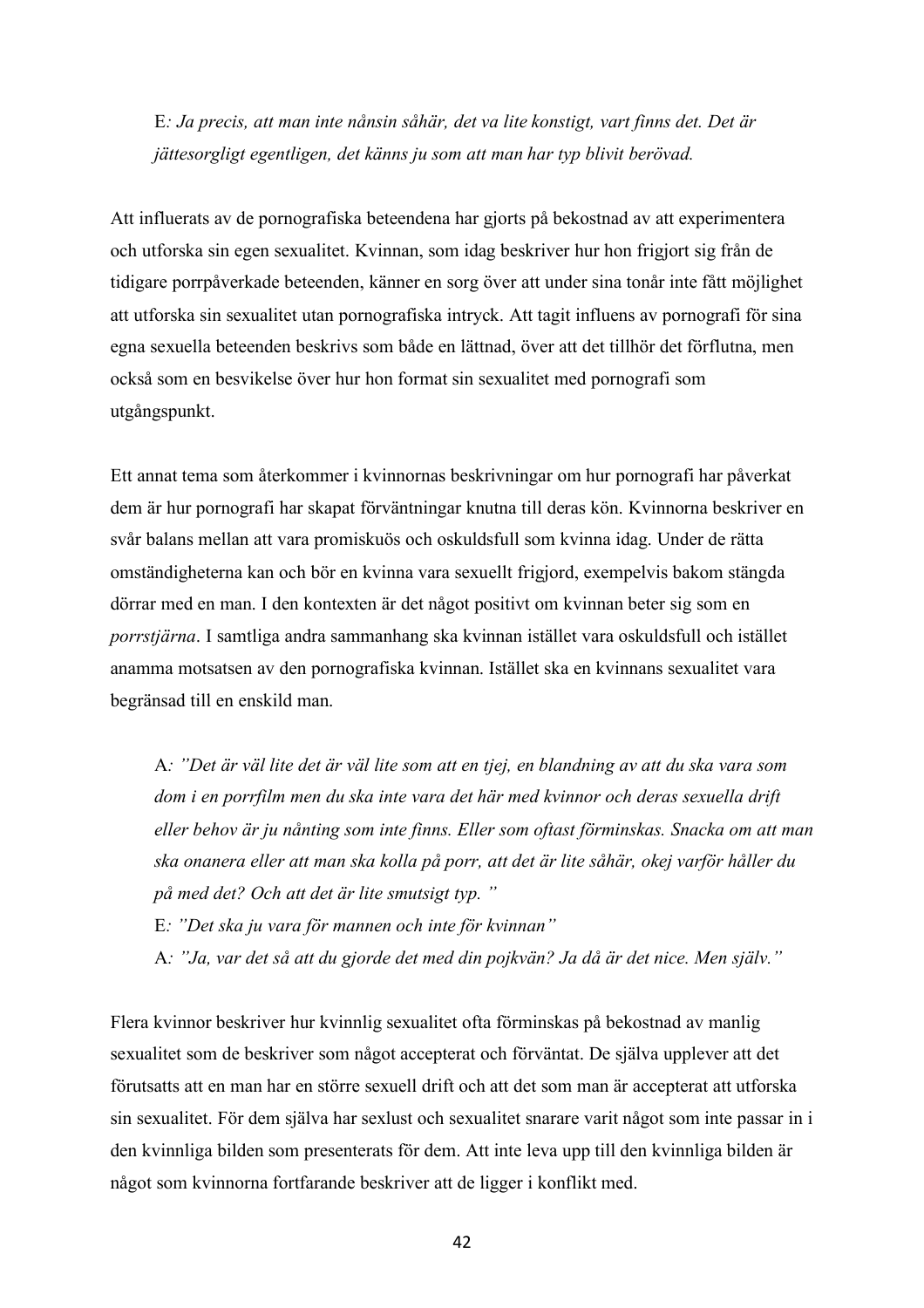R*: "Nä men jag tänker också att det är såhär att killar generellt uppmuntras mer att utforska sin sexualitet och sin sexlust medans tjejer mer generellt uppmuntras att förtrycka sig och dölja sin sexualitet. Den pryda bilden av ja* M*: "Ja men vi lever ju kvar i det där tyvärr, att kvinnor ska vara på ett visst sätt liksom."*

En kvinna beskriver hur förtrycket i pornografi kan påverka ens uppfattning om sitt eget värde. Hur pornografin kan reproducera en patriarkal ideologi som tar sig uttryck i hur mycket en själv anser att en är värd.

T*: "Kollar man på porr under en viss tid får man ju själv en bild av hur man ska behandlas. Ja men att det är okej för en man att göra så mot en till exempel. Att det ska vara så."*

Än en gång visar kvinnorna en medvetenhet om pornografins effekter och påverkan. Att det innehållet en väljer och tar del av till slut påverkar vad man tycker om andra men också om sig själv. Pornografin påverkar inte bara genom att vara en mall för hur en ska bete sig i sexuella sammanhang, pornografin berättar också vad som är accepterat utåt. Pornografi berättar inte bara för kvinnan vad som förväntas av henne utifrån att hon är kvinna utan även att förtryck kan vara accepterat och tillåtet.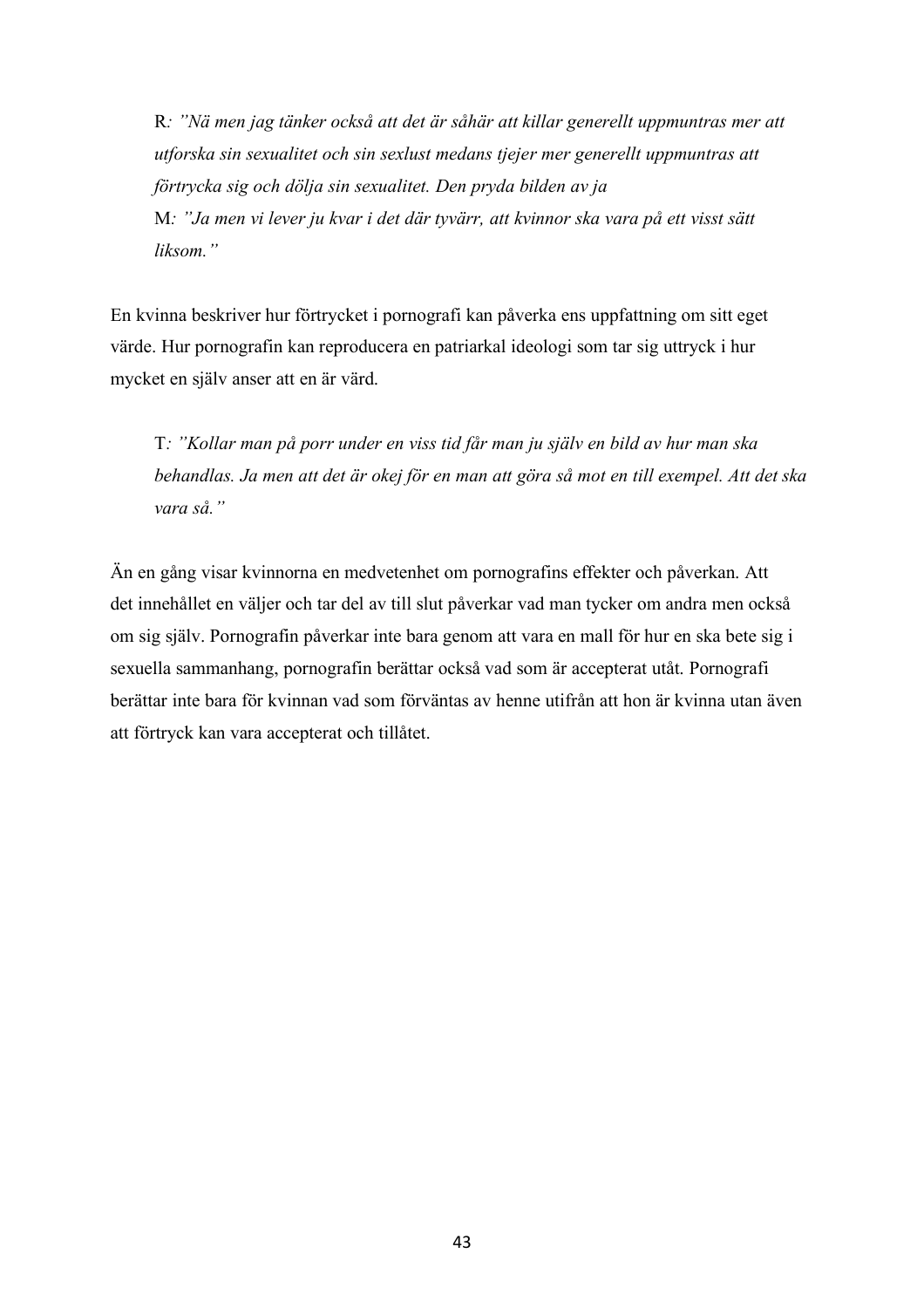# **7. ANALYS**

Den här studien vill förstå hur kvinnor upplever och använder pornografi utifrån de faktiska användarna. Hur kan kvinnornas erfarenheter och upplevelser förklara varför kvinnor använder pornografi i betydligt lägre utsträckning än män? Utifrån studiens syfte har tre olika frågeställningar formulerats, hur kvinnor upplever pornografiskt material, erfarenheter av pornografiskt användande och påverkan av pornografi. Resultatet kommer analyseras i relation till den teori som studien utgår från som förklarar identifikation, medieanvändning, sexualitet, respektabilitet och skam.

#### **7.1 Upplevelser av pornografiskt innehåll: Identifikation**

Hur mottagaren tar till sig innehåll påverkas av hur hen identifierar och kan relatera till narrativ och karaktärer. Hur användaren identifierar och tolkar innehåll beror på hens kultur, sammanhang och tillvaro till stor del. Varje genre tilldelas en specifik ideologi och ger vissa bestämmelser av hur en genre bör uppfattas och hur en kan argumentera för sin position gentemot en genre. Pornografi reproducerar en ideologi som ofta bestämmer vad en kvinna, men också män, ska ha för värderingar kring innehållet. Då pornografi är en manlig genre och skildrar kvinnor i underlägsna positioner är det enklare som kvinna att uttrycka sitt misstycke mot pornografi än sitt gillande. Det krävs en tydlig motivering om en ska beskriva pornografi i positiva ordalag. Däremot är det inte nödvändigt att beskriva varför en ogillar pornografi eftersom detta kan motiveras med just begrepp som kvinnoförnedrande, massproducerat och kommersiellt. Det finns redan tydliga bestämmelser i orden som definierar varför en inte bör tycka om pornografi och kräver ofta inte ytterligare motiveringar.

Radways (1984) studie om kvinnliga läsare av Harlequin-romaner visade hur kvinnor identifierade sig med den kvinnliga karaktären utifrån helt andra premisser än vad tidigare studier hävdat. Den kvinnliga karaktären framställdes som oskuldsfull, försiktig, ickesjälvständig och svag. Trots det blev genren otroligt populär, men inte för att de brittiska kvinnorna drömde om en verklighet där de va underlägsna utan snarare för att de kunde relatera narrativet till sina egna liv. Kvinnorna i Smithon kunde identifiera och stärkas av den kvinnliga svaga karaktären just för att de kunde relatera till sin egen tillvaro. När kvinnorna läste böckerna kunde de också fly sin vardag och identifiera sig med karaktären. Istället för att den kvinnliga karaktären uppfattades som svag upplevdes hon som stark och fri av kvinnorna, just för att hon levde ut flera av de kvinnliga läsarnas fantasier. Förtrycket och våldet som ofta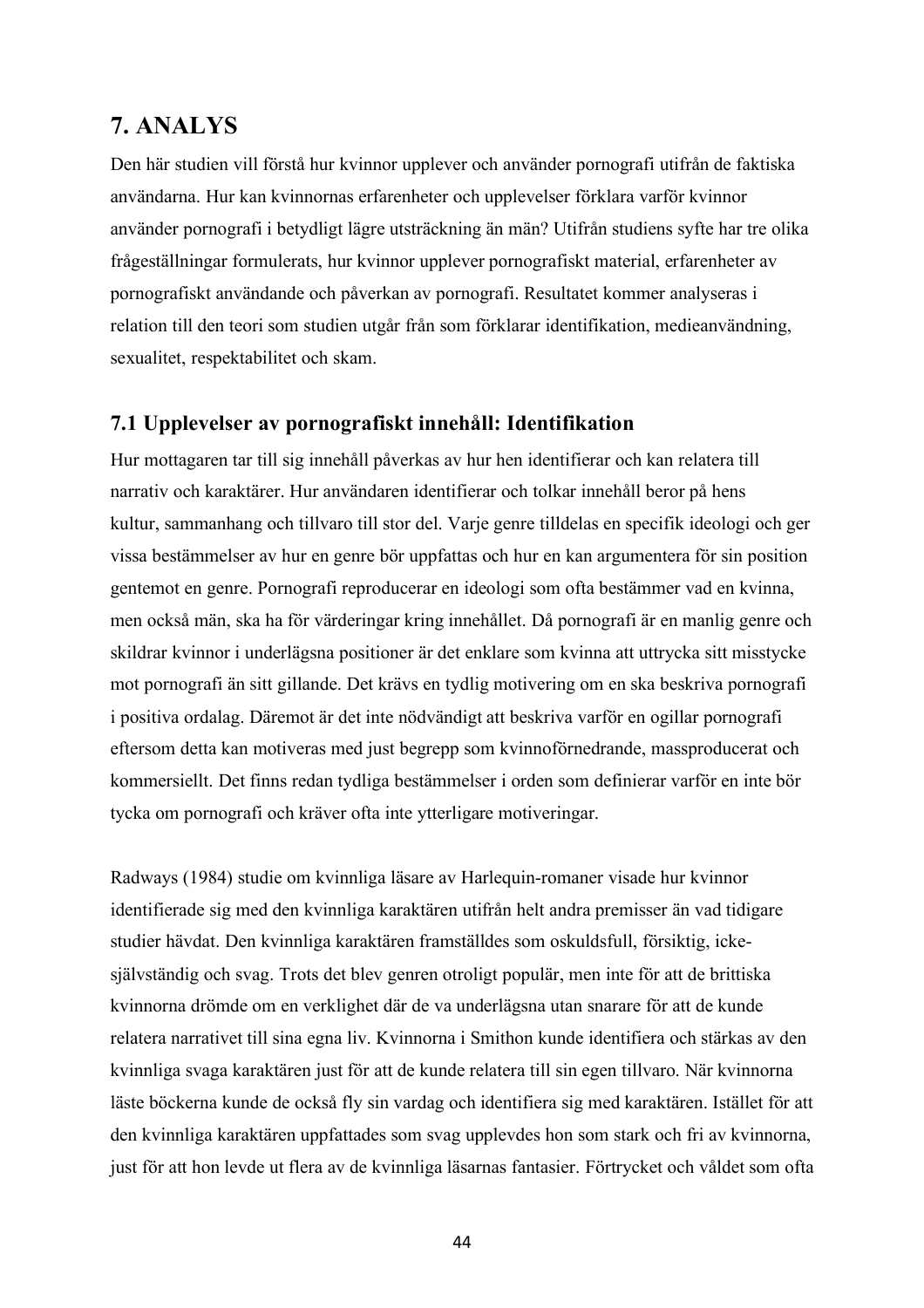var förekommande i romanerna kunde bortses eftersom den kvinnliga karaktären hade egenskaper som de såg i sig själva och respekterade. En viss mängd våld kunde bortses då den ersattes av mannens kärlek och förvandling från bad-boy till drömprins.

Att kvinnorna i min studie har svårt att använda och acceptera pornografi kan förklaras av avsaknaden av kärlek och eggande kvinnliga fantasier i det pornografiska innehållet. Det finns en problematik i att ta till sig det pornografiska narrativet just för att innehållet beskrivs som förnedrande men också orealistiskt. Inte bara innehållet beskrivs som kvinnoförtryckande, kvinnorna identifierar inte heller pornografi som en kvinnlig syssla. Därmed blir det svårt för kvinnorna att uppleva en ny dimension av deras egen tillvaro eftersom njutningen i pornografi inte definieras av kvinnligt användande. Trots att kvinnorna identifierar sig med den pornografiska skådespelerskan gör de det utifrån andra premisser än vad kvinnorna i Smithon gjorde med kvinnorna i Harlequin-romanerna. I romanerna erhöll den kvinnliga karaktären den högsta vinsten genom att få den yttersta lojaliteten och kärleken av mannen. Först då kunde läsarna bortse från förtrycket och våldet som förekom i berättelserna. Den slutgiltiga belöningen är dock frånvarande i pornografin utifrån de kvinnliga perspektiven den här studien har tagit del av. Istället identifierar sig kvinnorna igenom empati och betraktar den pornografiska kvinnan som ett offer. Pornografin skapar inte en ny dimension för den kvinnliga användarens fantasi just för att närvaron av förtryck och våld aldrig kompenseras med varken kärlek, frihet eller självständighet, den aspekten gör det svårt för den kvinnliga användaren att omfamna det pornografiska narrativet. Istället för att kvinnan upplevs som stark eller fri uppfattas istället kvinnan vara ett offer för en mans våld.

Kvinnornas svårighet att acceptera pornografi kan även förstås genom Ien Angs (1985) studie *Watching Dallas* om hur mottagare relaterar till narrativ. Kvinnorna som uppskattade Dallas saknade själva en tillvaro fylld av glamour och pengar men kunde istället relatera till de relationer som karaktärerna hade sinsemellan. Trots att Dallas inte påminde om publikens verklighet uppfattades handlingen och dess karaktärer som något bra och realistiskt. Att publiken upplevde narrativet som realistiskt gör det möjligt för publiken att frångå det specifika och istället fokusera på det generella. Om publiken är medveten om alla specifika detaljer blir det svårare för publiken att relatera handlingen till deras egna liv och narrativet upplevs som orimligt. Den orealistiska verkligheten som skildrades i Dallas kunde kvinnorna applicera i sina egna liv och gav i viss mån en lösning på de problem de upplevde i sin egen vardag. Därmed upplevdes inte handlingen i Dallas som orealistisk för de användaren.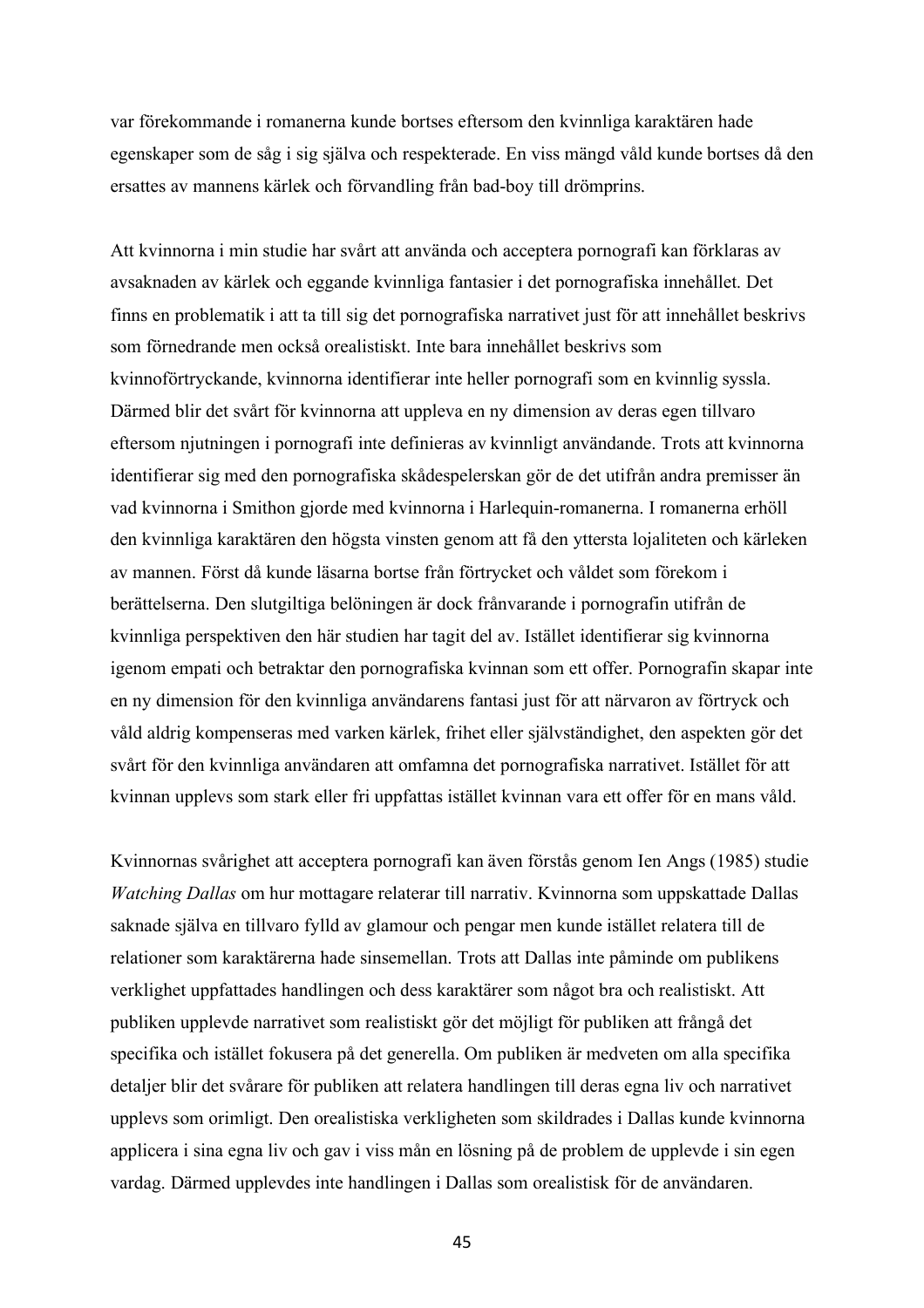Gång på gång berättar kvinnorna att pornografi är en orealistisk spegling av verkligheten, vilket i sin tur skapar brister i det typiska pornografiska narrativet. Identifikationen med porrstjärnan beror i stort sett bara på att kvinnor delar samma kön och inte på varken relationer eller de känslor karaktären visar. Istället fokuserar kvinnorna på detaljer som att alla blir upphetsade på orimligt kort tid och kvinnorna i pornografi har sex i ställningar som deltagarna själva inte kan relatera som sköna eller njutningsfulla. Däri ligger också svårigheten för kvinnorna att ta till sig det generella i pornografi eftersom de fastnar vid detaljerna som gör pornografi till något overkligt och omöjliggör en ny dimension. Pornografin relaterar främst till de dåliga aspekterna av kvinnlig sexualitet och misslyckas med att skapa en ny dimension fylld av fantasi och spänning.

Pornografi är inte en kvinnlig genre eller syssla för det innehåller inte någon kvinnlig fantasi eller flykt som kvinnorna kan relatera till och dagdrömma om. Trots det berättar flera kvinnor om hur de har använt pornografi ändå. Men konsekvensen blir att de ofta upplever självförakt, skam och/eller ilska just för att de använder pornografi och därmed upplever att de accepterar det pornografiska innehållet. Kvinnorna försöker upprepande gånger att faktiskt skapa en ny dimension för att få utlopp för sin sexualitet och känna njutning genom att identifiera sig med de pornografiska narrativen de kommer i kontakt med. Men den misslyckade identifikationen, som är betingad av skuld och empati, gör det svårt för kvinnor att regelbundet söka och använda pornografi.

#### **7.2 Erfarenheter av pornografisk användande: Skam**

Kvinnorna beskriver olika känslor när de beskriver sina erfarenheter när de använt pornografi. Återkommande är dock skam, ilska och frustration. Även om de har uppskattat pornografi har de samtidigt funnit negativt laddade känslor när de använt den.

Skam och identifikation är tätt sammanknutet till varandra eftersom kvinnan konstruerar sitt eget värde i relation till andra kvinnor. Skeggs (1997) beskriver hur kvinnor värderar sin sociala position till andra kvinnor men också en medvetenhet om sin egna position. Även Ang (1985) beskriver tydligt masskulturens ideologi som gör att individer har en benägenhet att inta en position framför en annan. Det finns en tydlig konsensus bland kvinnorna att pornografi är något dåligt när de beskriver pornografiskt innehåll och/eller användning. Flera kvinnor beskriver hur de känt skam, ilska eller frustration när de har varit i kontakt med pornografi, antingen när de använt eller har sökt efter pornografi. Kvinnornas medvetenhet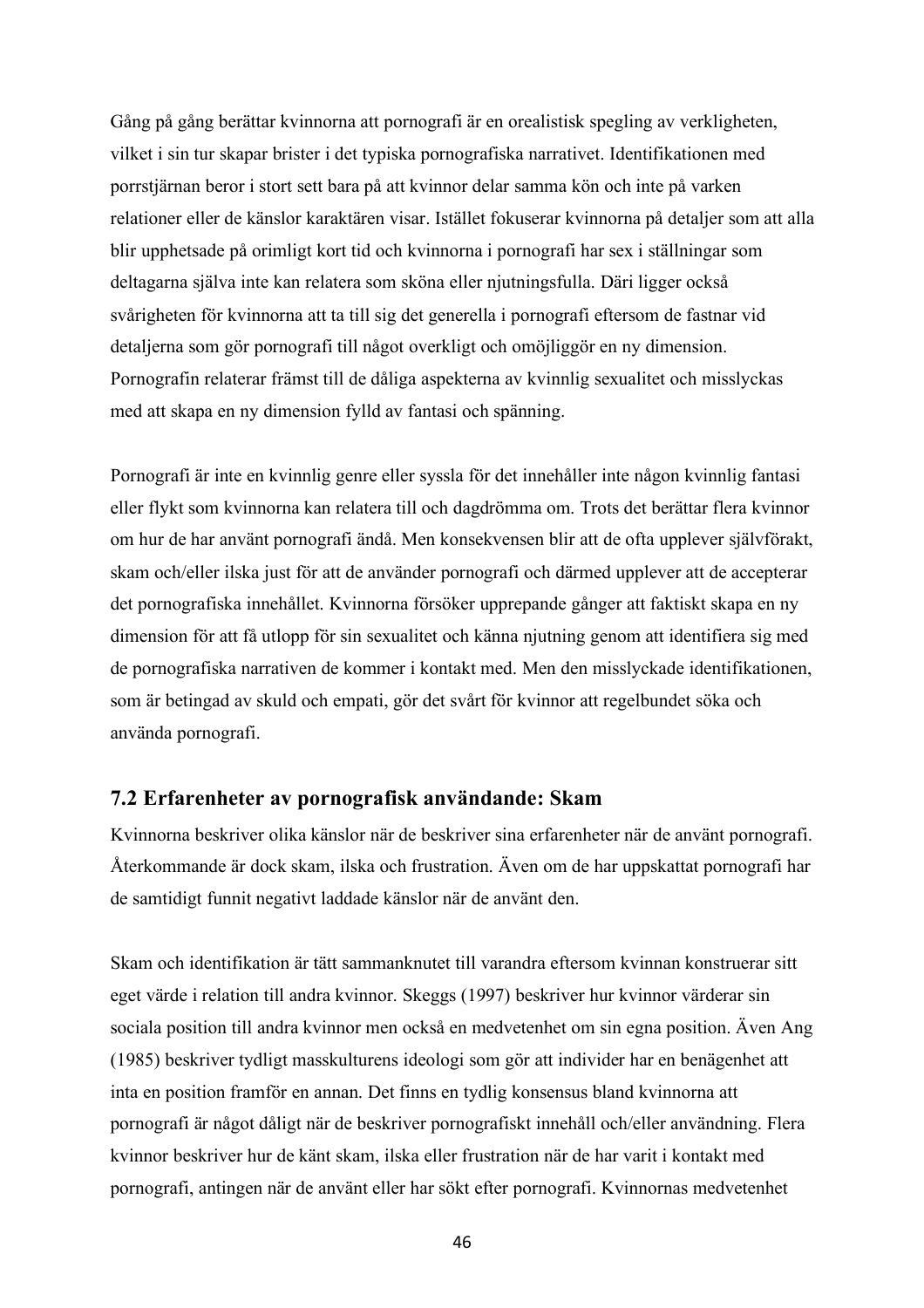om sin egen sociala position gör det svårt för dem själva och andra kvinnor att acceptera andra kvinnors pornografiska bruk men framförallt sitt eget pornografiska användande. Pornografi är något smutsigt, som kvinnorna själva beskriver det, det gör även att de uppfattar sig själva som smutsiga men också av andra om de skulle använda pornografi.

Kvinnorna är överens om att de använder pornografi i samma syfte som män efter att de har passerat tonåren. Pornografi används som ett verktyg för att känna njutning och upphetsning, men det är just känslan av njutning som omvandlas till skam. Skeggs berättar hur skam är den mest reflexiva reaktionen när kvinnan utmanar de regler hon själv satt upp för sin respektabilitet. Skammen kvinnorna beskriver att de känner över sitt pornografiska användande kan förklaras av att kvinnorna identifierar sig i relation till sin egen position och norm som exempelvis feminist. Den positionen kan också göra att kvinnan begränsar sig själv utifrån en egen konstruerad social position. Den pornografiska skådespelerskan utstrålar hög femininet men framförallt låg respektabilitet. Det kan förklara svårigheterna för den kvinnliga användaren eftersom denne förväntar sig mer av sig själv, men också en uppfattning om vilka förväntningar ens omgivning har. Hade den pornografiska kvinnan uppfattats erhålla hög respektabilitet hade kvinnan inte behövt sätta upp ett motstånd. De normer och bestämmelser som kvinnan sätter upp kopplas direkt till hennes eget värde och att omfamna pornografi utmanar i sin tur kvinnans norm men också hennes identitet som destabiliseras. När kvinnan utmanar detta, här i form av att använda pornografi, upplever hon skam och/eller frustration för att hon inte är lojal mot sin egna självbild och sociala position.

Kvinnornas upprepande försök att söka efter och använda pornografi visar att det finns en vilja från kvinnorna att faktiskt använda pornografi, att vara sexuell är inte aspekten som gör att kvinnorna känner frustration eller skam. Det är bristen på pornografiskt innehåll som talar till deras sexuella uttryck och verklighet utan att påverka självkänslan negativt som saknas. Skeggs (1997) beskriver hur utseende översätts till värde som används när en skall avgöra sin egen och andras positioner. Den pornografiska kvinnans utseende kodas inte som hög respektabilitet eftersom hennes kropp och utstrålning uppfattas som underlägsen och svag. Den pornografiska skådespelerskan är helt blottad och försvarslös, hennes framtoning beskrivs som oäkta vilket sänker hennes värde. Den pornografiska kvinnan beskrivs snarare som ett redskap som används av mannen än en stark kvinna. Hon uppfattas därmed heller inte som aktiv utan snarare som en lydande kropp. Därmed relateras också hennes underlägsenhet till den kvinnliga användaren och äventyrar hennes respektabilitet, värde och självkänsla. I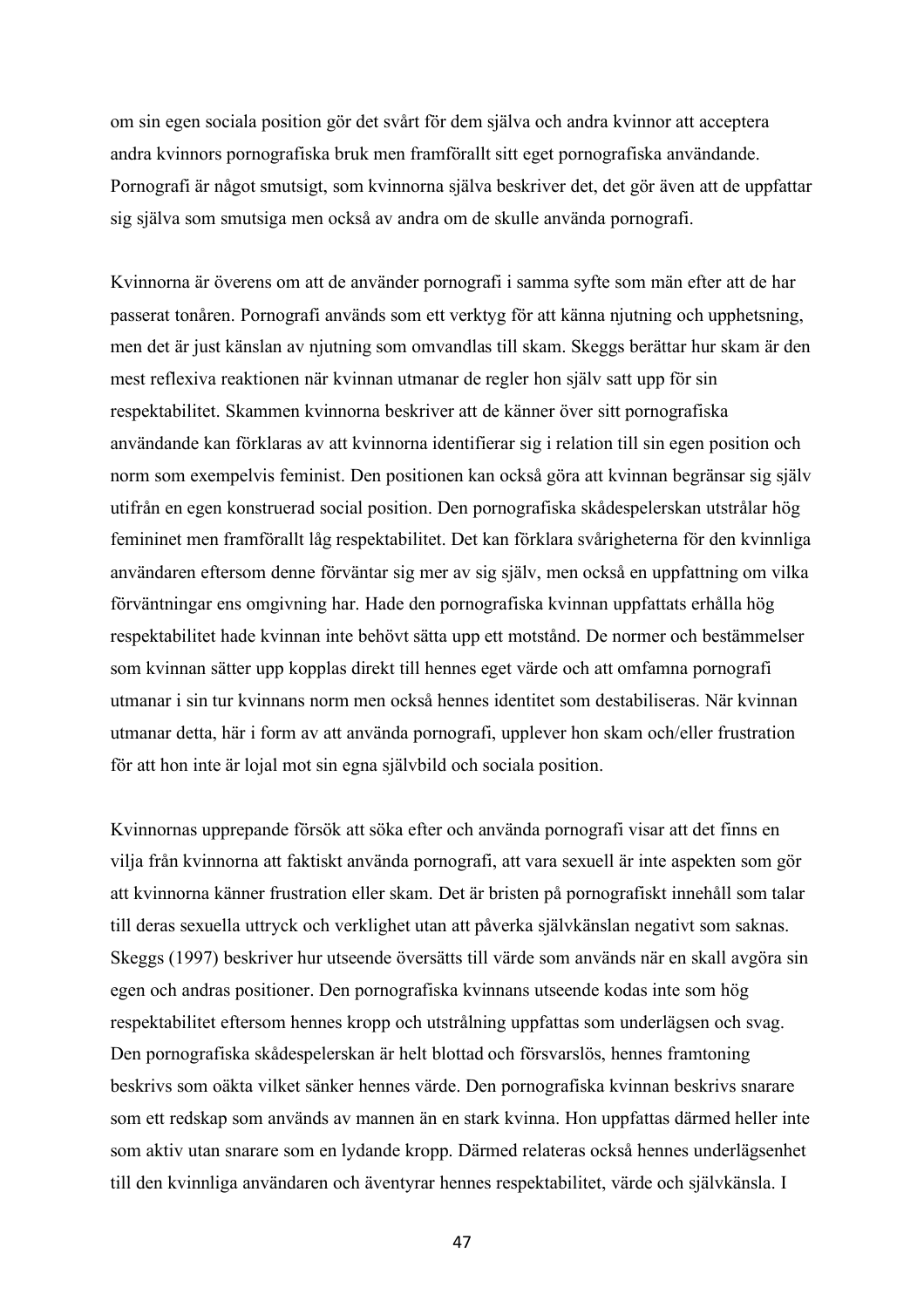kontexten porrskådespelerskan befinner sig i varken strävar eller lyckas hon vara sexuellt tillåtande. Hennes handlingar är medvetet på ytterkanten inom det förbjudna området som påverkar kvinnans pornografiska användning. Hennes handlingar är lågt värdesatta och påverkar den kvinnliga användarens identitet och respektabilitet som kan göra det komplicerat och problematiskt för kvinnan att inspireras, njuta och återkommande använda pornografi.

#### **7.3 Påverkan av pornografi: Kvinnlig sexualitet**

Återkommande i den här uppsatsen är hur kvinnor jämför sig med andra kvinnor. Den främsta anledningen till att de gör det verkar vara att de identifierar sig starkt med sitt kön. Även de kvinnliga deltagarna som har deltagit i studien berättar om hur de kopierat och härmat sexuella beteenden som kommer till uttryck i pornografin. Trots att kvinnorna inte accepterar beteendet som de kommer i kontakt med upprepar de ändå den pornografiska kvinnans uttryck och positioner i sina egna sexuella upplevelser. Dock är en majoritet av kvinnorna tydliga med att berätta att det var en aktivitet de ägnade sig åt när de var i sina tonår snarare än idag. Endast två kvinnor delar funderingar om hur präglade de är av de sexuella uttrycken de tagit inspiration från pornografin idag. Att kvinnorna är tydliga med att det var något de gjorde när de var yngre berättar att det är viktigt för dem att ta avstånd från det pornografiska narrativet. Den pornografiska kvinnan som bär upp idealkroppen signalerar också en lydande kropp som är underlägsen vilket i sin tur berättar något om en själv. Även här blir begreppet skam aktuellt, en skam över att härma ett sexuellt beteende som kodas som förtryckt. Att som kvinna berätta att en är influerad av hur en porrskådespelerska för sig sexuellt kan vara riskfyllt eftersom det påverkar ens egen sexualitet och identitet. En kvinna som identifierar sig som feminist riskerar en del av sin identitet om hon samtidigt använder kultur och medier som hon inte förväntas använda och uppskattas som feminist. Kvinnors medvetenhet om deras sociala position som de själva identifierar sig med är problematisk eftersom de är medvetna om vad deras omgivning förväntar sig av dem.

Flera kvinnor berättar om hur de använt pornografi i sina tidiga tonår, oftast efter att de blivit introducerade till pornografi av män för att sedan söka sig till pornografi i tonåren för att ta reda på hur man har sex. Kvinnorna vittnar om en tillvaro där sexualitet och sex inte varit en del av deras liv som gjort att de känt sig okunniga och osäkra på både sin sexualitet och sex generellt. Då, när de använde pornografi, uppfattades inte porrskådespelerskans höga stön och orgasmer som något orimligt och orealistiskt, utan först senare när de blivit mer erfarna och äldre. Att flera kvinnor berättar att de använt pornografi för att ta reda på hur man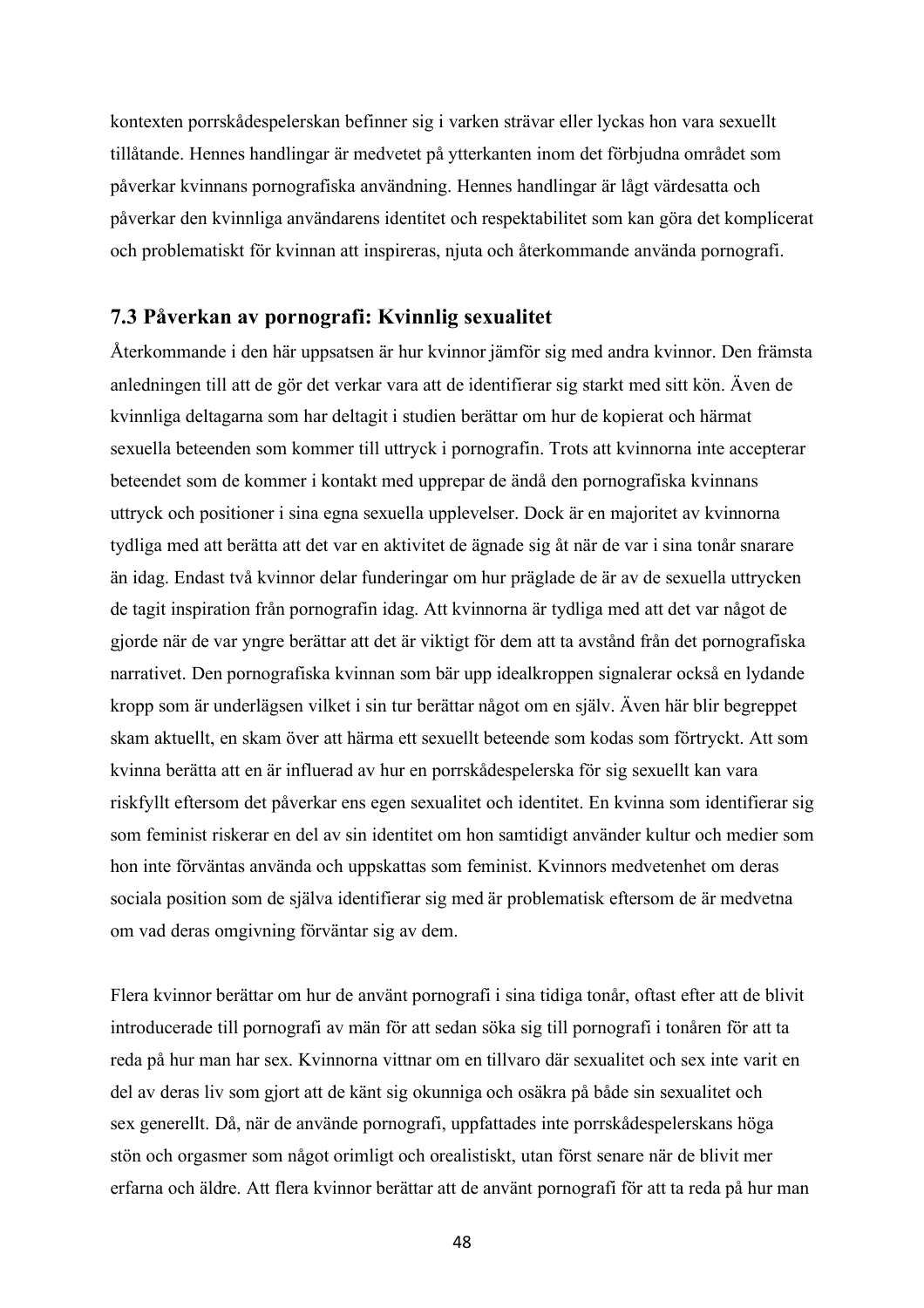har sex och uttrycker sig, visar på en önskan om att vara och uppfattats som sexuell, och eventuellt fortfarande. Samtidigt berättar kvinnorna att hon endast ska vara sexuellt frigjord med den personen hon har sex med, den rätta mannen. En grupp diskuterar hur oskulden varit något värdefullt och hur man efter att blivit av med den uppfattats som förstörd. Skeggs diskuterar hur erfarenhet av sex, självklart i lagom utsträckning, likställs med mognad för kvinnan. Det är viktigt att kvinnan har en accepterad mängd sexuella erfarenheter, framförallt med en lagom mängd partners. Att vara oskuld är tätt anknutet till både vithet och renhet och något som man bör spara till den rätta mannen. Likt så beskriver kvinnorna hur den rätta mannen har förmågan att få en kvinna att få orgasm. När kvinnan själv ansett att hon har haft sex med den rätta har hon också fejkat orgasmer för att mannen inte ska känna sig dålig. Istället berättar kvinnorna att dem själva känt sig dåliga för att de inte varit kapabla att få orgasm. Istället för att ifrågasätta samlaget eller mannens egenskaper har det varit mer naturligt att ifrågasätta sin egen sexualitet eller brist på. Att ifrågasätta sin egna sexualitet är återkommande ur kvinnornas berättelser. Framförallt när de va yngre och just för att de inte har uppmuntrats att utforska sin sexualitet eller att det varit tillåtande. Konsekvensen av att inte fått vägledning eller bildning om sex och sexualitet har gjort att kvinnorna istället främst fått sin information om sex och sexualitet från pornografin.

Det feminina kroppssubjektet konstrueras utifrån en rad olika attribut, enstaka eller flera, för den kvinnliga porrskådespelerskan som att inte ha hår på kroppen, stora bröst, vit, fixat hår och smink. Det är den kroppen som i regel medverkar inom pornografi och i genren framställs som det kvinnliga idealet. Trots detta är det ett ideal som kvinnorna inte vill acceptera. Istället efterlyser kvinnorna flera olika typer av kvinnor och en bredare representation av kvinnor. Det finns en tydlig önskan bland kvinnorna att få möjlighet att använda pornografi men inte utifrån hur pornografin är formad idag just för att de blivit påverkade tidigare och i viss mån även idag. Den kvinnliga porrskådespelerskan är utformad utifrån en manlig konstruktion men kvinnorna känner sig ändå bekväma med att beskriva hur pornografin kan tilltala deras sexuella fantasier om förändringar görs. De efterlyser flera kroppar och en större variation, både i utseende och kropp men också hur de sexuella aktiviteterna yttrar sig. Det kan skapa en större acceptans eftersom flera kroppar konkurrerar med varandra av olika användare. En bredare representation möjliggör en annan kropp än den som är kodad som underlägsen.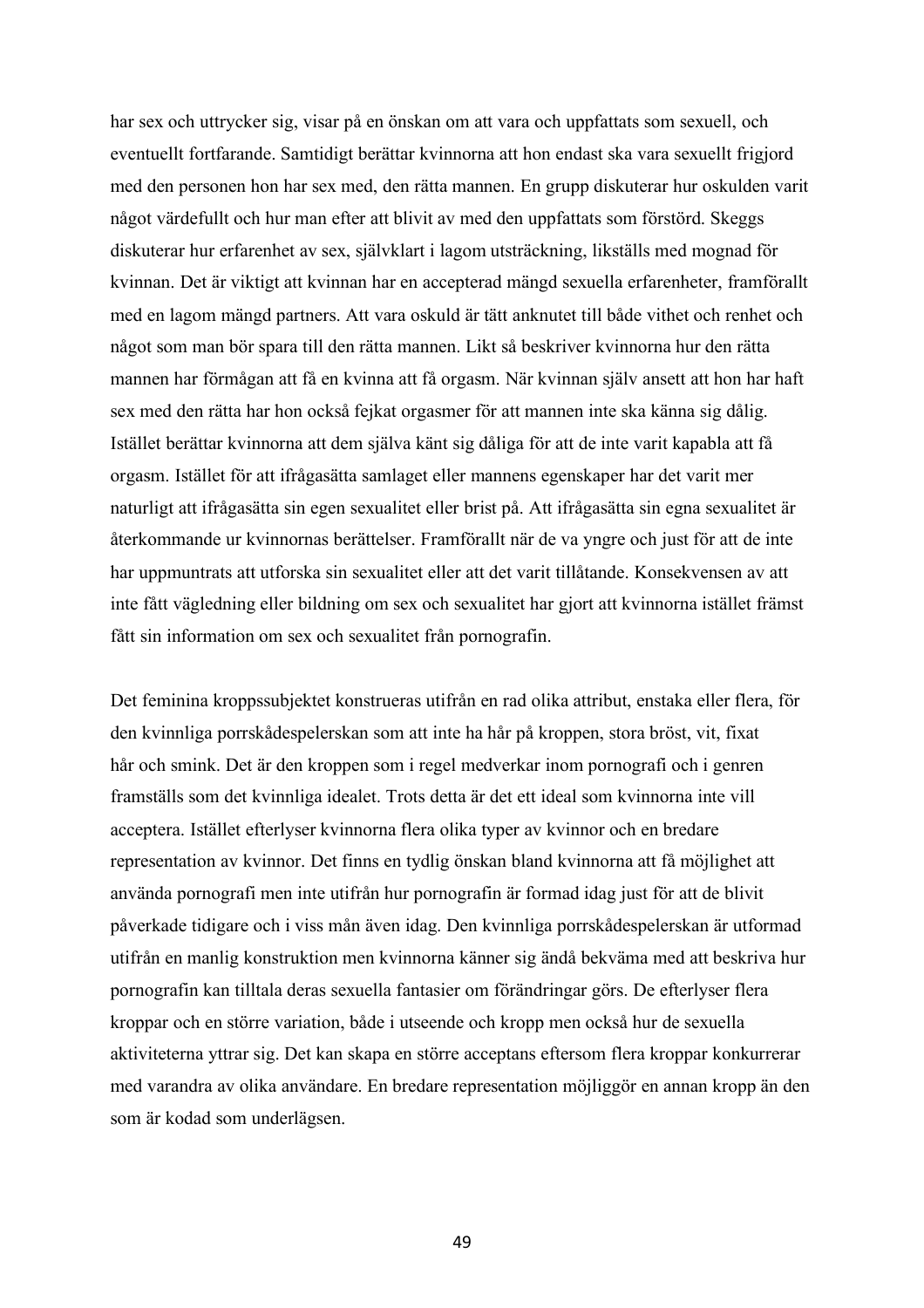## **8. DISKUSSION**

#### **8.1 Slutsatser**

Syftet med den här undersökningen har varit att förstå kvinnors upplevelser, erfarenheter och påverkan av pornografiskt innehåll och användning. Genom att lyssna till kvinnors upplevelser och erfarenheter när de varit i kontakt med pornografi har studien visat resultat på en komplex och ofta problematisk relation. Undersökningen visar på svårigheter som den kvinnliga användaren upplever när hon är i kontakt med pornografi som kan bidra med en förståelse till varför kvinnor inte använder pornografi i lika stor utsträckning som män.

Kvinnornas berättelser vittnar om en känsla av att pornografi inte tillhör dem men också en kritisk syn på hur sex och sexualitet framställs i pornografi. Kvinnorna berättar hur de redan i tonåren förstått att pornografi är något förbjudet, men också att det inte varit riktat mot dem som kvinnor. Trots det har de ändå använt pornografi, om än i varierande grad, under olika stadier i livet. Flera av dem förenas i att använt pornografi för att förstå hur man har och bör bete sig när en har sex. När de sedan har blivit äldre, och med största sannolikhet upplevt fler sexuella möten, har de också slutat använda pornografi i bildningssyfte. Istället använder de pornografi, när de blivit äldre och mer sexuellt erfarna, i syfte att ge sig själva njutning och känna upphetsning. Däri ligger också anledningen till att kvinnor inte använder pornografi. Kvinnorna har gått igenom ett stadie av att pornografi är förbjudet och/eller inte upplevts varit till för dem. I vuxen ålder är det istället insikten om det typiska pornografiska narrativet och produktionsvillkoren som gör det komplicerat för dem att använda pornografi. Samtliga kvinnor berättar om hur medvetna de är om porrbranschens mörka sidor vilket gör att flera kvinnor känner sig kluvna, provocerade och äcklade över sin användning. De känslorna påverkar till slut deras egen självbild och tvingar dem att omvärdera sig själva.

Anledningen till att kvinnor inte använder pornografi tycks inte vara för att de inte uppskattar att sex visualiseras och är något som bör ske bakom stängda dörrar i den privata sfären. Istället beskriver kvinnorna upprepande försök att använda pornografi trots känslor av skam och frustration. Trots att de upplevt att pornografi varit riktat och skapat för män har de ändå sökt sig till pornografi. Dock berättar inga kvinnor, i den här studien, om ett konsekvent användande av pornografi. Uppenbarligen är pornografi något för kvinnor, men inte så som den är formad idag. Inte bara könsroller och narrativ måste förändras utan även den pornografiska branschen behöver rekonstrueras för att kunna attrahera en kvinnlig publik.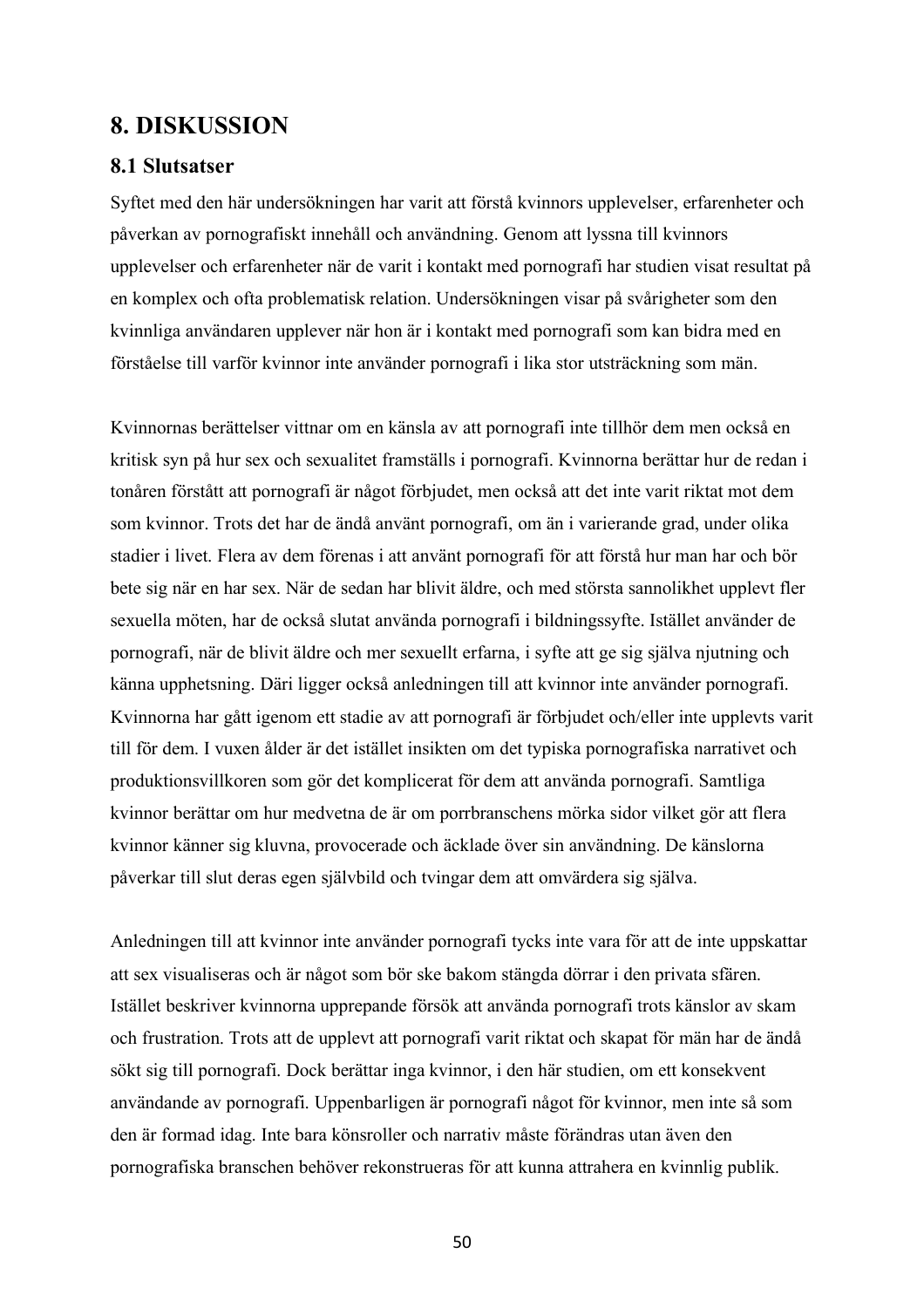#### **8.2 Reflektioner kring resultaten**

Den här studien kritiserar inledningsvis tidigare forskning för att varit för fokuserad på pornografins effekter och för att ständigt utgått från ett manligt perspektiv. Utgångspunkten har istället varit att inte ha förutfattade meningar om pornografi men framförallt angående kvinnors attityder och upplevelser av pornografi.

Resultaten berättar att det finns en vilja bland kvinnorna att använda pornografi. Pornografi bör därför inte endast skapas för den manliga användaren. Kvinnor har liknande behov, som män ofta beskrivs ha, av att få utlopp för sin sexualitet och uppskattar att experimentera med fantasier. Dock framkommer det att flera av kvinnorna känner en stor osäkerhet kring pornografi just för att de upplever pornografi tillhöra en manlig publik. När kvinnorna diskuterar pornografi finns det en tydlig osäkerhet bland kvinnorna i förhållande till hur de själva uppfattar sina kunskaper och erfarenheter kring ämnet. Ofta när kvinnorna diskuterar pornografi avslutar eller inleder de sina meningar och resonemang med "*jag vet inte*". Det visar att kvinnorna själva anser att de är begränsade att uttala sig om pornografisk användning eftersom de själva inte tycker sig vara kunniga. De beskriver hur de inte har använt tillräckligt mycket pornografi och vara välbevandrade i olika pornografiska genrer. Kvinnorna är tydliga med att berätta att de inte är några experter, trots att rollen som expert aldrig efterfrågats i den här undersökningen. Att kvinnorna begränsar sina uttalanden eller underminerar sina erfarenheter och upplevelser kan vara för att de själva inte anser sig ha få uttala sig om pornografi hur som helst.

Flera aspekter av resultatet var förväntat. Kvinnorna har en stor misstro men också en medvetenhet om de produktionsvillkor som pornografi produceras på. I regel beskrivs porrbranschen utifrån ett utnyttjande av framförallt kvinnor. Både medier och individer som är involverade i porrbranschen vittnar om dåliga villkor och beskriver ofta ett utnyttjande av skådespelarna. Den pornografiska industrin omsätter stora belopp globalt på bekostnad av de som medverkar i pornografin och är något som deltagarna är medvetna om.

Flera kvinnor beskrev hur pornografi var något ytterst privat och personligt, trots att dem själva berättar att de gärna pratar om sexuella upplevelser med sin omgivning. Att prata om ens egna sexuella erfarenheter uppfattas som betydligt mer accepterat och inte lika riskfyllt som att diskutera vilken typ av pornografi man använder. Pornografi är tätt associerat med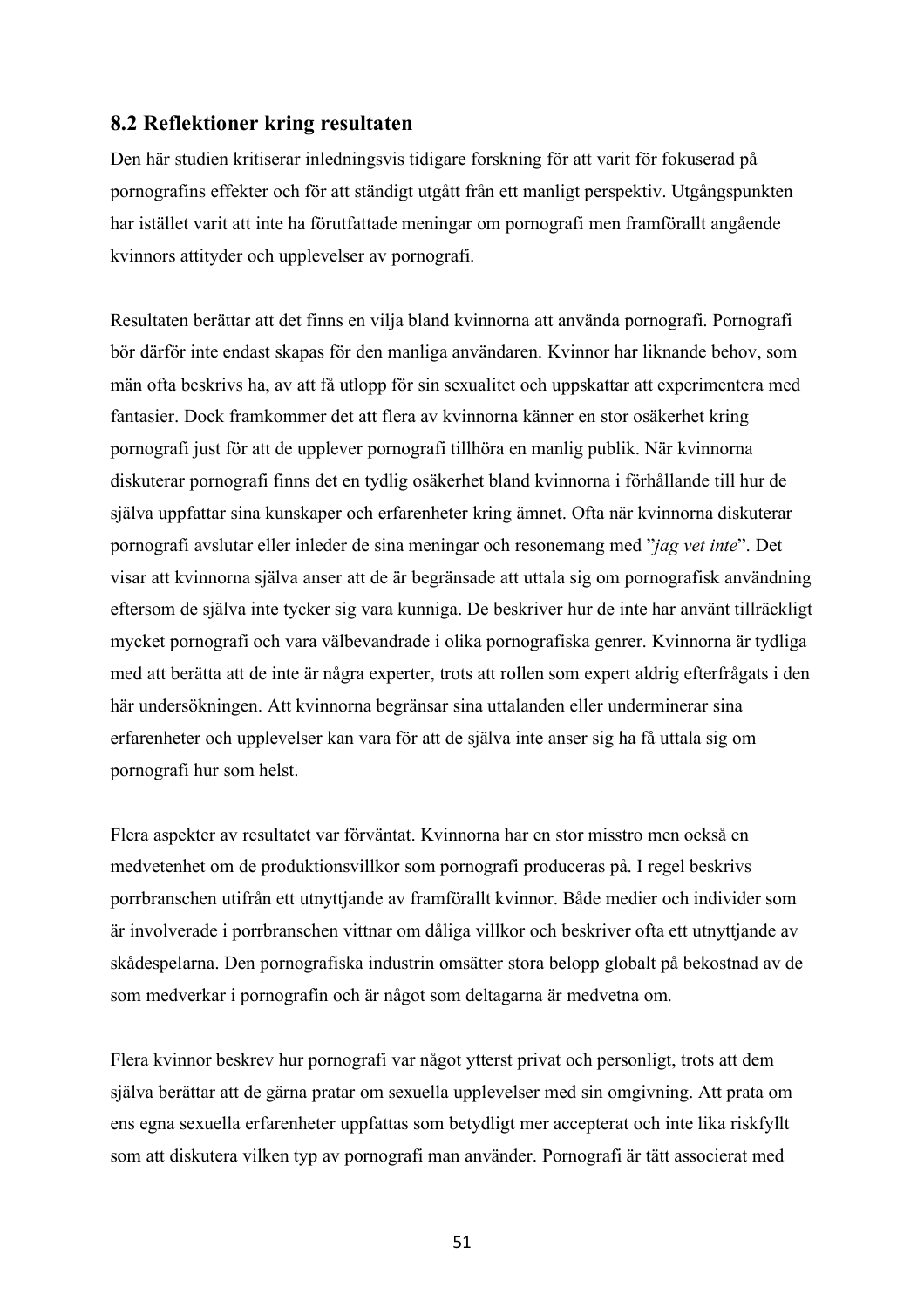onani, något som beskrivs som ytterst privat. Pornografi är betydligt mer stigmatiserande att diskutera som kvinna, speciellt om en använder pornografi, än vad det uppfattas vara för män. Kvinnorna beskriver hur de antas ta ett större moraliskt ansvar än män. Om det är av en rädsla för att bli dömd av sin omgivning är egentligen endast spekulationer.

#### **8.3 Reflektioner kring arbetet**

Syftet med att använda sig av fokusgrupper bestående av redan etablerade vännergrupper var för att skapa en miljö där deltagarna kände sig bekväma att dela upplevelser om ett ämne, pornografi, som kan uppfattas personligt och privat.

Fokusgrupper är en omständlig metod att använda sig av eftersom fokusgrupper beror på flera individer som ska samspela. Grundidén med den här undersökningen var att få insikt och insyn i kvinnors tankar om pornografi i en omgivning som upplevdes som trygg. Dessvärre bestod ingen av fokusgrupperna av kompletta tidigare etablerade vännergrupper eftersom båda gruppintervjuerna fick avhopp i sista stund. Istället fick andra kvinnor delta som inte hade relationer till samtliga deltagare tidigare. En grupp bestod av tre nära vänner och en individ som kände en av deltagarna sedan innan. En annan grupp bestod av två främlingar och två vänner. Trots detta var ändå deltagarna öppna med sina upplevelser, tankar och erfarenheter. Inte heller var gruppintervjuerna trevande och försiktiga utan hittade en rytm och ett samspel tidigt vilket gjorde det möjligt för mig som samtalsledaren att inta en mer passiv roll. Den gruppen där fler deltagare var vänner med varandra sedan innan samtalade i större mån med varandra och mindre med mig. Det bekräftade att just diskussioner om upplevelser och erfarenheter angående pornografi fungerade väl i etablerade vännergrupper. Gruppen som bestod av fler främlingar, hade större benägenhet att tilltala mig när de svarade på frågor men också när de resonerade utifrån andra deltagares uttalanden. Därmed blev den fokusgruppen en aning mer trevande, trots att det efter ett tag utvecklades till en konversation mellan dem själva och mindre som en arrangerad intervju.

#### **8.4 Förslag på fortsatta studier**

Den här undersökningen vilar på upplevelser och erfarenheter från kvinnor i ungefär samma ålder med liknande bakgrund. Samtliga deltagare är vita och därmed är också resultatet begränsat till just vita kvinnors upplevelser av pornografi. En studie på området, som behandlar den kvinnliga pornografiska användaren eller icke-användaren som utgår från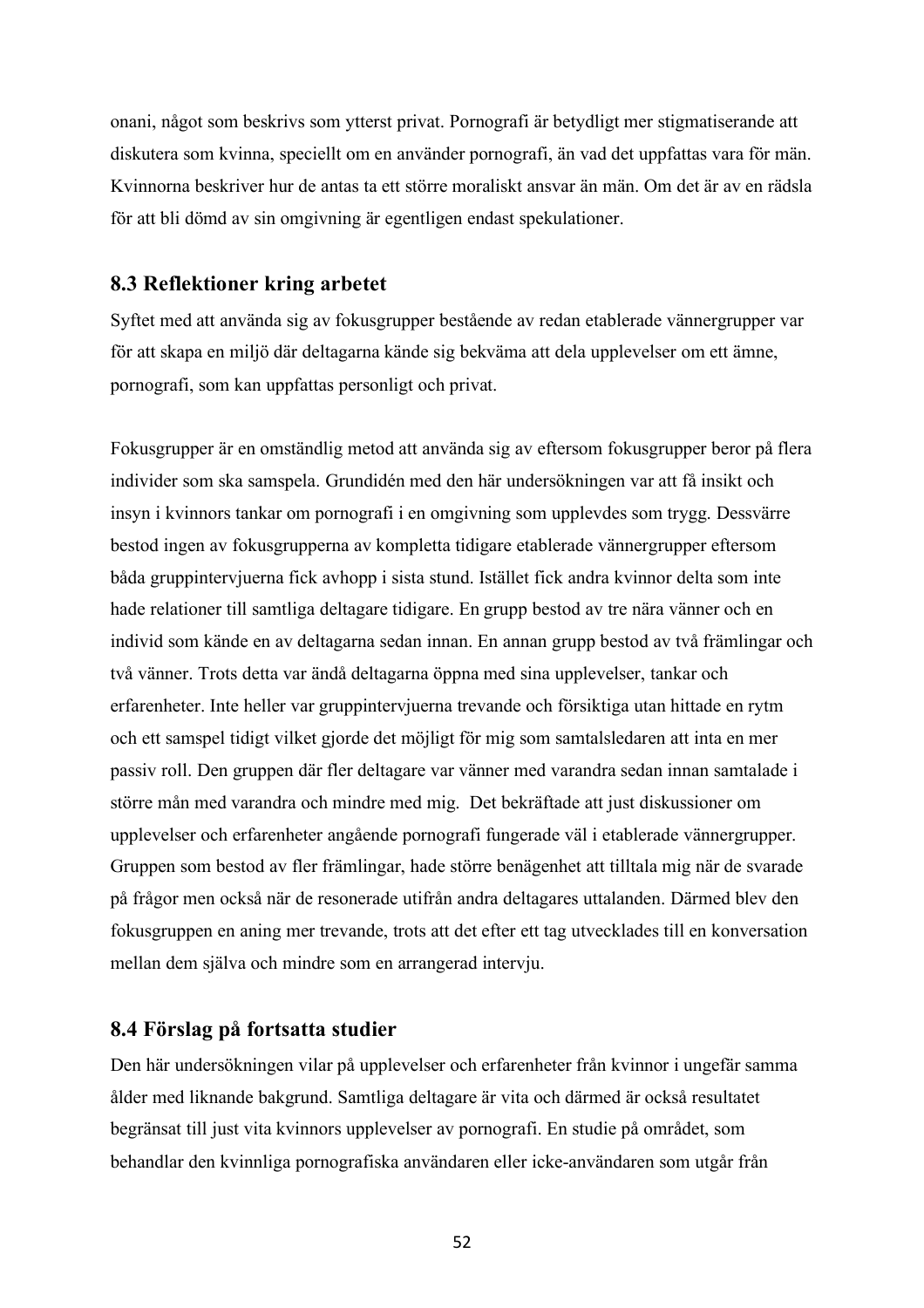kvinnor av olika etnicitet, kommer sannolikt presentera och förklara nya dimensioner och aspekter av relationen mellan kvinnor och pornografi. Inom pornografi är den vita kvinnan normativ och när pornografin väl visar andra representationer och kroppar förändras också den pornografiska genren. Därför är upplevelser utifrån den icke-vita kvinnan mycket relevanta. Precis som feminismen ofta begränsar sin retorik till den vita kvinnan negligerar feminismen många kvinnors kamp om rättigheter och beskrivningar av verkligheter då även feminismen, likt allt annat, är normativ. Den här studiens resultat, analys och slutsatser går egentligen bara att applicera utifrån den vita kvinnan.

En studie som skulle vara intressant och relevant, för att förstå hur kvinnlig och manlig sexualitet formas utifrån olika strukturer hade varit en jämförande studie om män och kvinnors upplevelser och erfarenheter av pornografi. Studien har presenterat hur män och kvinnor tolkar pornografiskt material utifrån olika perspektiv men också kunnat visa på likheter. Ofta, dock allt mindre idag än tidigare, beskrivs den manliga sexualiteten som mer dominant än en kvinnas. Den här undersökningen kan dock berätta att kvinnor trotsar och utmanar sin identitet och sina värderingar på grund av en vilja att kunna hitta sexuell njutning på egen hand och på egna villkor. Därför skulle det vara relevant att också förstå likheter mellan könens sexualitet.

#### **8.5 Egna reflektioner**

Det kan utläsas en stor frustration över hur kvinnorna själva känner att samhället, medier och män menar att en kvinna ska vara. Det finns en önskan om att få vara sexuell utifrån sina egna principer, som också visar sig i sättet kvinnorna agerar och pratar på. Den här studien visar, även om den inte är generaliserbar, att det finns ett otroligt starkt systraskap mellan kvinnorna. Argument som att kvinnor konstant står i strid med varandra, kritiserar varandra och/eller motarbetar varandra har varit helt frånvarande i den här studien. Kvinnorna behandlar varandra med förståelse och respekt när de lyssnar till kvinnors upplevelser av pornografi och sex. Även kvinnan som anses ha lägst respektabilitet av alla, porrstjärnan, varken kritiseras eller döms ut av kvinnorna. Snarare visar kvinnorna hur de kan relatera till den pornografiska kvinnan med stor empati.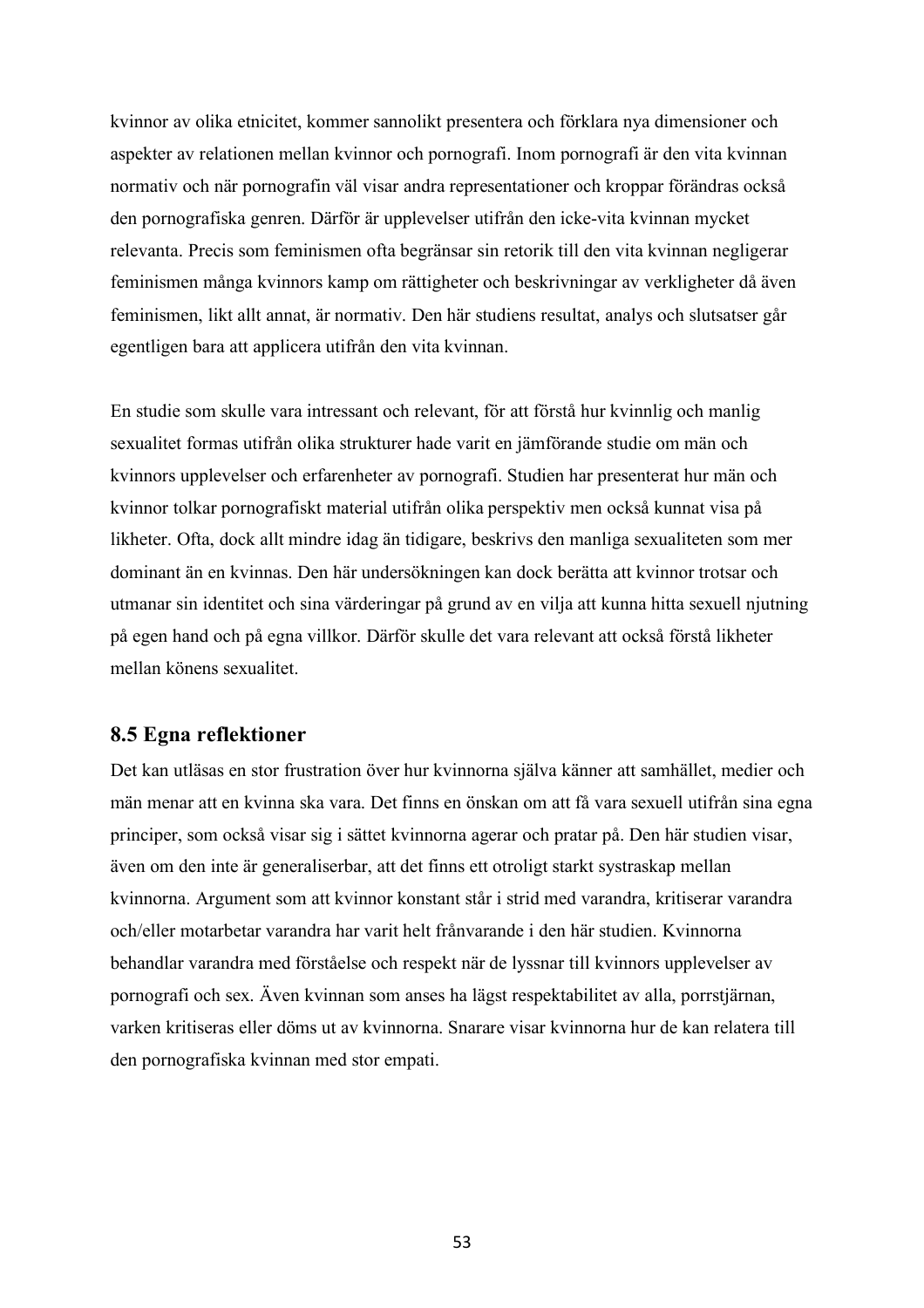#### **9. REFERENSER**

- Andrews, D. (2012). Toward A More Valid Definition of "Pornography". *Journal of Popular Culture, 45*(3), 457-477.

- Ang, I. (1985). Watching Dallas : Soap opera and the melodramatic imagination. London: Methuen : Routledge.

- Attwood, F. (2005). What do people do with porn? Qualitative research into the comsumption, use, and experience of pornography and other sexually explicit media. Sexuality and Culture, 9(2), 65-86.

- Attwood, F. (2005). Fashion and Passion: Marketing Sex to Women. Sexualities, 8(4), 392-406.

- Attwood, F., & Smith, C. (2014). Porn Studies : An introduction. Porn Studies, 1(1-2), 1-6.

- Boynton, P., Malson, Helen, & Swann, Catherine. (1999). 'Is that supposed to be sexy?' Women discuss women in 'top shelf' magazines. Journal of Community & Applied Social Psychology, 9(6), 449-461.

- Eck, B. (2003). Men are much Harder. Gender & Society, 17(5), 691-710.

- Ekström, M., & Larsson, L. (2010). Metoder i kommunikationsvetenskap (2. uppl. ed.). Lund: Studentlitteratur.

- Fiske, J., Olofsson, L., & Wittfelt, H. (1984). Kommunikationsteorier : En

introduktion (Alma-serien, 115). Stockholm: Wahlström & Widstrand.

- Hardy, S. (2004). Reading pornography. Sex Education, 4(1), 3-18.

- Internetstiftelsen i Sverige (2017) Svenskarna och internet - Undersökning om svenskarnas internetvanor. Version 1.0, första upplagan. Pamela Davidsson, Anders Thoresson.

- https://www.iis.se/docs/Svenskarna\_och\_internet\_2017.pdf

- Mckee, A. (2006). The Aesthetics of Pornography: The Insights of Consumers. Continuum,20(4), 523-539.

- Mowlabocus, S., & Wood, R. (2015). Introduction: Audiences and consumers of porn. Porn Studies, 2(2-3), 118-122.

- Paasonen, S. (2014). Between meaning and mattering: On affect and porn studies. Porn Studies, 1(1-2), 136-142.

- Paasonen, S., Nikunen, K., & Saarenmaa, L. (2007). Pornification : Sex and sexuality in media culture. Oxford ; New York: Berg.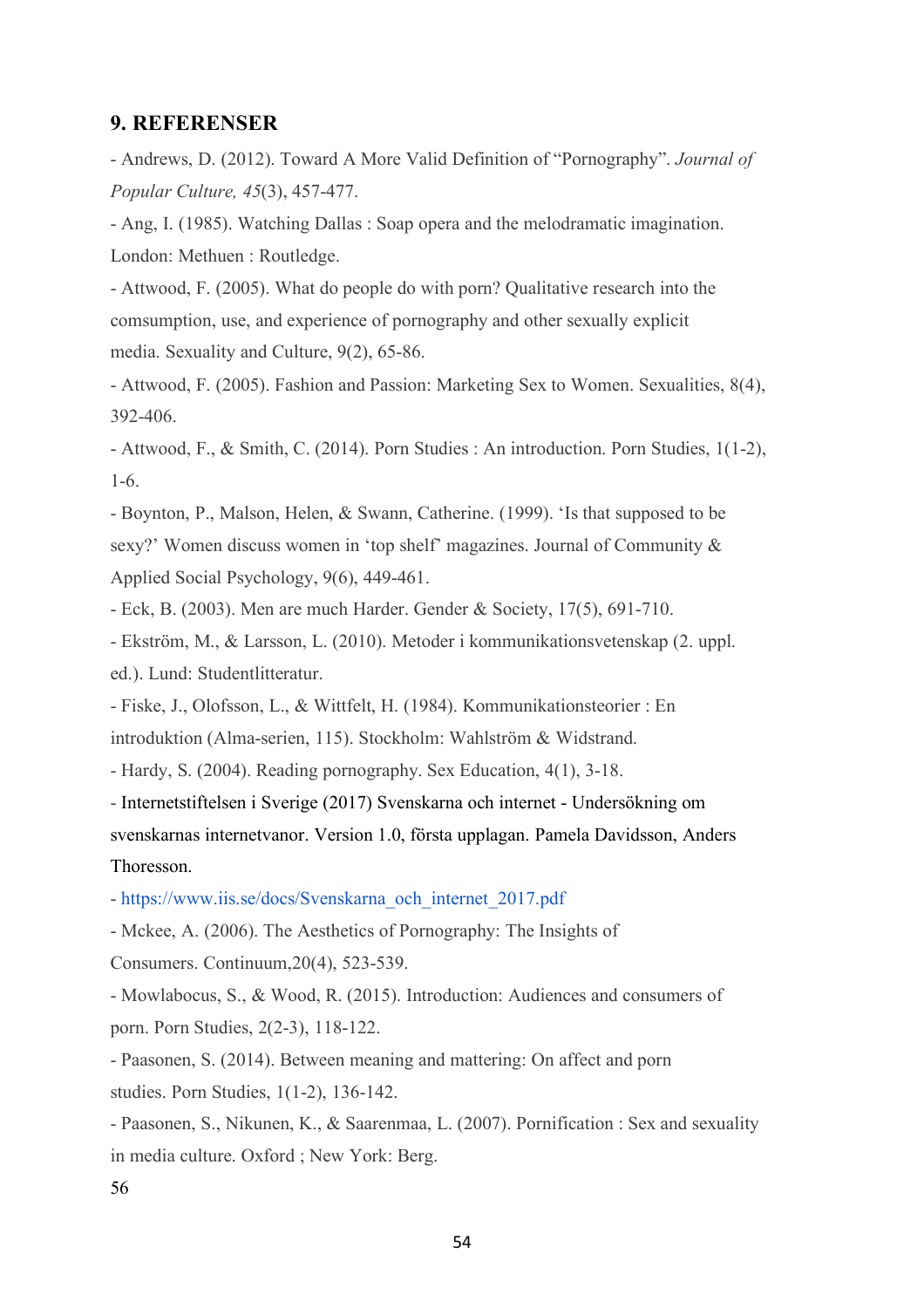- Radway, J. (1984). Reading the romance : Women, patriarchy, and popular literature. Chapel Hill: Univ. of North Carolina P.

- Shaw, S. (1999). Men's leisure and women's lives: The impact of pornography on women. Leisure Studies, 18(3), 197-212.

- Simon, W., & Gagnon, J. (1986). Sexual scripts: Permanence and change. Archives of Sexual Behavior, 15(2), 97-120.

- Skeggs, B., & Persson, A. (2000). Att bli respektabel : Konstruktioner av klass och kön. Göteborg: Daidalos.

- Storey, J. (2015). Cultural theory and popular culture : An introduction (7.th ed.). Harlow: Pearson

- Wibeck, V. (2010). Fokusgrupper : Om fokuserade gruppintervjuer

somundersökningsmetod (2., uppdaterade och utök. uppl. ed.). Lund: Studentlitteratur.